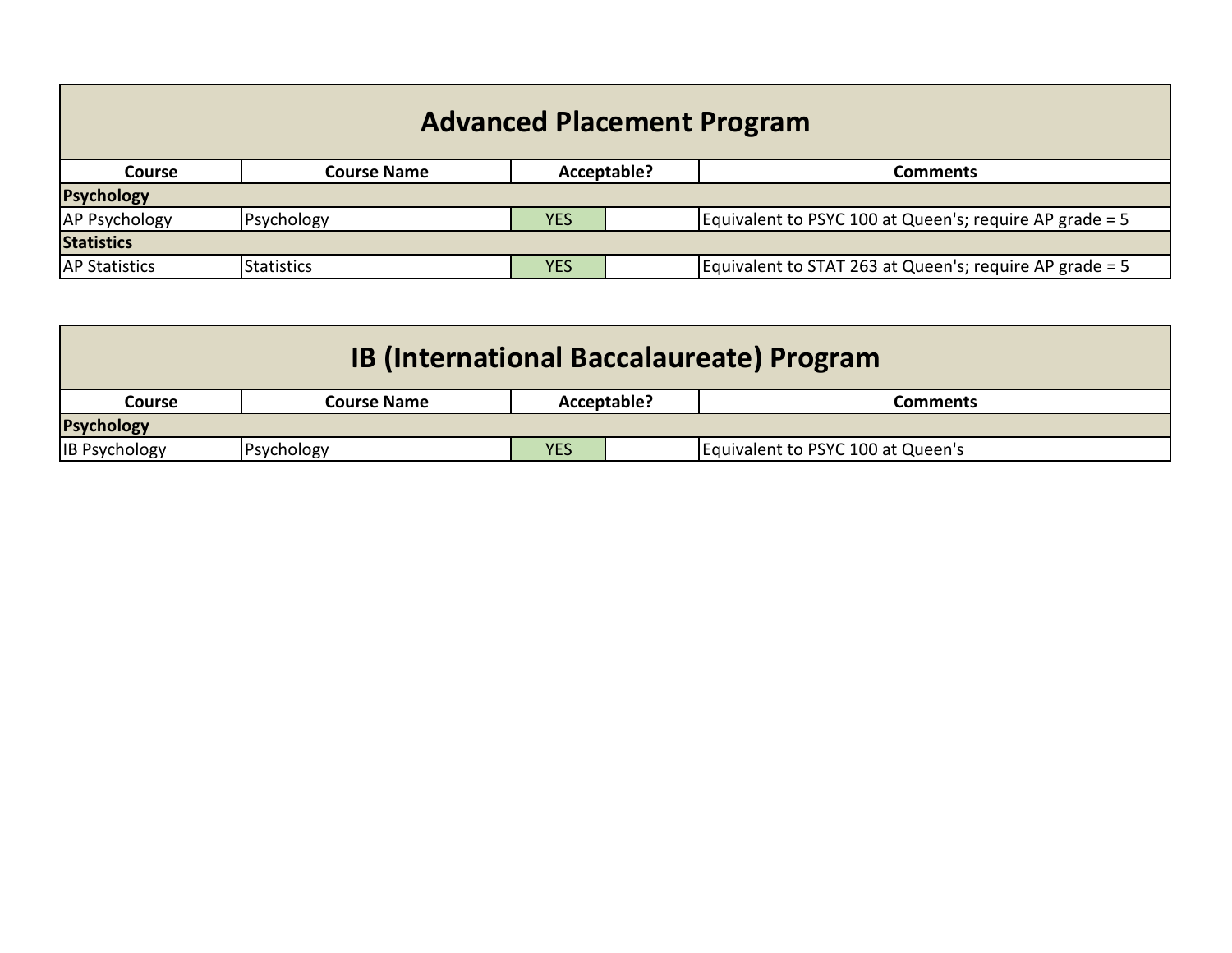| <b>Acadia University</b> |                                             |                 |                 |           |                                        |  |
|--------------------------|---------------------------------------------|-----------------|-----------------|-----------|----------------------------------------|--|
| <b>Course</b>            | <b>Course Name</b>                          |                 | Acceptable?     |           | <b>Comments</b>                        |  |
| <b>Psychology</b>        |                                             |                 |                 |           |                                        |  |
| <b>PSYCH 1013</b>        | Introduction Psychology                     |                 | <b>Requires</b> | <b>No</b> | Requires both PSYC 1013 and PSYCH 1023 |  |
| <b>PSYCH 1023</b>        | Introduction Psychology                     |                 | both            | <b>No</b> |                                        |  |
|                          | <b>Anatomy/Physiology</b>                   |                 |                 |           |                                        |  |
| <b>KINE 3013X1</b>       | <b>Exercise Physiology</b>                  |                 |                 | <b>No</b> |                                        |  |
| <b>KINE 1413</b>         | Applied Human Anatomy                       | <b>Requires</b> |                 | <b>No</b> | Requires both KINE 1413 and KINE 2413  |  |
| <b>KINE 2413</b>         | <b>Applied Human Physiology I</b>           | both            | <b>Requires</b> | <b>No</b> | Requires both KINE 2413 and KINE 2423  |  |
| <b>KINE 2423</b>         | Applied Human Physiology II                 |                 | both            | <b>No</b> | Requires both KINE 2413 and KINE 2423  |  |
| <b>BIOL 2813</b>         | Human Anatomy - Physiology 1                |                 | <b>Requires</b> | <b>No</b> | Requires both BIOL 2813 and BIOL 2823  |  |
| <b>BIOL 2823</b>         | Human Anatomy - Physiology 2                |                 | <b>both</b>     | <b>No</b> |                                        |  |
| <b>Statistics</b>        |                                             |                 |                 |           |                                        |  |
| STATS 201                | <b>Elementary Statistics</b>                |                 | <b>YES</b>      |           |                                        |  |
| <b>MATH 1213</b>         | Statistics: Business/ Behavioural Science 1 |                 | <b>YES</b>      |           |                                        |  |
| <b>MATH 2233</b>         | <b>Statistics for Life Science I</b>        |                 | <b>Requires</b> | <b>No</b> |                                        |  |
| <b>MATH 2243</b>         | <b>Statistics for Life Science II</b>       |                 | both            | <b>No</b> | Requires both MATH 2233 and MATH 2243  |  |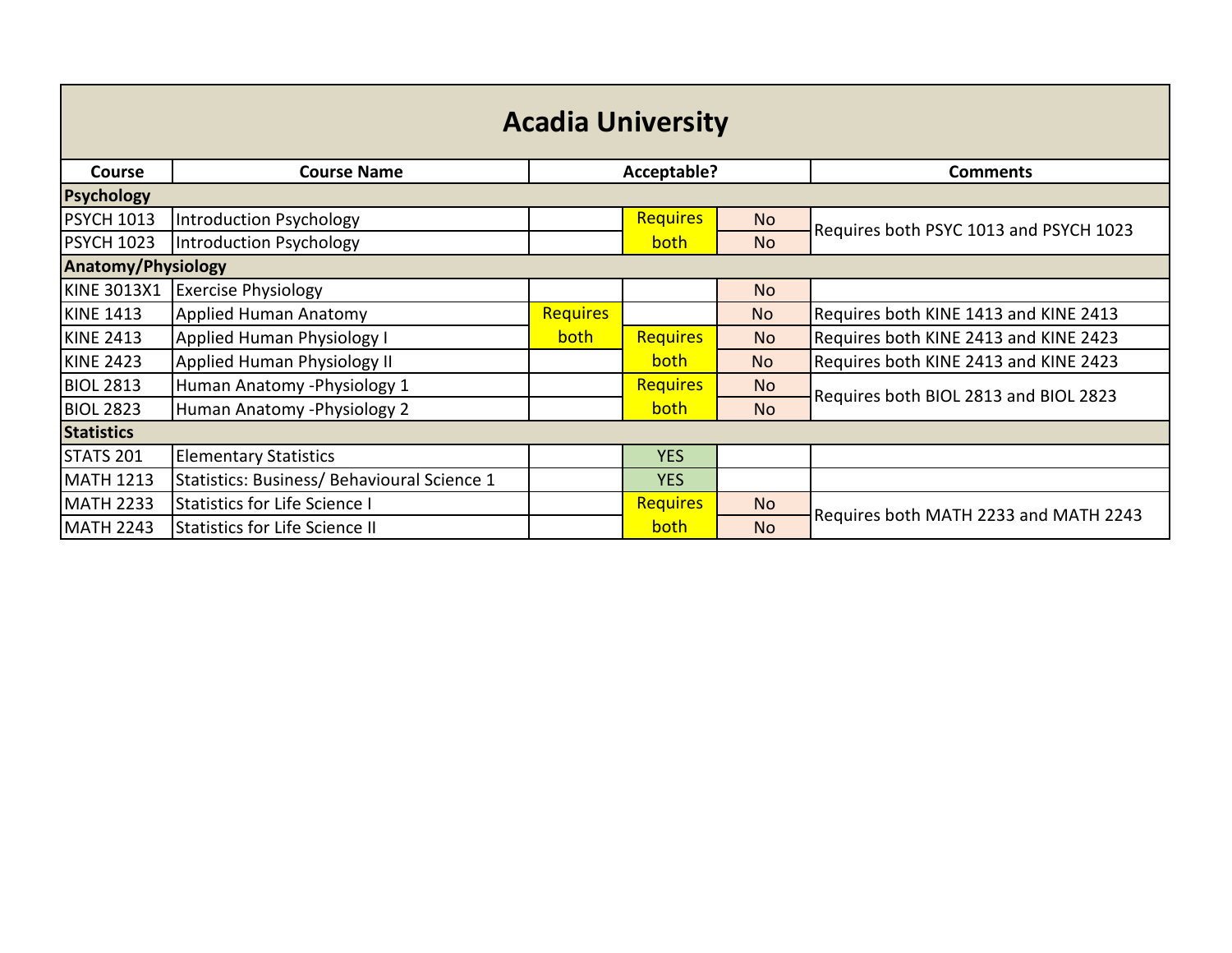| <b>University of Alberta</b> |                                                |                 |             |                                                |  |  |
|------------------------------|------------------------------------------------|-----------------|-------------|------------------------------------------------|--|--|
| Course                       | <b>Course Name</b>                             |                 | Acceptable? | <b>Comments</b>                                |  |  |
| <b>Psychology</b>            |                                                |                 |             |                                                |  |  |
| PSYCO 104                    | <b>Basic Psychological Processes</b>           | <b>Requires</b> | <b>No</b>   | Requires both PSYCO 104 and PSYCO 105: Faculty |  |  |
| <b>PSYCO 105</b>             | <b>Individual and Social Behaviours</b>        | both            | <b>No</b>   | of Science Courses                             |  |  |
| PSYCO 105                    | <b>Individual and Social Behaviors</b>         | <b>Requires</b> | <b>No</b>   | Requires both PSYCO 105 and PSYCO 106: Faculty |  |  |
| PSYCO 106                    | <b>Psychological Principles for Nursing</b>    | both            | <b>No</b>   | of Arts Courses                                |  |  |
| <b>Anatomy/Physiology</b>    |                                                |                 |             |                                                |  |  |
| REHAB 250                    | <b>Introductory Human Anatomy</b>              | <b>YES</b>      |             |                                                |  |  |
| <b>PEDS 100</b>              | <b>Structural Anatomy</b>                      | <b>YES</b>      |             |                                                |  |  |
| <b>PEDS 400</b>              | <b>Human Gross Anatomy</b>                     |                 | <b>No</b>   |                                                |  |  |
| <b>PEDS 101</b>              | Introduction to Human Physiology               |                 | <b>No</b>   |                                                |  |  |
| <b>PEDS 103</b>              | Integrative Human Physiology                   | <b>YES</b>      |             |                                                |  |  |
| <b>PEDS 200</b>              | Physiology of Exercise                         |                 | <b>No</b>   |                                                |  |  |
| PTHER 350                    | <b>Structural Human Anatomy</b>                | <b>YES</b>      |             |                                                |  |  |
| PHYSL 210                    | <b>Human Physiology</b>                        | <b>YES</b>      |             |                                                |  |  |
| <b>PHYSL 212</b>             | Human Physiology I                             | <b>Requires</b> | <b>No</b>   | Requires both PHYSL 212 and PHYSL 214          |  |  |
| PHYSL 214                    | Human Physiology II                            | both            | <b>No</b>   |                                                |  |  |
| <b>ANAT 200</b>              | Human Morphology                               | <b>YES</b>      |             |                                                |  |  |
| <b>Statistics</b>            |                                                |                 |             |                                                |  |  |
| PEDS 109 (PEDS 309)          | <b>Statistics Measurement and Evaluation</b>   | <b>YES</b>      |             |                                                |  |  |
| <b>STAT 151</b>              | <b>Introduction to Applied Statistics</b>      | <b>YES</b>      |             |                                                |  |  |
| <b>STAT 141</b>              | Induction to Statistics (structural)           | <b>YES</b>      |             |                                                |  |  |
| <b>STAT 235</b>              | <b>Introductory Statistics for Engineering</b> | <b>YES</b>      |             |                                                |  |  |
| <b>SOC 210</b>               | <b>Introduction to Social Statistics</b>       | <b>YES</b>      |             |                                                |  |  |
| PTHER 352                    | Intro to Stats for Health Care Professionals   | <b>YES</b>      |             |                                                |  |  |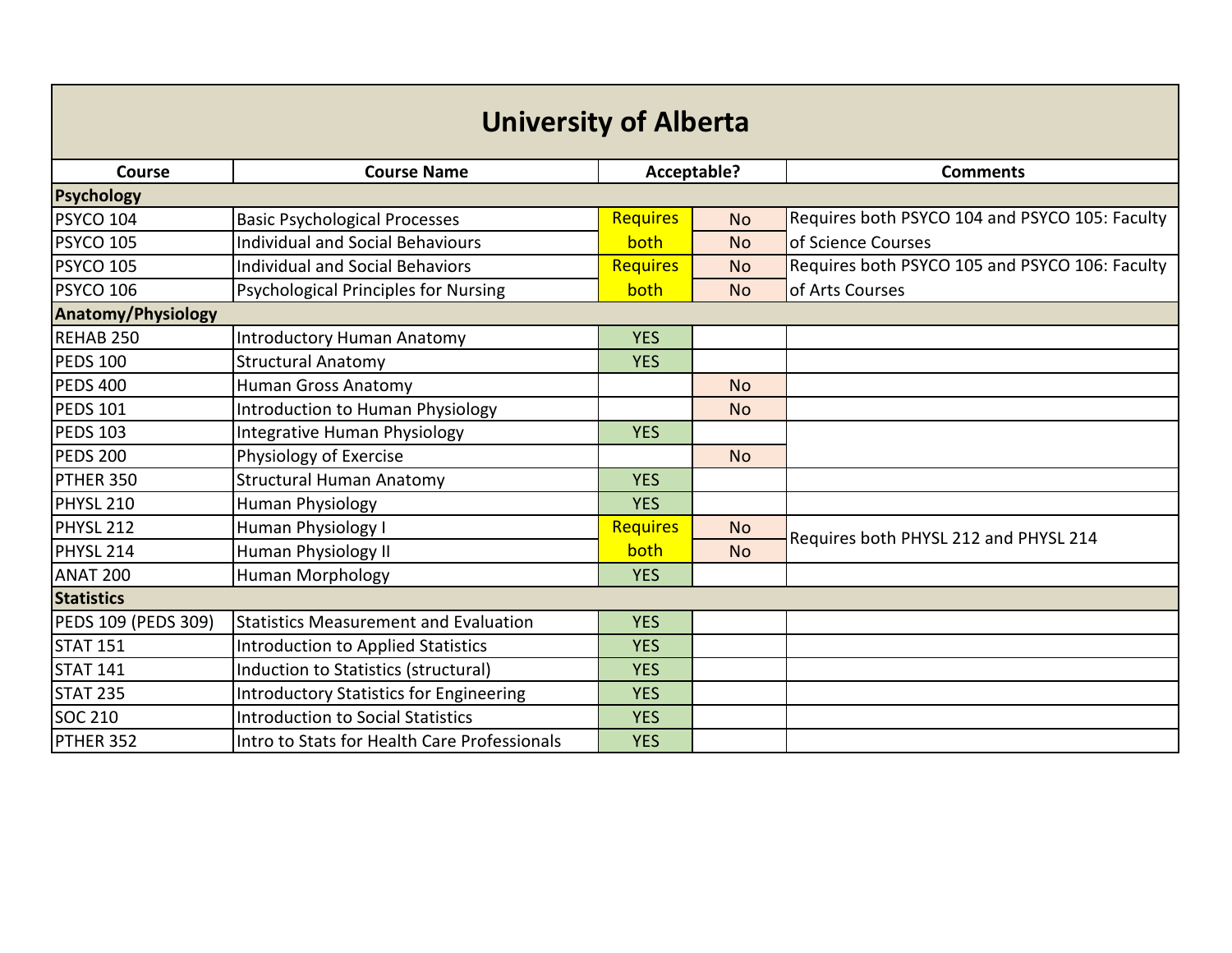| <b>Algoma University</b>  |                                 |                 |             | $\mathbf{A}$<br><b>ALGOMA UNIVERSITY</b><br>EST. 1965 |
|---------------------------|---------------------------------|-----------------|-------------|-------------------------------------------------------|
| <b>Course</b>             | <b>Course Name</b>              |                 | Acceptable? | <b>Comments</b>                                       |
| <b>Psychology</b>         |                                 |                 |             |                                                       |
| <b>PSYC 1106</b>          | Introduction Psychology I       | <b>Requires</b> | <b>No</b>   | Requires both PSYC 1106 and PSYC 1107                 |
| <b>PSYC 1107</b>          | Introduction Psychology II      | both            | <b>No</b>   |                                                       |
| <b>Anatomy/Physiology</b> |                                 |                 |             |                                                       |
| <b>BIOL 3126</b>          | Human Anatomy and Physiology I  | <b>Requires</b> | <b>No</b>   | Requires both BIOL 3126 and BIOL 3127                 |
| <b>BIOL 3127</b>          | Human Anatomy and Physiology II | both            | <b>No</b>   |                                                       |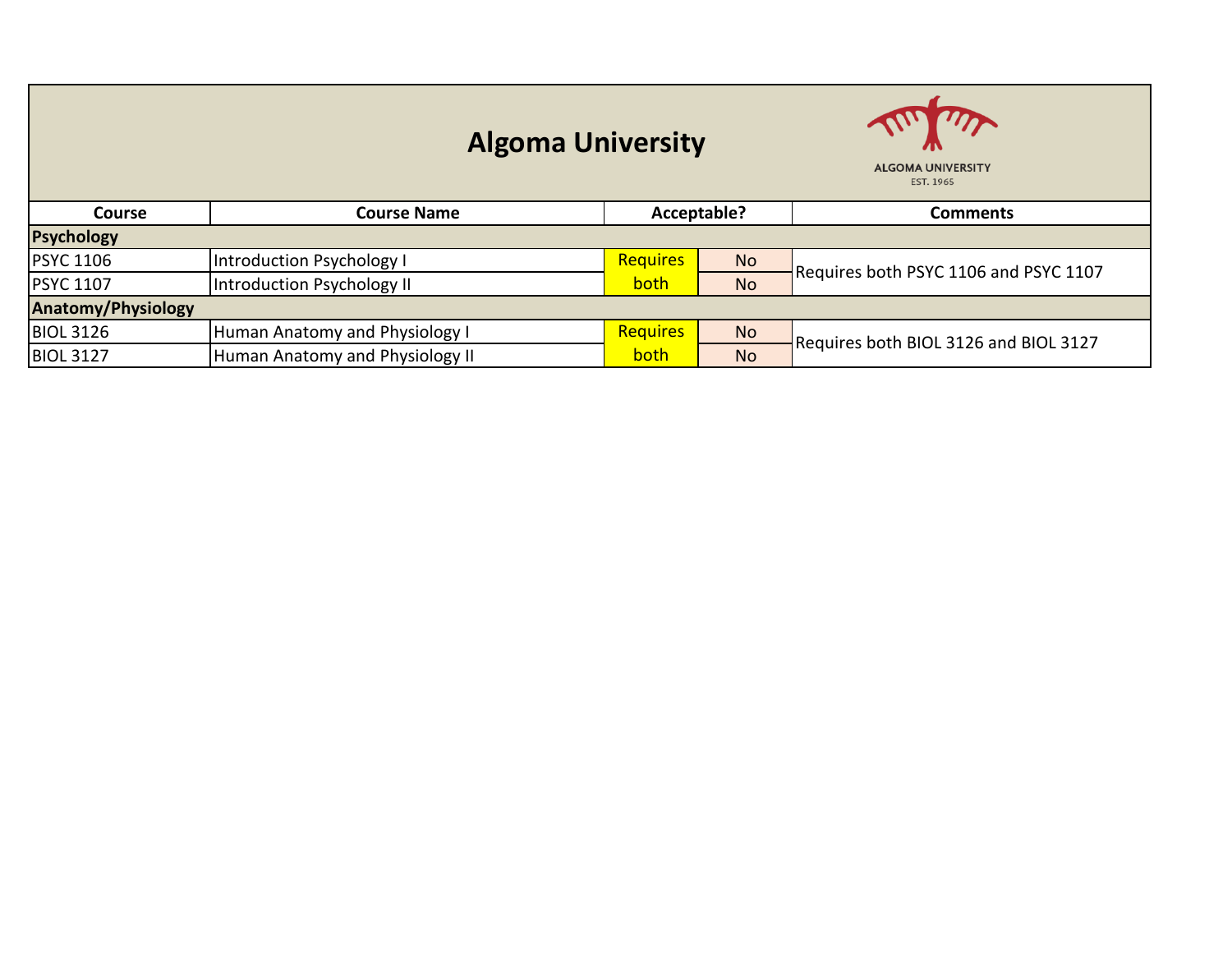| * Not equivalent to<br><b>University Degree -</b><br>only if applicable to<br>transfer credits | <b>Algonquin College</b>   |                 |             |                                     |  |
|------------------------------------------------------------------------------------------------|----------------------------|-----------------|-------------|-------------------------------------|--|
| <b>Course</b>                                                                                  | <b>Course Name</b>         |                 | Acceptable? | <b>Comments</b>                     |  |
| <b>Psychology</b>                                                                              |                            |                 |             |                                     |  |
| <b>PSY 1710</b>                                                                                | Introduction to Psychology | <b>YES</b>      |             |                                     |  |
| <b>Anatomy/Physiology</b>                                                                      |                            |                 |             |                                     |  |
| <b>BIO 4307</b>                                                                                | Anatomy & Physiology I     | <b>Requires</b> | <b>No</b>   | Requires both BIO 4307 and BIO 4308 |  |
| <b>BIO 4308</b>                                                                                | Anatomy & Physiology II    | both            | <b>No</b>   |                                     |  |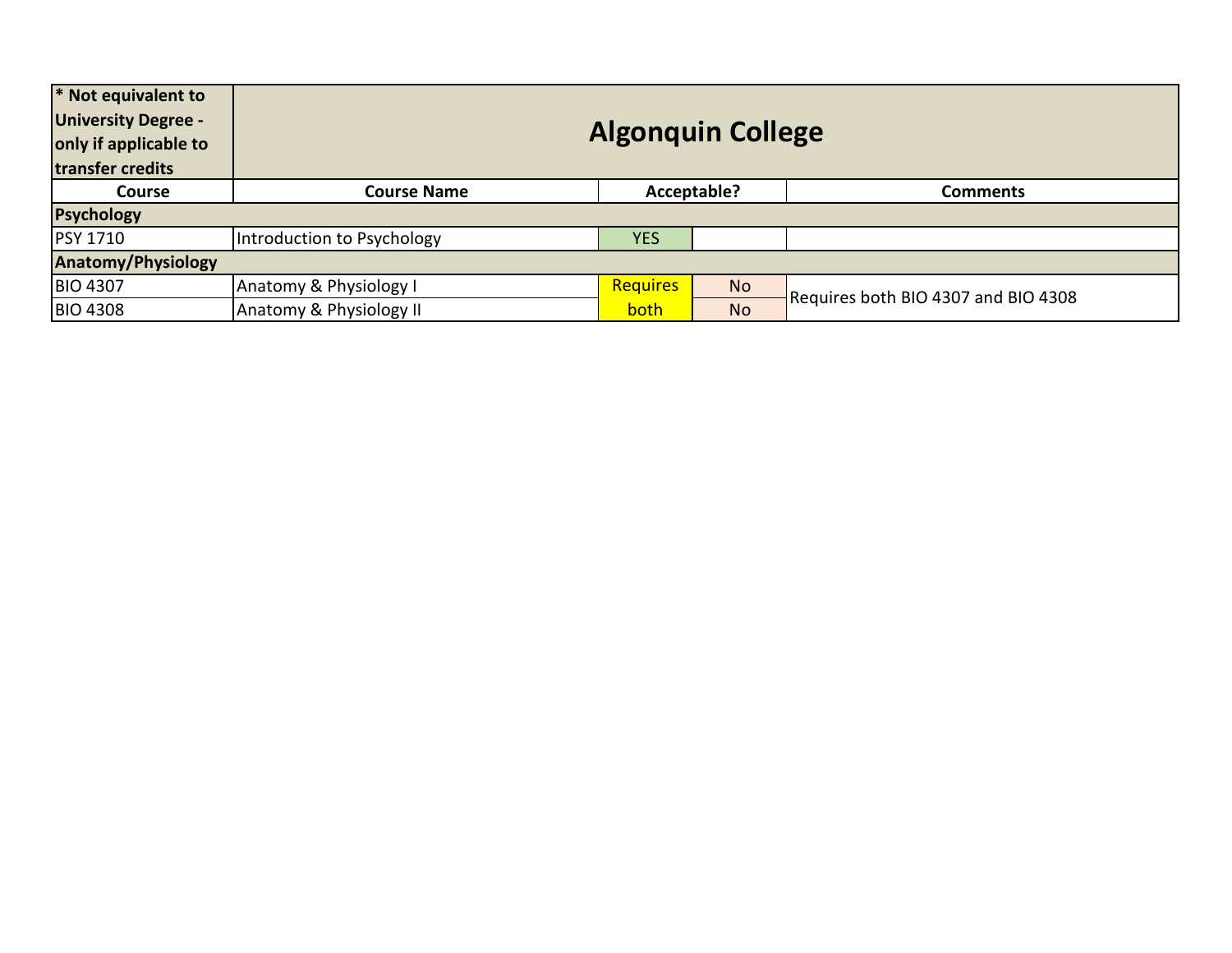|                           | <b>Ambrose University</b>                    |            |             |                                                          |  |
|---------------------------|----------------------------------------------|------------|-------------|----------------------------------------------------------|--|
| <b>Course</b>             | <b>Course Name</b>                           |            | Acceptable? | <b>Comments</b>                                          |  |
| Psychology                |                                              |            |             |                                                          |  |
| <b>PS 121</b>             | Introduction to Psychology                   | <b>YES</b> |             | **With an additional 0.5 credit course in any psychology |  |
| <b>Anatomy/Physiology</b> |                                              |            |             |                                                          |  |
| ZOO 261                   | Human Physiology I                           | Requires   | No          | Requires both Z00 261 and ZOO 263                        |  |
| ZOO 263                   | Human Physiology II                          | both       | No          |                                                          |  |
| ZOO 265                   | Human Anatomy                                | <b>YES</b> |             |                                                          |  |
| <b>Statistics</b>         |                                              |            |             |                                                          |  |
| <b>BIO 310</b>            | Quantitative Methods for Biological Sciences | <b>YES</b> |             |                                                          |  |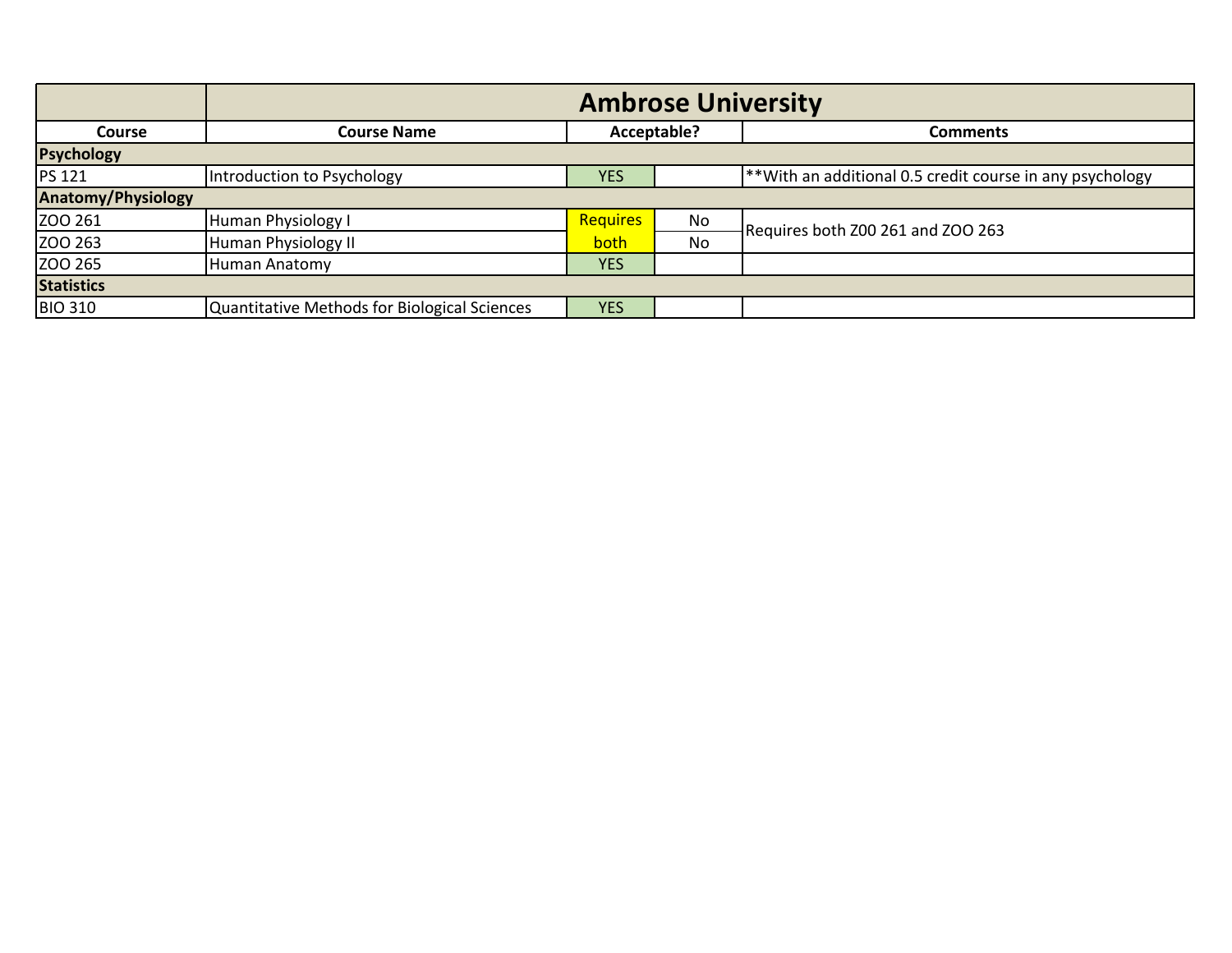| <b>Athabasca University</b> |                                 |                 |             |                                                      |  |  |
|-----------------------------|---------------------------------|-----------------|-------------|------------------------------------------------------|--|--|
| <b>Course</b>               | <b>Course Name</b>              |                 | Acceptable? | <b>Comments</b>                                      |  |  |
| Psychology                  |                                 |                 |             |                                                      |  |  |
| <b>PSYC 289</b>             | Psychology as a Natural Science | <b>Requires</b> | No          | Requires both PSYC 289 and PSYC 290                  |  |  |
| <b>PSYC 290</b>             | <b>General Psychology</b>       | <b>both</b>     | <b>No</b>   |                                                      |  |  |
| <b>PSYC 228</b>             | Intro to Human Development      |                 | No          |                                                      |  |  |
| <b>PSYC 333</b>             | Sensation and Perception        |                 | <b>No</b>   |                                                      |  |  |
| <b>PSYC 323</b>             | Development Psychology          |                 | No          |                                                      |  |  |
| <b>Anatomy/Physiology</b>   |                                 |                 |             |                                                      |  |  |
| <b>BIOL 235</b>             | Human Anatomy and Physiology    | <b>YES</b>      |             | 0.5 credit for Anatomy and 0.5 credit for Physiology |  |  |
| <b>BIOL 230</b>             | Human Physiology                | <b>YES</b>      |             |                                                      |  |  |
| <b>Statistics</b>           |                                 |                 |             |                                                      |  |  |
| <b>SOCI 301</b>             | <b>Social Statistics</b>        | <b>YES</b>      |             |                                                      |  |  |
| <b>MATH 215</b>             | Intrduction to to Statistics    | <b>YES</b>      |             |                                                      |  |  |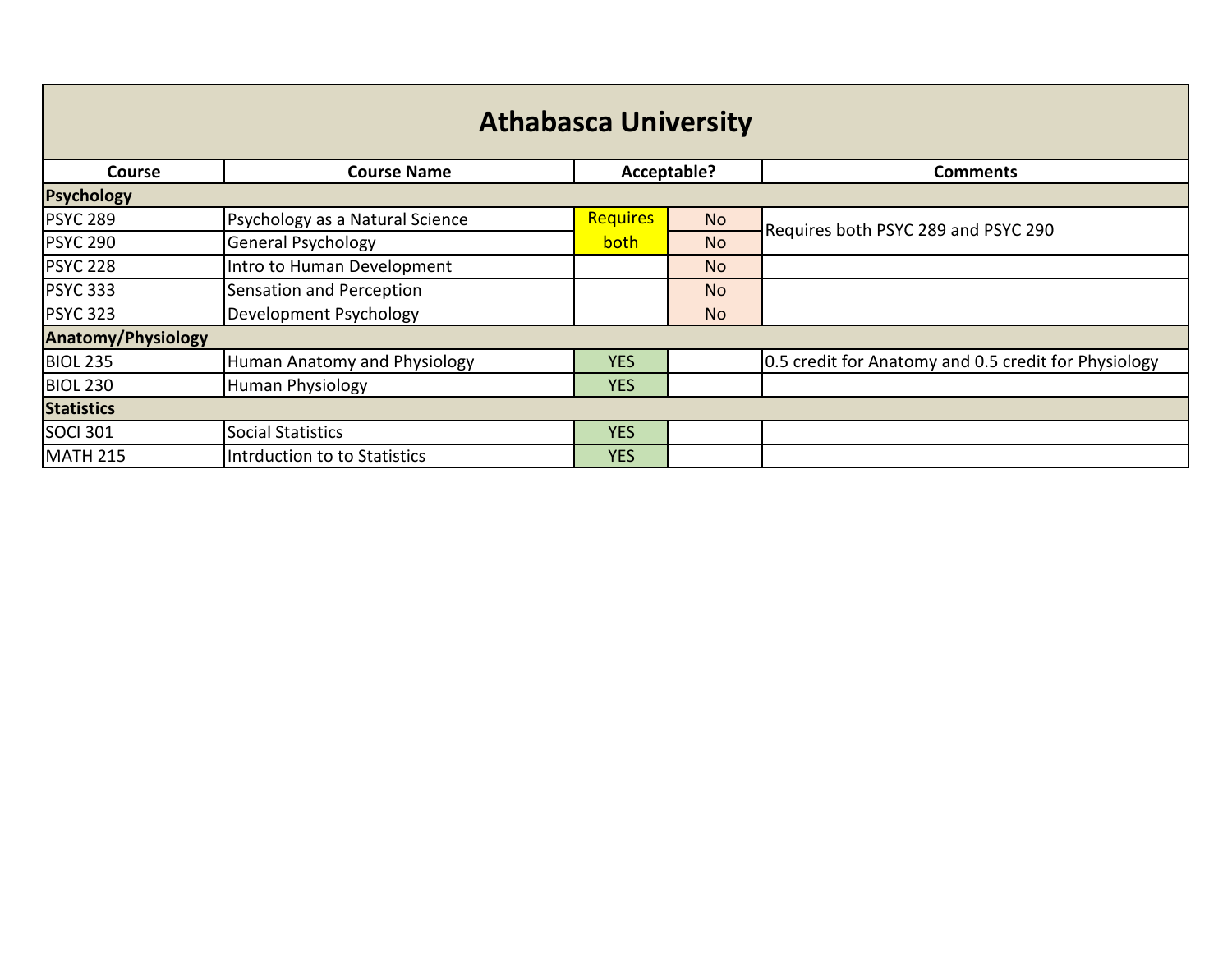| <b>Bishops University</b> |                               |                 |             |                                   |  |  |
|---------------------------|-------------------------------|-----------------|-------------|-----------------------------------|--|--|
| <b>Course</b>             | <b>Course Name</b>            |                 | Acceptable? | <b>Comments</b>                   |  |  |
| <b>Psychology</b>         |                               |                 |             |                                   |  |  |
| <b>PSY 101</b>            | Introduction to Psychology I  | <b>Requires</b> | <b>No</b>   | Requires both PSY 101 and PSY 102 |  |  |
| <b>PSY 102</b>            | Introduction to Psychology II | both            | <b>No</b>   |                                   |  |  |
| <b>Anatomy/Physiology</b> |                               |                 |             |                                   |  |  |
| <b>BIO 133</b>            | Human Anatomy                 | <b>YES</b>      |             |                                   |  |  |
| <b>BIO 226</b>            | <b>Animal Physiology I</b>    | <b>Requires</b> | <b>No</b>   | Requires both BIO 226 and BIO 228 |  |  |
| <b>BIO 228</b>            | <b>Animal Physiology II</b>   | both            | <b>No</b>   |                                   |  |  |
| <b>Statistics</b>         |                               |                 |             |                                   |  |  |
| <b>PHY 101</b>            | <b>Statistical Methods</b>    | <b>YES</b>      |             |                                   |  |  |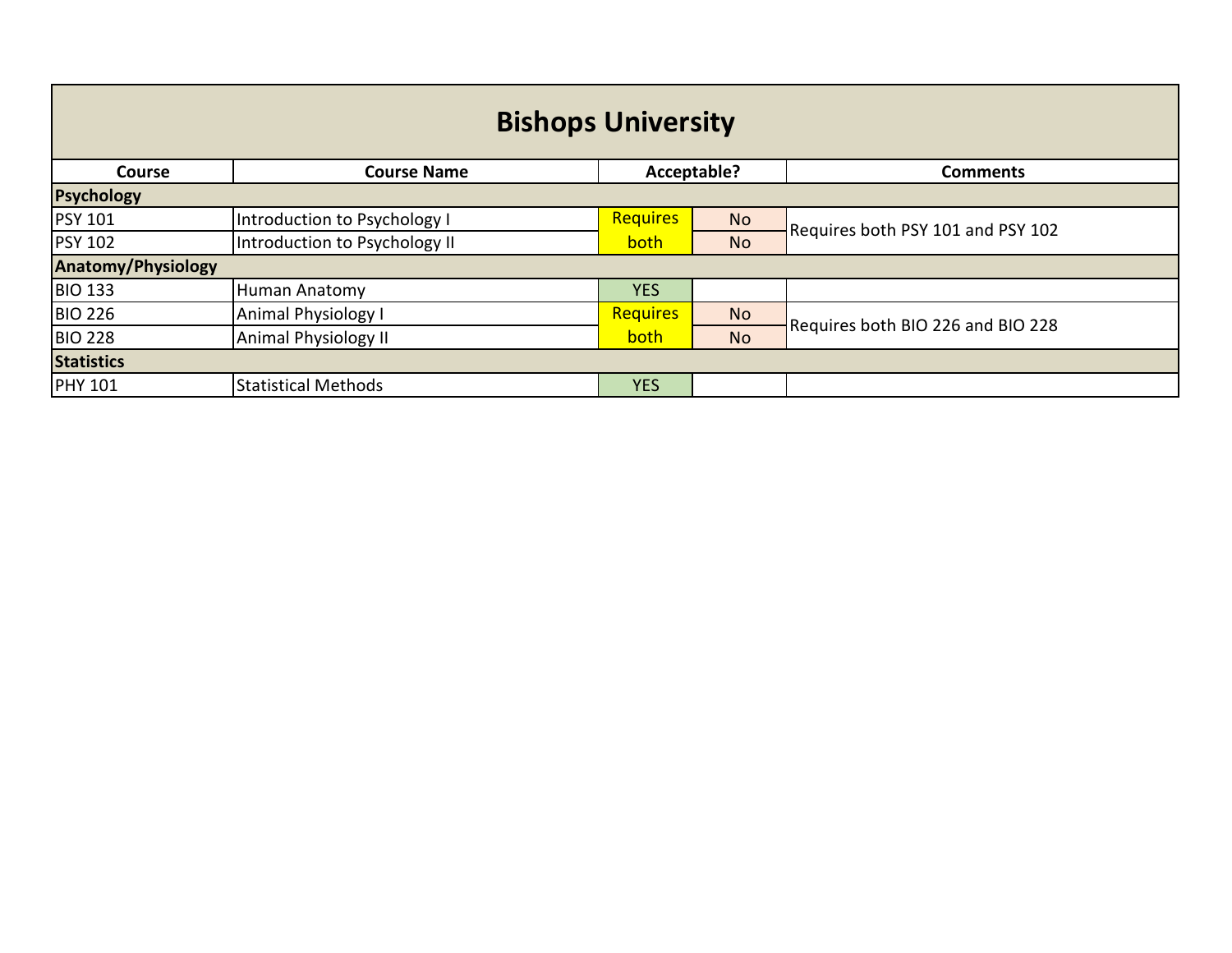## **Brandon University**



| <b>Course</b> | <b>Course Name</b>           |            | Acceptable? | <b>Comments</b>                 |  |  |
|---------------|------------------------------|------------|-------------|---------------------------------|--|--|
|               | <b>Psychology</b>            |            |             |                                 |  |  |
| 82-160        | Introduction to Psychology   | Requires   | <b>No</b>   | Requires both 82-160 and 82-161 |  |  |
| 82-161        | General Psychology           | both       | <b>No</b>   |                                 |  |  |
|               | <b>Anatomy/Physiology</b>    |            |             |                                 |  |  |
| 15-414        | Advanced Human Anatomy       | <b>YES</b> |             | Full year course                |  |  |
| 15-132        | Human Anatomy and Physiology | <b>YES</b> |             | Full year course                |  |  |
| 15-163        | Animal Physiology I          | Requires   |             |                                 |  |  |
| 15-364        | Animal Physiology II         | both       |             |                                 |  |  |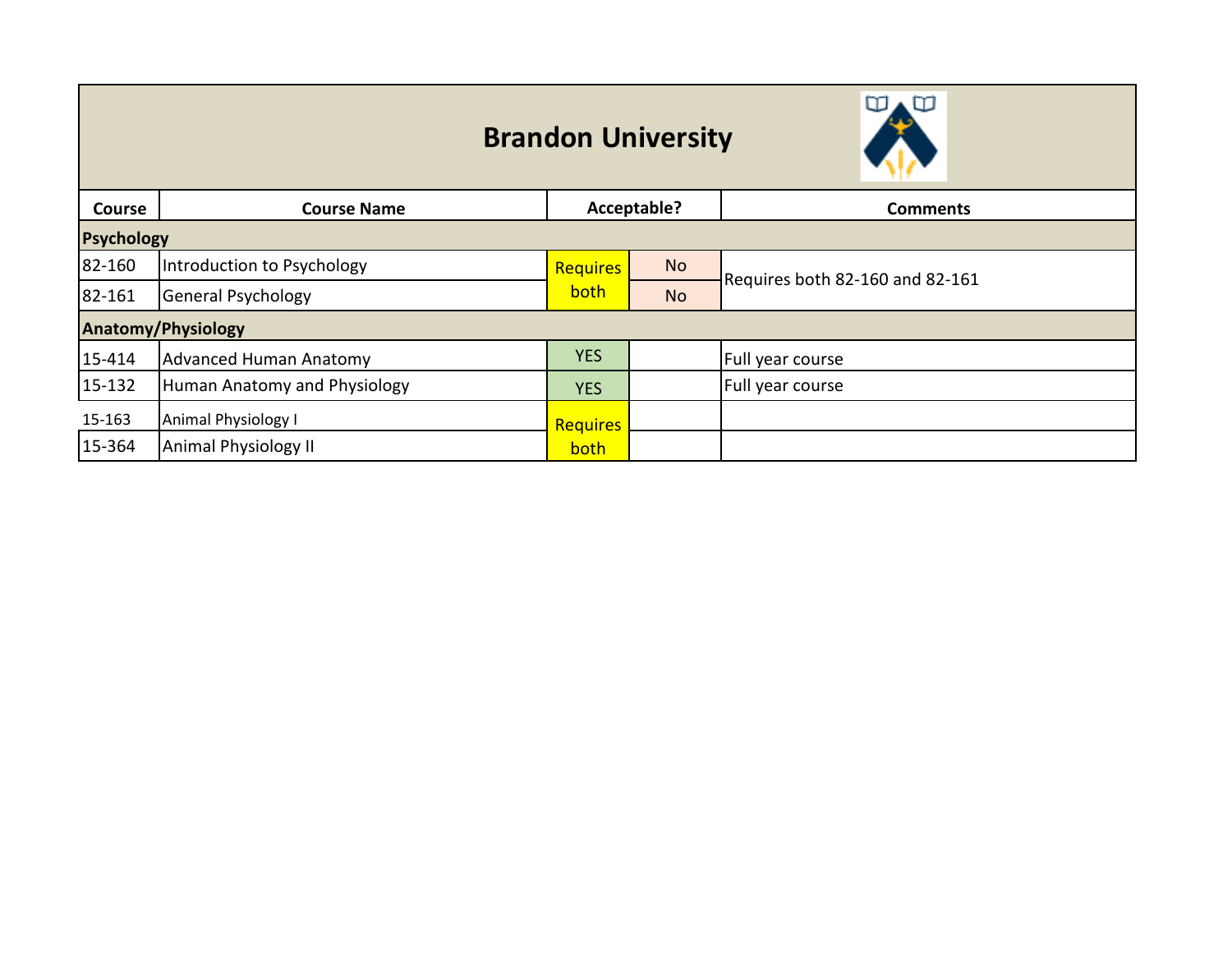|                           | <b>University of British Columbia</b>                   |                 |             | <b>UBC</b><br>THE UNIVERSITY OF BRITISH COLUMBIA     |  |
|---------------------------|---------------------------------------------------------|-----------------|-------------|------------------------------------------------------|--|
| Course                    | <b>Course Name</b>                                      |                 | Acceptable? | <b>Comments</b>                                      |  |
| <b>Psychology</b>         |                                                         |                 |             |                                                      |  |
| <b>PSYC 201</b>           | <b>Biopsychology of Behaviour</b>                       |                 | <b>No</b>   |                                                      |  |
| <b>PSYO 111</b>           | Intro to Psychology: Basic Processes                    | <b>Requires</b> | <b>No</b>   | Requires both PSYO 111 and PSYO 121                  |  |
| <b>PSYO 121</b>           | Intro to Psychology: Personal Functioning               | both            | <b>No</b>   |                                                      |  |
| <b>PSYC 100</b>           | <b>Introductory Psychology</b>                          | <b>YES</b>      |             | Full year course                                     |  |
| <b>PSYC 101</b>           | Introduction to Biological and Cognitive Psychology     | <b>Requires</b> | <b>No</b>   |                                                      |  |
| <b>PSYC 102</b>           | Introduction to Developmental, Social, Personality, and | both            | <b>No</b>   | Requires both PSYC 101 and PSYC 102                  |  |
|                           | <b>Clinical Psychology</b>                              |                 |             |                                                      |  |
| <b>PSYC 366</b>           | Methods in Research                                     | <b>YES</b>      |             |                                                      |  |
| <b>Anatomy/Physiology</b> |                                                         |                 |             |                                                      |  |
| ANAT 390                  | Microscopic Human Anatomy                               |                 | <b>No</b>   |                                                      |  |
| <b>CAPS 391</b>           | <b>Gross Human Anatomy</b>                              | <b>YES</b>      |             | Previously known as ANAT 391                         |  |
| <b>CAPS 301</b>           | Human Physiology                                        | <b>YES</b>      |             |                                                      |  |
| HMKN/HKIN 190             | Human Functional Anatomy & Applied Physiology I         | <b>Requires</b> | <b>No</b>   | Requires both HMKN/HKIN 190 and HMKN/HKIN 191,       |  |
| HMKN/HKIN 191             | Human Functional Anatomy & Applied Physiology II        | both            | <b>No</b>   | 0.5 credit Anatomy and 0.5 credit Physiology         |  |
| HMKN 455D                 | <b>Gross Anatomy</b>                                    |                 | <b>No</b>   |                                                      |  |
| <b>BIOL153</b>            | <b>Human Anatomy and Physiology</b>                     | <b>YES</b>      |             |                                                      |  |
| <b>BIOL 155</b>           | Human Anatomy and Physiology                            | <b>YES</b>      |             |                                                      |  |
| <b>BIOL 131</b>           | Human Anatomy and Physiology I                          | <b>Requires</b> | <b>No</b>   | Requires both BIOL 131 and BIOL 133                  |  |
| <b>BIOL 133</b>           | Human Anatomy and Physiology II                         | both            | <b>No</b>   | 0.5 credit for Anatomy and 0.5 credit for Physiology |  |
| <b>KIN 200</b>            | <b>Exercise Physiology I</b>                            |                 | <b>No</b>   |                                                      |  |
| <b>KIN 310</b>            | <b>Exercise Physiology II</b>                           |                 | <b>No</b>   |                                                      |  |
| <b>KIN 375</b>            | <b>Exercise Physiology II</b>                           |                 | <b>No</b>   |                                                      |  |
| <b>PHTH 301</b>           | <b>Physical Therapy Foundations</b>                     |                 | <b>No</b>   |                                                      |  |

|                   | <b>University of British Columbia - Continued</b>  |            |             |                        |  |  |  |  |
|-------------------|----------------------------------------------------|------------|-------------|------------------------|--|--|--|--|
| Course            | <b>Course Name</b>                                 |            | Acceptable? | <b>Comments</b>        |  |  |  |  |
| <b>Statistics</b> |                                                    |            |             |                        |  |  |  |  |
| <b>KIN 371</b>    | Introduction to Statistics in Human Kinetics       | <b>YES</b> |             |                        |  |  |  |  |
| <b>STAT 200</b>   | <b>Elementary Statistics for Application</b>       | <b>YES</b> |             |                        |  |  |  |  |
| HEAL300           | <b>Methods of Data Analysis</b>                    | <b>YES</b> |             | Also known as HMKN 205 |  |  |  |  |
| <b>BIOL 300</b>   | <b>Biostatistics</b>                               | <b>YES</b> |             |                        |  |  |  |  |
| <b>KIN 373</b>    | <b>Research Methods</b>                            |            | <b>No</b>   |                        |  |  |  |  |
| <b>LFS 252</b>    | Land, Food, Community Quantitative Data Analysis   | <b>YES</b> |             |                        |  |  |  |  |
| <b>STAT 121</b>   | <b>Elementary Statistics for Application</b>       | <b>YES</b> |             |                        |  |  |  |  |
| <b>HMKN 205</b>   | <b>Methods of Data Analysis</b>                    | <b>YES</b> |             |                        |  |  |  |  |
| <b>HMKN 206</b>   | <b>Health Research Methods</b>                     |            | <b>No</b>   |                        |  |  |  |  |
| <b>STAT 121</b>   | <b>Elementary Statistics</b>                       | <b>YES</b> |             |                        |  |  |  |  |
| ECON 325          | <b>Introduction to Emperical Economics</b>         | <b>YES</b> |             |                        |  |  |  |  |
| <b>STAT 230</b>   | <b>Introductory Statistics</b>                     | <b>YES</b> |             |                        |  |  |  |  |
| <b>STAT 203</b>   | <b>Statistical Methods</b>                         |            | <b>No</b>   |                        |  |  |  |  |
| <b>EPSE 482</b>   | Introduction to Statistics for Research            | <b>YES</b> |             |                        |  |  |  |  |
| <b>EPSE 485</b>   | Introduction to Statistics for Research Evaluation | <b>YES</b> |             |                        |  |  |  |  |
| COMM 291          | Applications of Statistics in Business             | <b>YES</b> |             |                        |  |  |  |  |
| <b>SOCI 328</b>   | Social Statistics I                                | <b>YES</b> |             |                        |  |  |  |  |
| <b>BIOL 202</b>   | <b>Introduction to Biostatistics</b>               | <b>YES</b> |             |                        |  |  |  |  |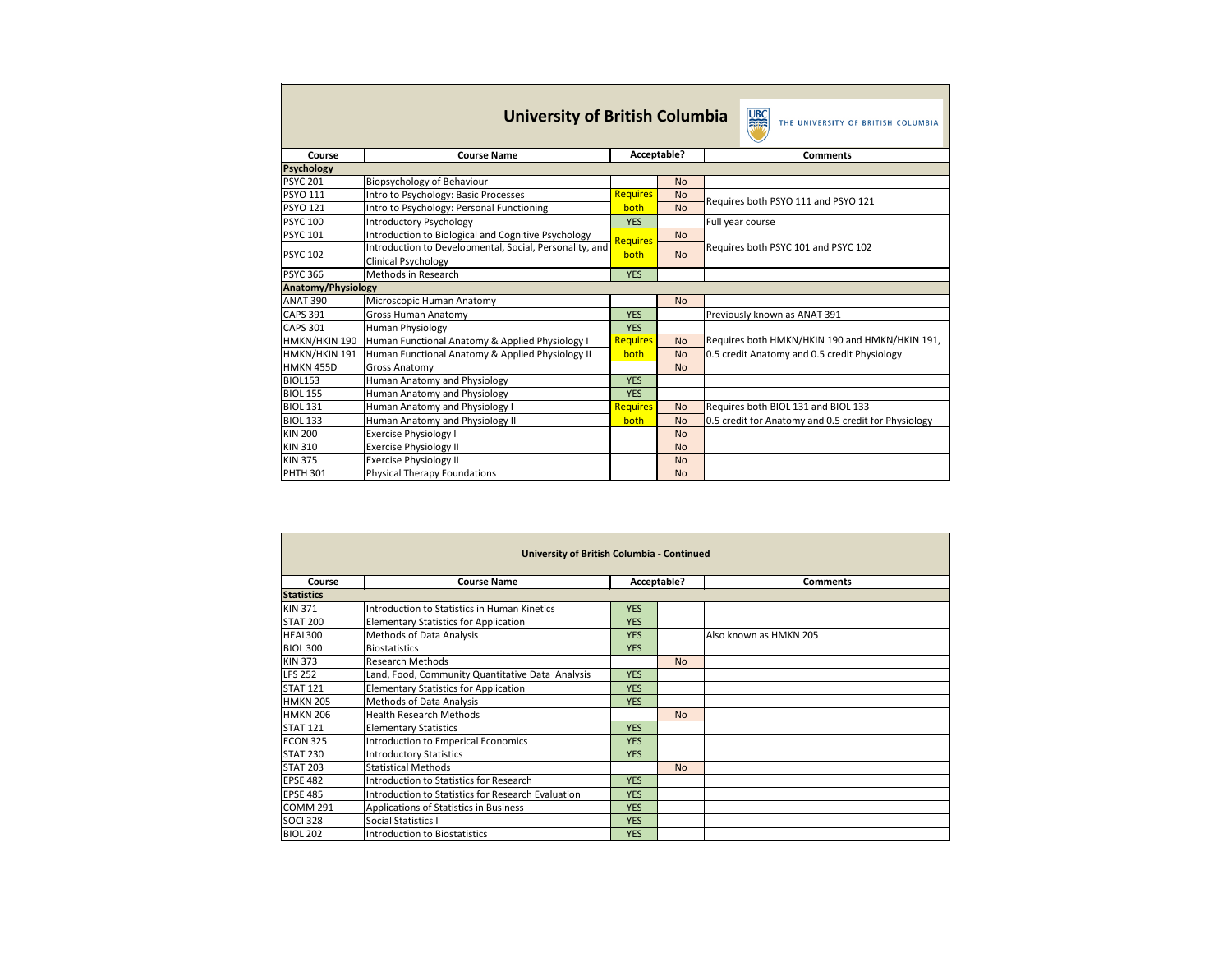| <b>Brock University</b>   |                                            |                 |           |                                                      |  |
|---------------------------|--------------------------------------------|-----------------|-----------|------------------------------------------------------|--|
| Course                    | <b>Course Name</b>                         | Acceptable?     |           | <b>Comments</b>                                      |  |
| <b>Psychology</b>         |                                            |                 |           |                                                      |  |
| PSYC 1F25                 | Overview of Psychology                     | <b>YES</b>      |           | Same as PSYC 1F90                                    |  |
| PSYC 1F90                 | Foundations of Psychology                  | <b>YES</b>      |           | full year course                                     |  |
| <b>Anatomy/Physiology</b> |                                            |                 |           |                                                      |  |
| HLSC2F95                  | <b>Functional Human Anatomy</b>            | <b>YES</b>      |           | contains all systems                                 |  |
| KINE1P98 was              | Musculoskeletal Anatomy                    |                 |           |                                                      |  |
| PEKN (KINE) 2P04          |                                            | <b>Requires</b> |           | KINE1P98 + KINE 1P90 for anatomy content             |  |
| PEKN (KINE) 1P90          | Human Systems Anatomy and Physiology       | both            |           |                                                      |  |
| PEKN (KINE) 1P90          | Human Systems Anatomy and Physiology       | <b>Requires</b> |           | KINE1P90 + HLSC2P09/KINE2P09 for physiology content, |  |
| HLSC2P09/KINE2P09         | Principles of Human Physiology             | both            |           |                                                      |  |
| PEKN (KINE) 2P97          | Muscle Physiology + Exercise Metabolism    |                 | <b>No</b> |                                                      |  |
| <b>Statistics</b>         |                                            |                 |           |                                                      |  |
| SPMA 3P07                 | Quantitative Analysis for Sport Management | <b>YES</b>      |           |                                                      |  |
| PEKN (KINE) 2P08          | Research Design and Evaluation             |                 | <b>No</b> |                                                      |  |
| PEKN (KINE) 3P08          | <b>Quantitative Analysis</b>               | <b>YES</b>      |           |                                                      |  |
| RECL 2P07                 | Intro to Research Design and Evaluation    |                 | <b>No</b> |                                                      |  |
| CHSC 2P07                 | <b>Biostatistics I</b>                     | <b>Requires</b> | <b>No</b> | Requires both CHSC 2P07 and CHSC 3P07                |  |
| CHSC 3P07                 | <b>Biostatistics II</b>                    | both            | <b>No</b> |                                                      |  |
|                           | Statistics & Research Design in the        |                 | <b>No</b> |                                                      |  |
| PSYC 2F23                 | <b>Behavioural Sciences</b>                |                 |           |                                                      |  |
| PSYC 3P39                 | <b>Computer Data Analysis</b>              |                 | <b>No</b> |                                                      |  |
| Math 1P98                 | <b>Basic Statistical Methods</b>           | <b>YES</b>      |           |                                                      |  |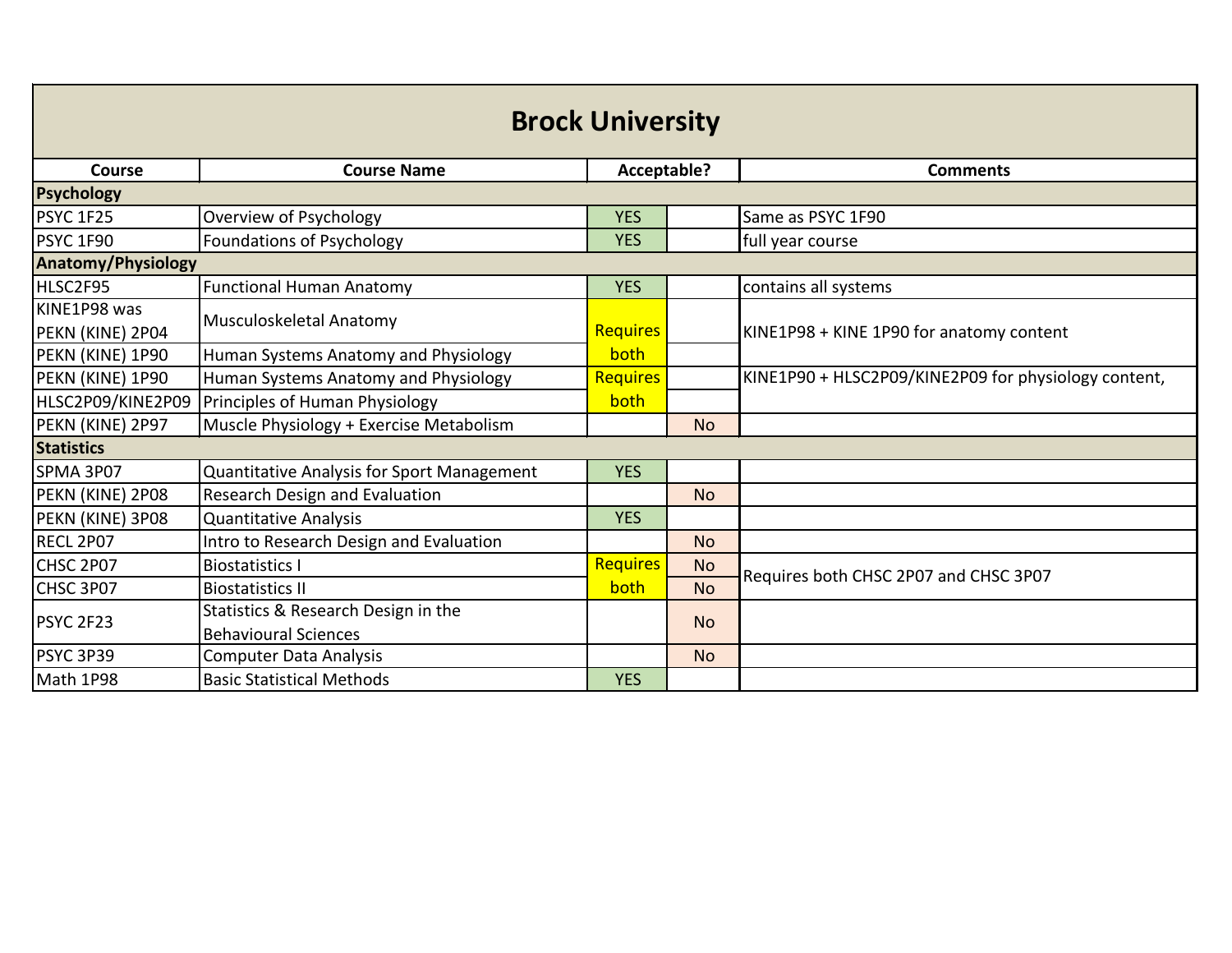| <b>British Columbia Institute of Technology</b> |                                                     |            |                                |  |  |
|-------------------------------------------------|-----------------------------------------------------|------------|--------------------------------|--|--|
| <b>Course</b>                                   | <b>Course Name</b>                                  |            | Acceptable?<br><b>Comments</b> |  |  |
| <b>Statistics</b>                               |                                                     |            |                                |  |  |
| <b>MATH 4442</b>                                | <b>Probability and Statistics for Biotechnology</b> | <b>YES</b> |                                |  |  |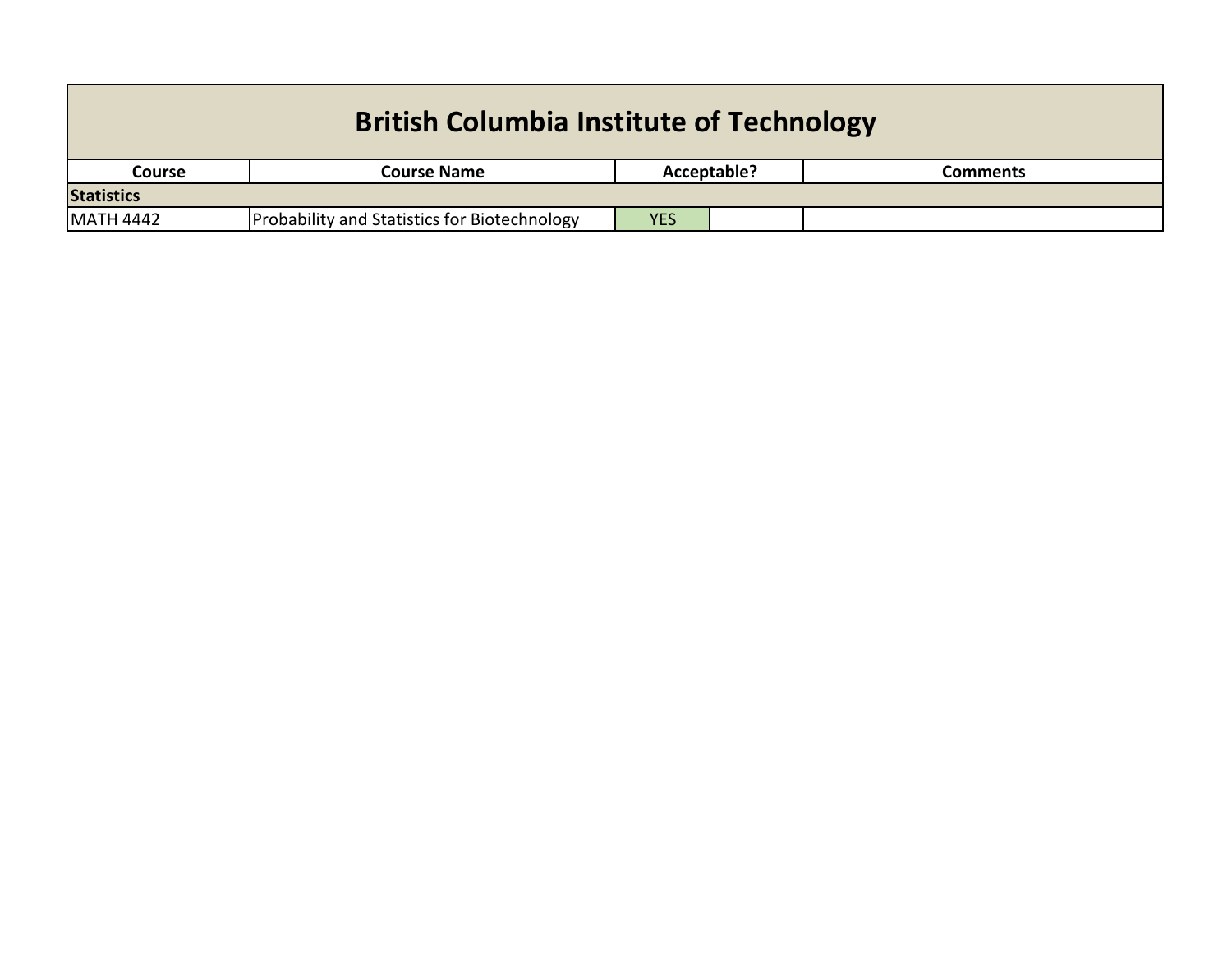| <b>University of Calgary</b> |                                              |                 |             |                                     |  |
|------------------------------|----------------------------------------------|-----------------|-------------|-------------------------------------|--|
| <b>Course</b>                | <b>Course Name</b>                           |                 | Acceptable? | <b>Comments</b>                     |  |
| <b>Psychology</b>            |                                              |                 |             |                                     |  |
| <b>PSYC 200</b>              | Principles of Psychology I                   | <b>Requires</b> |             | Requires both PSYC 200 and PSYC 201 |  |
| <b>PSYC 201</b>              | Principles of Psychology II                  | both            |             |                                     |  |
| <b>PSYC 203</b>              | Psychology for Every day Life                |                 | <b>No</b>   |                                     |  |
| <b>Anatomy/Physiology</b>    |                                              |                 |             |                                     |  |
| <b>KNES 261</b>              | Anatomy                                      | <b>YES</b>      |             |                                     |  |
| <b>KNES 259</b>              | Human Anatomy and Physiology I               | <b>Requires</b> | <b>No</b>   | Requires both KNES 259 and KNES 260 |  |
| <b>KNES 260</b>              | Human Anatomy and Physiology II              | both            | <b>No</b>   |                                     |  |
| <b>KNES 303</b>              | Human Physiology                             | <b>YES</b>      |             |                                     |  |
| <b>KNES 323</b>              | Integrated Human Physiology                  |                 | <b>No</b>   |                                     |  |
| ZOOL 361                     | Intro to Human Physiology I                  | <b>Requires</b> | <b>No</b>   | Requires both ZOOL 361 and ZOOL 363 |  |
| ZOOL 363                     | Intro to Human Physiology II                 | both            | <b>No</b>   |                                     |  |
| ZOOL 461                     | <b>Animal Physiology I</b>                   | <b>Requires</b> | <b>No</b>   | Requires both ZOOL 461 and ZOOL 463 |  |
| ZOOL 463                     | Animal Physiology II                         | both            | <b>No</b>   |                                     |  |
| <b>BIOL 305</b>              | The Human Organism                           | <b>Requires</b> | <b>No</b>   | Requires both BIOL 305 and MDSC 404 |  |
| <b>MDSC 404</b>              | Physiology                                   | both            | <b>No</b>   |                                     |  |
| <b>Statistics</b>            |                                              |                 |             |                                     |  |
| <b>PSYC 312</b>              | <b>Experimental Design and Quantitative</b>  | <b>YES</b>      |             |                                     |  |
|                              | Research Methods in Psychology               |                 |             |                                     |  |
| <b>STAT 211</b>              | <b>Concepts of Statistics</b>                | <b>YES</b>      |             |                                     |  |
| <b>STAT 213</b>              | Intro to Statistics I                        | <b>YES</b>      |             |                                     |  |
| <b>STAT 217</b>              | Intro to Statistics II                       |                 | <b>No</b>   |                                     |  |
| <b>STAT 205</b>              | Introduction to Statistical Inquiry          | <b>YES</b>      |             |                                     |  |
| <b>KNES 605</b>              | <b>Statistical Techniques in Kinesiology</b> | <b>YES</b>      |             |                                     |  |
| <b>KIN 213</b>               | Introduction to Research in Kinesiology      |                 | <b>No</b>   |                                     |  |
| <b>BIOL 315</b>              | Quantitative Biology I                       | <b>YES</b>      |             |                                     |  |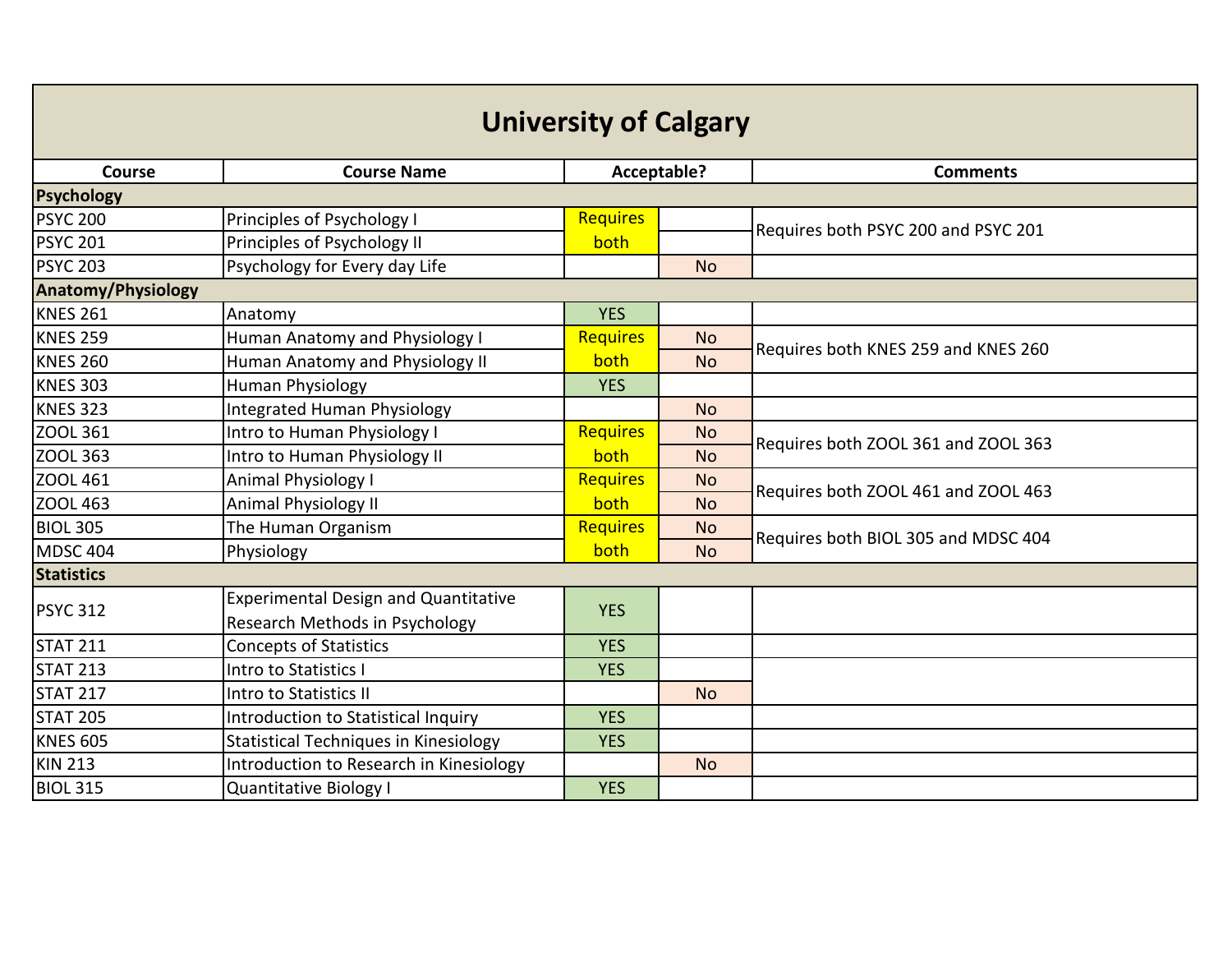| <b>Camosun College</b>    |                                |                 |             |                                     |  |  |
|---------------------------|--------------------------------|-----------------|-------------|-------------------------------------|--|--|
| <b>Course</b>             | <b>Course Name</b>             |                 | Acceptable? | <b>Comments</b>                     |  |  |
| <b>Psychology</b>         |                                |                 |             |                                     |  |  |
| <b>PSYC 110</b>           | Experimental Psychology (3 cr) | <b>Requires</b> | <b>No</b>   | Requires both PSYC 110 and PSYC 130 |  |  |
| <b>PSYC 130</b>           | Cotemporary Issues             | <b>both</b>     | <b>No</b>   |                                     |  |  |
| <b>PSYC 228</b>           | Health Psychology (3 cr)       |                 | <b>No</b>   |                                     |  |  |
| <b>Anatomy/Physiology</b> |                                |                 |             |                                     |  |  |
| <b>BIOL 143</b>           | Anatomy for Sport Education    | <b>YES</b>      |             |                                     |  |  |
| <b>BIOL 144</b>           | Physiology for Sport Education | <b>YES</b>      |             |                                     |  |  |
| <b>BIOL 150</b>           | Human Anatomy (4 cr)           | <b>YES</b>      |             |                                     |  |  |
| <b>BIOL 151</b>           | Human Physiology (4cr)         | <b>YES</b>      |             |                                     |  |  |
| <b>BIOL 152</b>           | Anatomy/Physiology I           | <b>Requires</b> | <b>No</b>   |                                     |  |  |
| <b>BIOL 153</b>           | Anatomy/Physiology II          | <b>both</b>     | <b>No</b>   |                                     |  |  |
| <b>SPEX 160</b>           | <b>Biomechanics for Sport</b>  | No              |             |                                     |  |  |
| <b>SPEX 210</b>           | <b>Exercise Physiology</b>     | No              |             |                                     |  |  |
| <b>Statistics</b>         |                                |                 |             |                                     |  |  |
| <b>STAT 216</b>           | <b>Applied Statistics</b>      | <b>YES</b>      |             |                                     |  |  |
| <b>SPEX 410</b>           | <b>Research Methods</b>        | No              |             |                                     |  |  |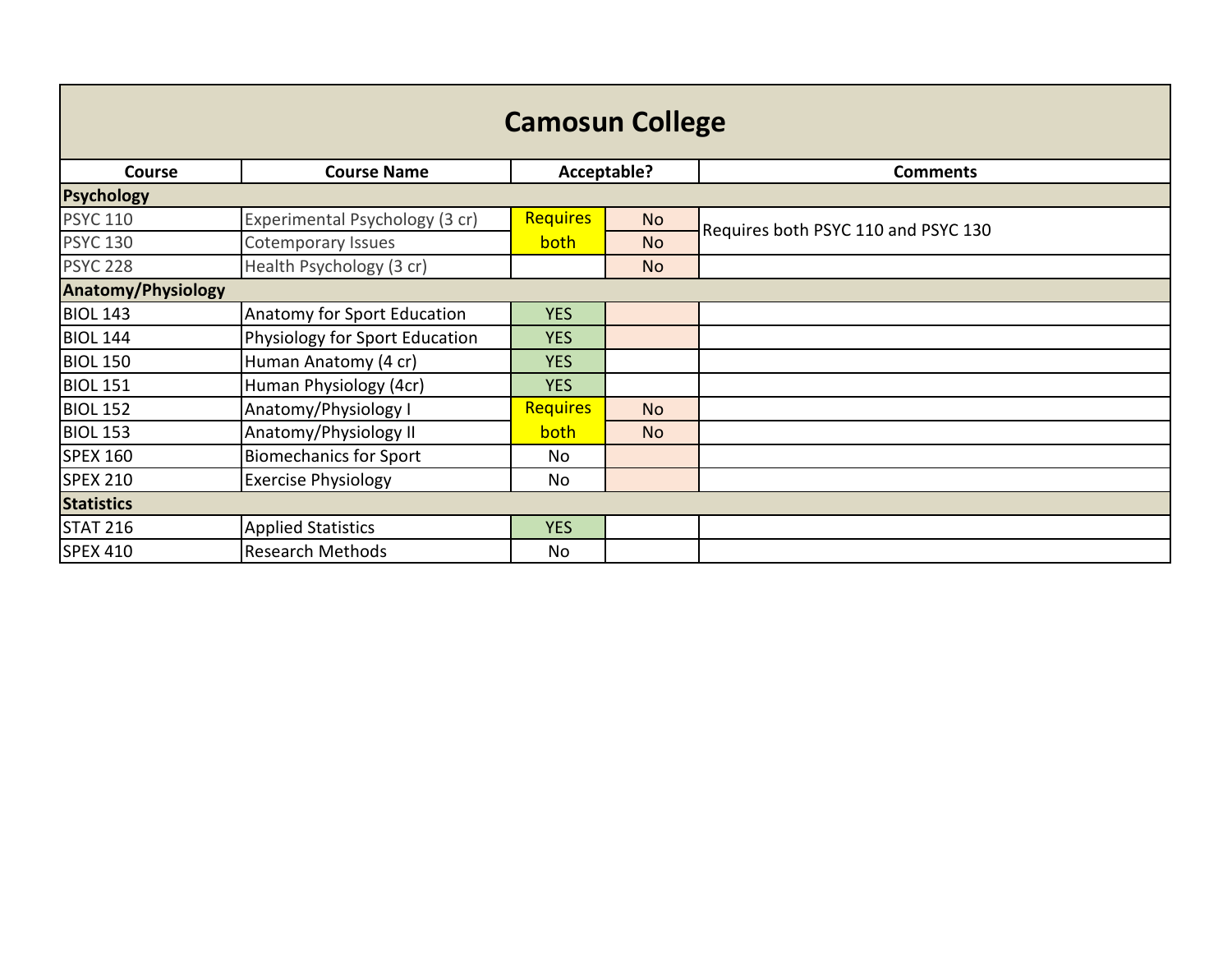| <b>Canadian University College</b> |                                  |                 |                         |                                                              |  |
|------------------------------------|----------------------------------|-----------------|-------------------------|--------------------------------------------------------------|--|
| <b>Course</b>                      | <b>Course Name</b>               |                 | Acceptable?<br>Comments |                                                              |  |
| <b>Psychology</b>                  |                                  |                 |                         |                                                              |  |
| <b>PSYC 160</b>                    | Introduction to Psychology       | <b>YES</b>      |                         | $ $ **With an additional 0.5 credit course in any psychology |  |
| <b>Anatomy/Physiology</b>          |                                  |                 |                         |                                                              |  |
| <b>BIOL 111</b>                    | <b>Anatomy and Physiology I</b>  | <b>Requires</b> | <b>No</b>               | Requires both BIOL 111 and BIOL 112                          |  |
| <b>BIOL 112</b>                    | <b>Anatomy and Physiology II</b> | both            | <b>No</b>               |                                                              |  |
| <b>Statistics</b>                  |                                  |                 |                         |                                                              |  |
| <b>MATH 240</b>                    | Introduction to Statistics       | <b>YES</b>      |                         |                                                              |  |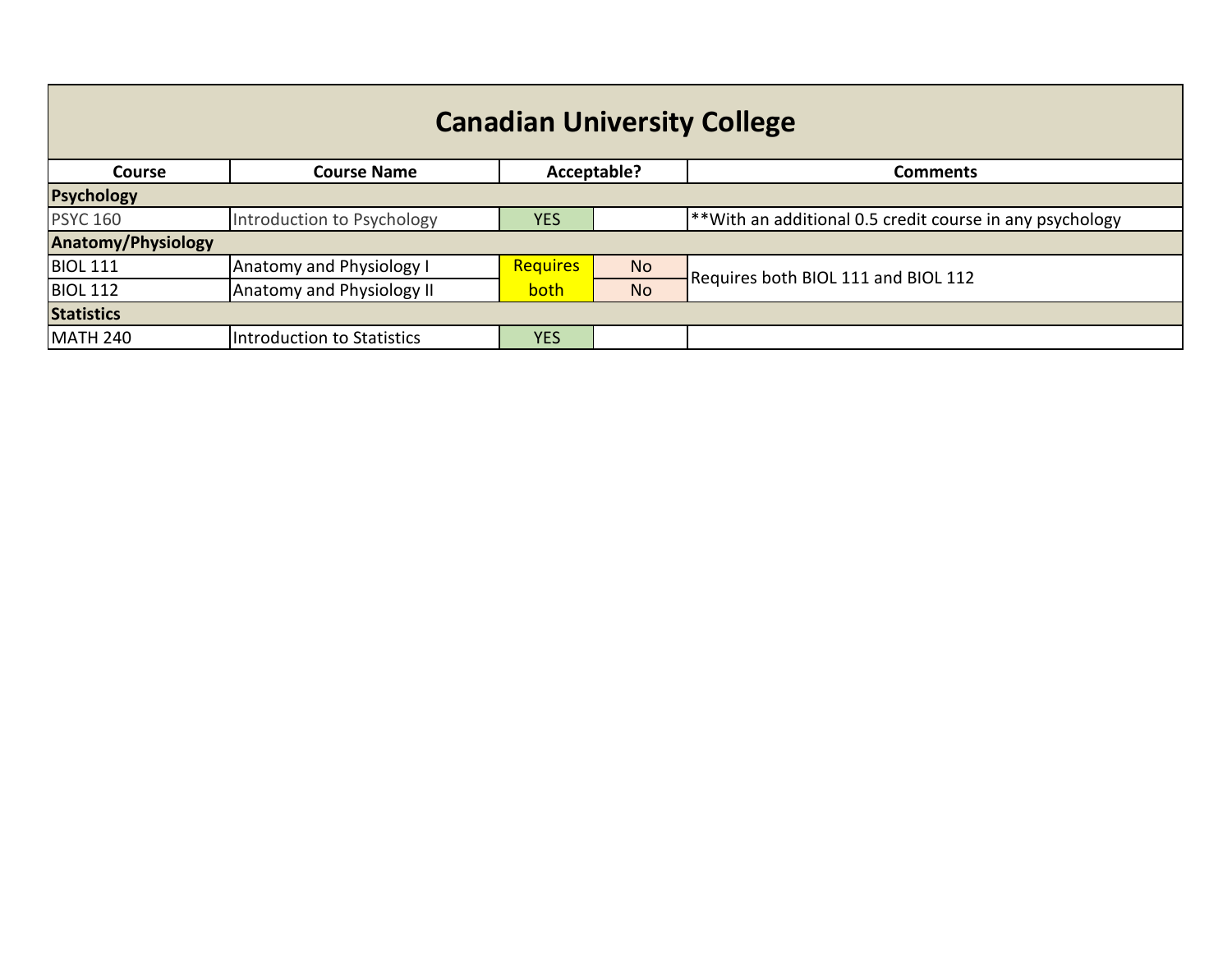| <b>Cape Breton University</b> |                                                           |                 |             |                                       |  |  |
|-------------------------------|-----------------------------------------------------------|-----------------|-------------|---------------------------------------|--|--|
| <b>Course</b>                 | <b>Course Name</b>                                        |                 | Acceptable? | <b>Comments</b>                       |  |  |
| <b>Psychology</b>             |                                                           |                 |             |                                       |  |  |
| <b>PSYC 1101</b>              | Introduction to Psychology as a<br><b>Natural Science</b> | <b>Requires</b> | <b>No</b>   |                                       |  |  |
| <b>PSYC 1103</b>              | Introduction to Psychology as a<br>Human Science          | <b>both</b>     | <b>No</b>   | Requires both PSYC 1101 and PSYC 1103 |  |  |
| <b>PSYC 100</b>               | Introduction to Psychology                                | <b>YES</b>      |             |                                       |  |  |
| <b>Anatomy/Physiology</b>     |                                                           |                 |             |                                       |  |  |
| <b>BIOL 3200</b>              | Human Anatomy and Physiology                              | <b>YES</b>      |             |                                       |  |  |
| <b>Statistics</b>             |                                                           |                 |             |                                       |  |  |
| <b>MATH 135</b>               | Statistics I                                              | <b>Requires</b> | <b>No</b>   |                                       |  |  |
| <b>MATH 136</b>               | Statistics II                                             | <b>both</b>     | <b>No</b>   | Requires both MATH 135 and MATH 136   |  |  |
| <b>MATH 1109</b>              | <b>Introductory Statistics I</b>                          | <b>YES</b>      |             |                                       |  |  |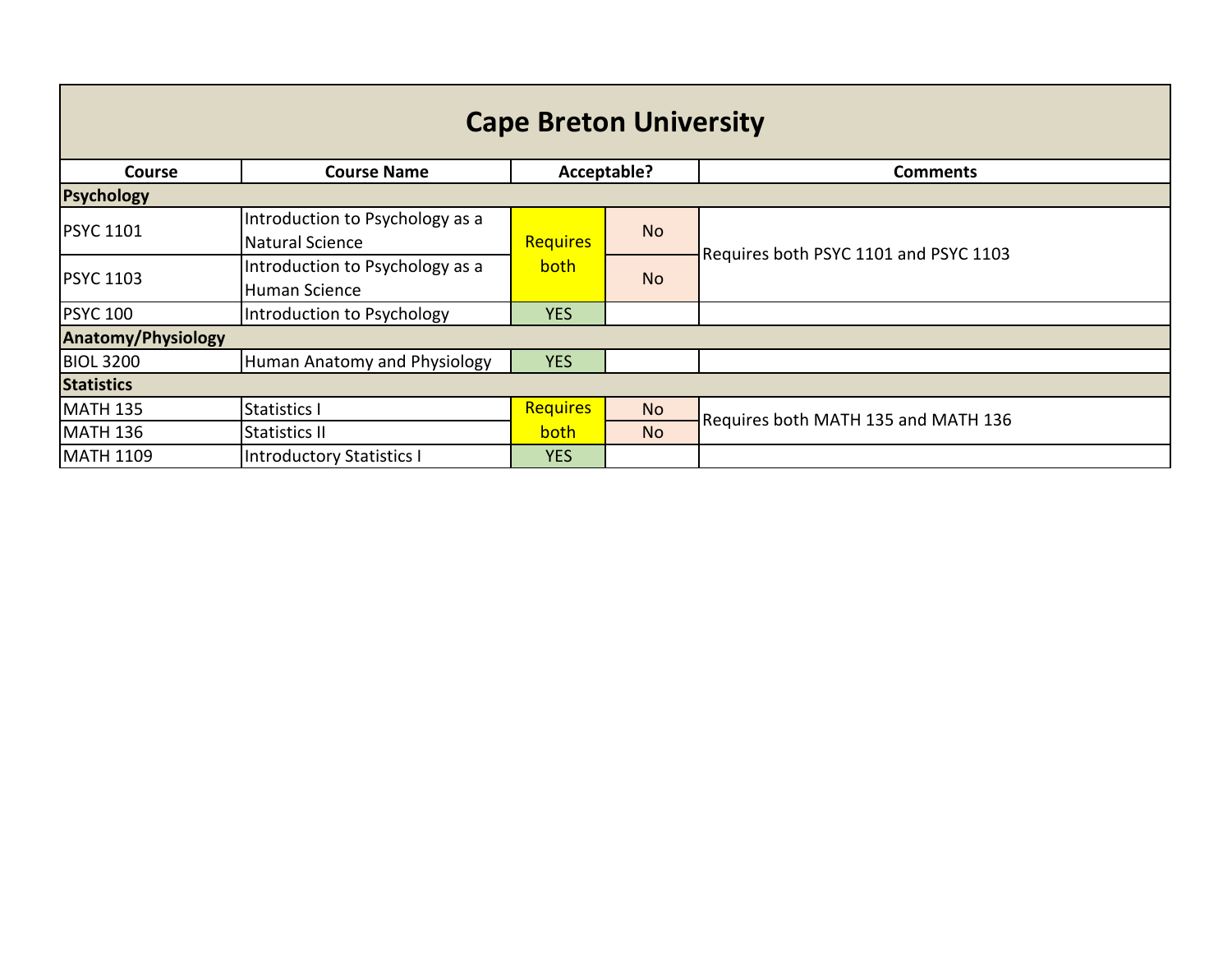| <b>Capilano University</b> |                                  |                 |                                |                                                      |  |
|----------------------------|----------------------------------|-----------------|--------------------------------|------------------------------------------------------|--|
| <b>Course</b>              | <b>Course Name</b>               |                 | Acceptable?<br><b>Comments</b> |                                                      |  |
| <b>Psychology</b>          |                                  |                 |                                |                                                      |  |
| <b>PSYC 100</b>            | Introduction to Psychology I     | <b>Requires</b> | <b>No</b>                      | Requires both PSYC 100 and PSYC 102                  |  |
| <b>PSYC 102</b>            | Introduction to Psychology       | <b>both</b>     | <b>No</b>                      |                                                      |  |
| <b>Anatomy/Physiology</b>  |                                  |                 |                                |                                                      |  |
| <b>HKIN 190</b>            | Anatomy and Physiology I (3 cr)  | <b>Requires</b> | <b>No</b>                      | Requires both HKIN 190 and HKIN 191                  |  |
| <b>HKIN 191</b>            | Anatomy and Physiology II (3 cr) | <b>both</b>     | <b>No</b>                      | 0.5 credit for Anatomy and 0.5 credit for Physiology |  |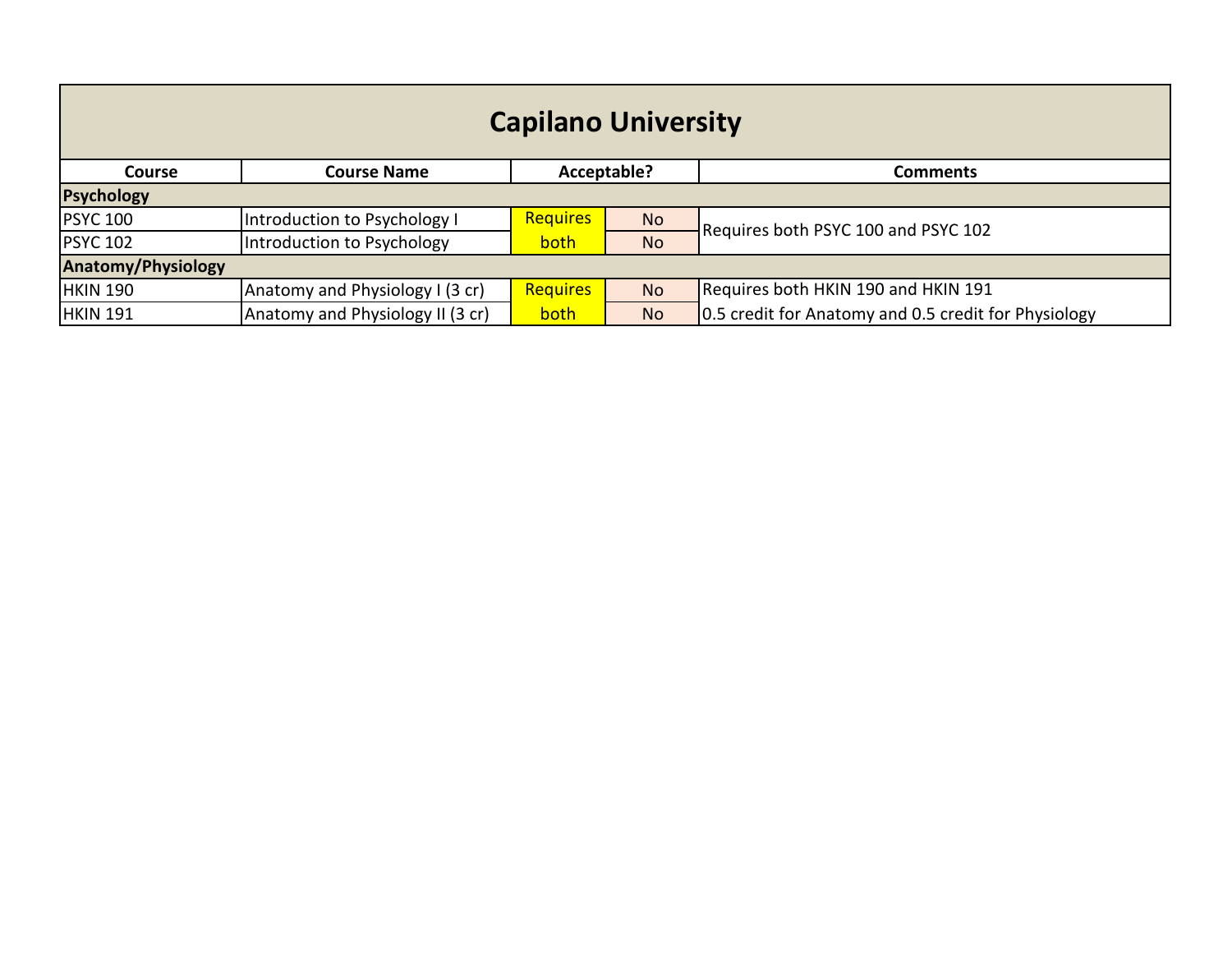| <b>Carleton University</b> |                                             |                                          |             |                                         |  |
|----------------------------|---------------------------------------------|------------------------------------------|-------------|-----------------------------------------|--|
| <b>Course</b>              | <b>Course Name</b>                          |                                          | Acceptable? | <b>Comments</b>                         |  |
| <b>Psychology</b>          |                                             |                                          |             |                                         |  |
| <b>PSYC 1001</b>           | Introduction to the Study of Psychology 1   | <b>Requires</b>                          | <b>No</b>   | Requires both PSYC 1001 and PSYC 1002   |  |
| <b>PSYC 1002</b>           | Introduction to the Study of Psychology 2   | <b>both</b>                              | <b>No</b>   |                                         |  |
| <b>Anatomy/Physiology</b>  |                                             |                                          |             |                                         |  |
| BIOL 1103 (or 1003)        | <b>Foundations of Biology I</b>             | Requires<br>both or;<br><b>BIOL 1103</b> | <b>No</b>   | Requires BIOL 1103 plus BIOL 2005 or;   |  |
| <b>BIOL 2005</b>           | Human Physiology                            | plus BIOL<br>3306                        | <b>No</b>   | <b>BIOL 1103 plus BIOL 3306</b>         |  |
| <b>BIOL 3306</b>           | Human Anatomy and Physiology                | <b>Requires</b>                          | <b>No</b>   | Requires both BIOL 3306 and BIOL 3307   |  |
| <b>BIOL 3307</b>           | Advanced Human Anatomy and Physiology       | <b>both</b>                              | <b>No</b>   |                                         |  |
| <b>Statistics</b>          |                                             |                                          |             |                                         |  |
| <b>STATS 2507</b>          | Introduction to Statistical Modelling I     | Requires                                 | <b>No</b>   | Requires both STATS 2507 and STATS 2509 |  |
| <b>STATS 2509</b>          | Introduction to Statistical Modelling II    | both                                     | <b>No</b>   |                                         |  |
| <b>STATS 2002</b>          | Introduction to Statistics in Psychology    | <b>YES</b>                               |             |                                         |  |
| <b>STAT 3502</b>           | <b>Probability and Statistics</b>           | <b>YES</b>                               |             |                                         |  |
| <b>PSYC 3000</b>           | Design & Analysis in Psychological Research | <b>YES</b>                               |             |                                         |  |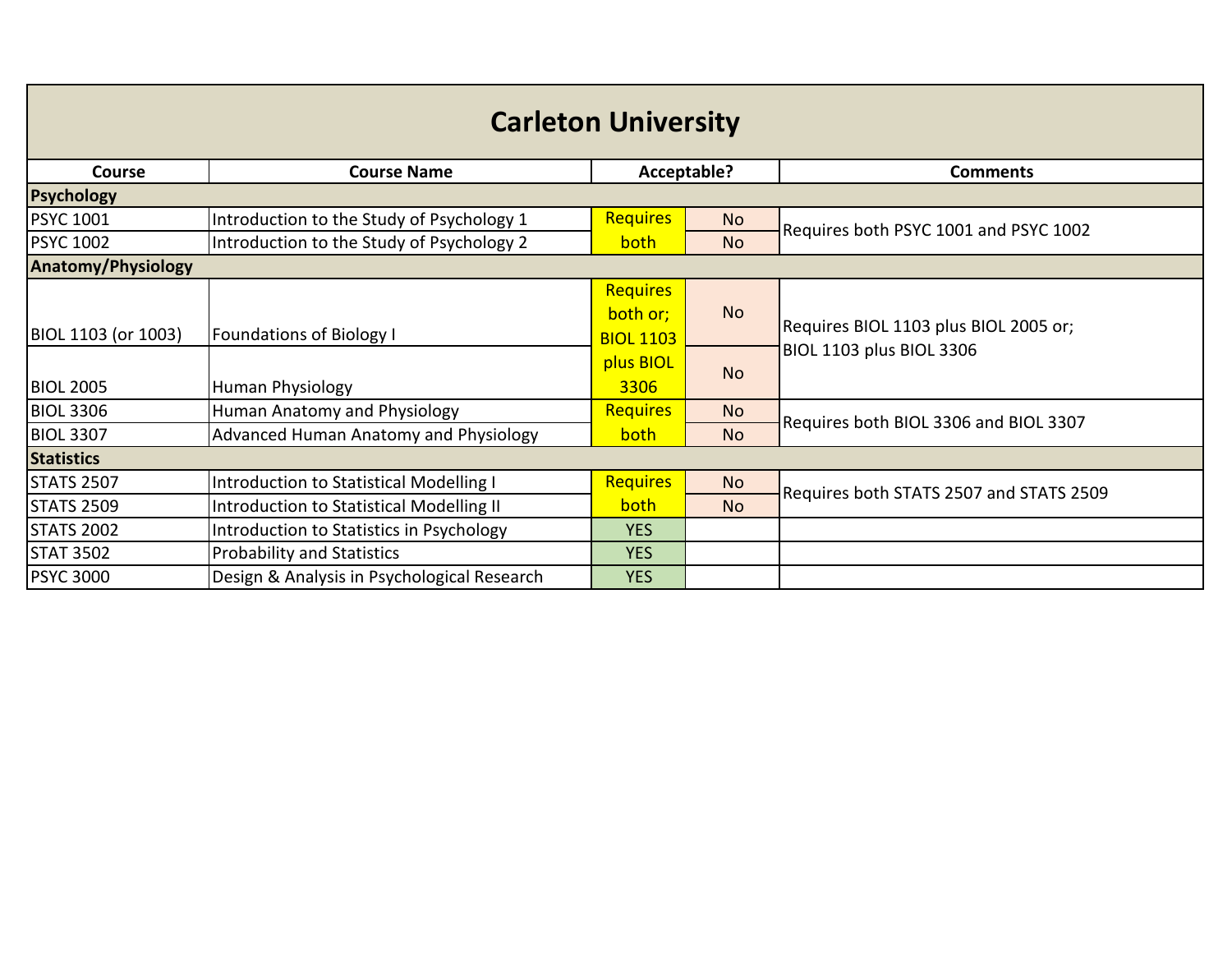| <b>Concordia University</b> |                                        |                 |                |                                     |  |
|-----------------------------|----------------------------------------|-----------------|----------------|-------------------------------------|--|
| Course                      | <b>Course Name</b>                     |                 | Acceptable?    | <b>Comments</b>                     |  |
| <b>Psychology</b>           |                                        |                 |                |                                     |  |
| <b>PSYC 200</b>             | Introductory Psychology                | <b>YES</b>      |                |                                     |  |
| <b>Anatomy/Physiology</b>   |                                        |                 |                |                                     |  |
| <b>EXCI 253</b>             | Human Anatomy 1                        | <b>Requires</b> | <b>No</b>      | Requires both EXCI 253 AND EXCI 254 |  |
| <b>EXCI 254</b>             | Human Anatomy 2                        | both            | N <sub>o</sub> |                                     |  |
| <b>EXCI 257</b>             | Human Physiology I                     | <b>Requires</b> | <b>No</b>      |                                     |  |
| <b>EXCI 357</b>             | Human Physiology II                    | both            | <b>No</b>      | Requires both EXCI 257 and EXCI 357 |  |
| <b>EXCI 364</b>             | Cell Physiology                        |                 | N <sub>o</sub> |                                     |  |
| <b>EXCI 358</b>             | Physiology of Exercise                 |                 | <b>No</b>      |                                     |  |
| <b>Statistics</b>           |                                        |                 |                |                                     |  |
| <b>INTE 296</b>             | <b>Discovering Statistics</b>          | <b>YES</b>      |                | 0.5 credit                          |  |
| <b>EXCI 322</b>             | <b>Statistics for Exercise Science</b> | <b>YES</b>      |                | 0.5 credit                          |  |
| <b>EXCI 250</b>             | <b>Research Methods</b>                |                 | <b>No</b>      |                                     |  |
| <b>PSYC 315</b>             | <b>Statistical Analysis 1</b>          | <b>YES</b>      |                |                                     |  |
| ECON 221                    | <b>Statistical Methods 1</b>           |                 | <b>No</b>      |                                     |  |
| <b>BIOL 222</b>             | <b>Biostatistics</b>                   | <b>YES</b>      |                |                                     |  |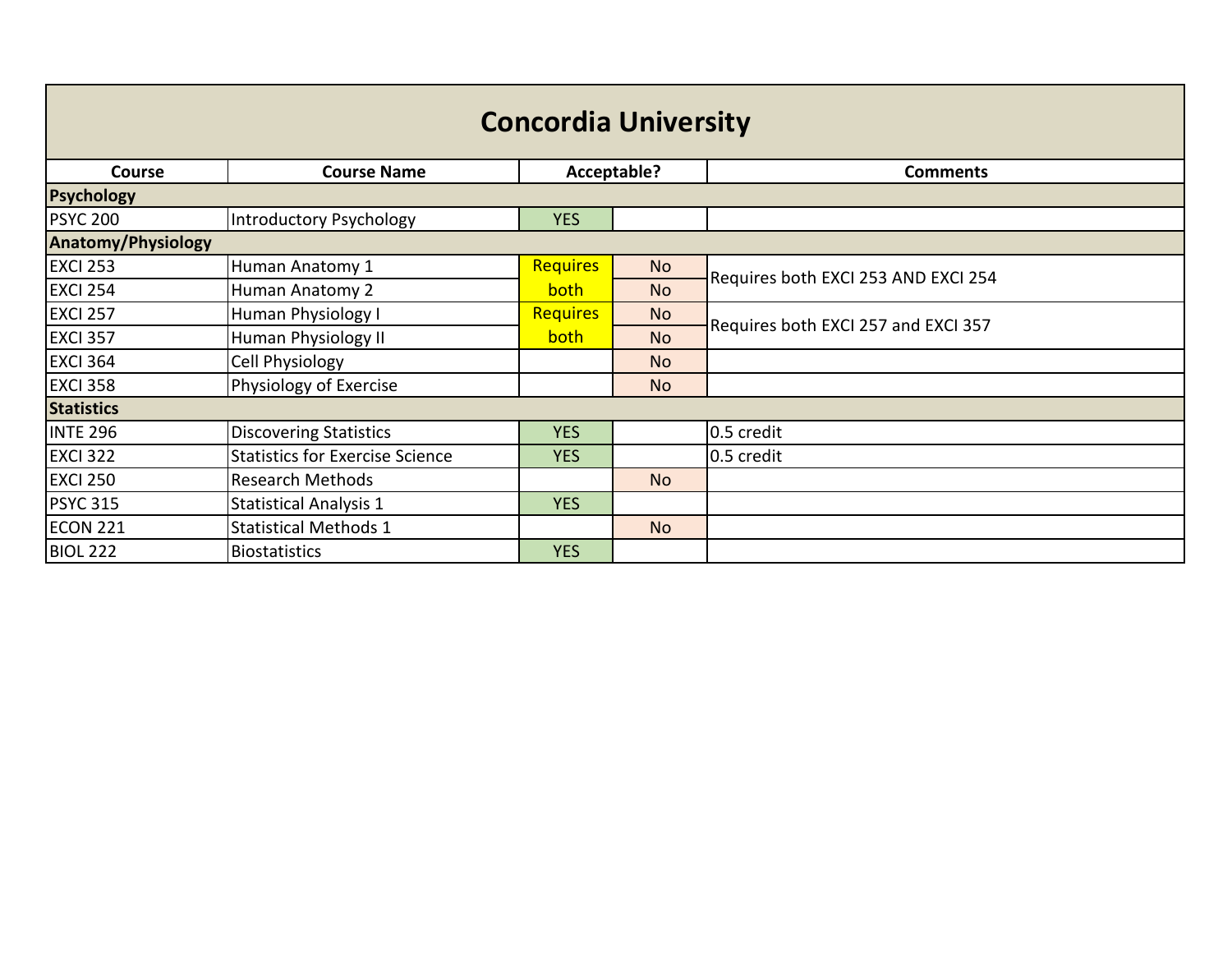| <b>Dalhousie University</b> |                                                |                 |             |                                                           |  |  |
|-----------------------------|------------------------------------------------|-----------------|-------------|-----------------------------------------------------------|--|--|
| <b>Course</b>               | <b>Course Name</b>                             |                 | Acceptable? | <b>Comments</b>                                           |  |  |
| <b>Psychology</b>           |                                                |                 |             |                                                           |  |  |
| <b>PSYC 1001</b>            | Introduction to Psychology                     | <b>YES</b>      |             | ** With an additional 0.5 credit course in any psychology |  |  |
| <b>PSYC 2090</b>            | Developmental Psychology                       |                 | <b>No</b>   |                                                           |  |  |
| PSYO 1011                   | Introduction to Psychology and Neuroscience I  | <b>Requires</b> | <b>No</b>   | Requires both PSYO 1011 and PSYO 1012                     |  |  |
| PSYO 1012                   | Introduction to Psychology and Neuroscience II | both            | <b>No</b>   |                                                           |  |  |
| PSYO 1021                   | Introduction to Psychology and Neuroscience I  | Requires        | <b>No</b>   | Requires both PSYO 1021 and PSYO 1022                     |  |  |
| PSYO 1022                   | Introduction to Psychology and Neuroscience II | both            | <b>No</b>   |                                                           |  |  |
| PSYO 1031                   | Introduction to Psychology and Neuroscience I  | <b>Requires</b> | <b>No</b>   |                                                           |  |  |
| PSYO 1032                   | Introduction to Psychology and Neuroscience II | both            | <b>No</b>   | Requires both PSYO 1031 and PSYO 1032                     |  |  |
| <b>Anatomy/Physiology</b>   |                                                |                 |             |                                                           |  |  |
| <b>HSCE 1020</b>            | Human Anatomy & Physiology I                   | <b>Requires</b> | <b>No</b>   | Requires both HSCE 1020 and HSCE 1030                     |  |  |
| <b>HSCE 1030</b>            | Human Anatomy & Physiology II                  | both            | <b>No</b>   |                                                           |  |  |
| <b>ANAT 1020</b>            | <b>Basic Human Anatomy</b>                     | <b>YES</b>      |             |                                                           |  |  |
| <b>ANAT 1010</b>            | <b>Basic Human Anatomy</b>                     | <b>YES</b>      |             |                                                           |  |  |
| <b>KINE 2320</b>            | Kinesiological Anatomy                         |                 | <b>No</b>   |                                                           |  |  |
| <b>PHYL 1010 X</b>          | Human Physiology I                             | Requires        | <b>No</b>   | Requires both PHYL 1010 X and PHYL 1010 Y                 |  |  |
| <b>PHYL 1010 Y</b>          | Human Physiology II                            | both            | <b>No</b>   |                                                           |  |  |
| PHYL 1000 X                 | Human Physiology I                             | <b>Requires</b> | <b>No</b>   | Requires both PHYL 1000 X and PHYL 1000 Y                 |  |  |
| <b>PHYL 1000 Y</b>          | Human Physiology II                            | both            | <b>No</b>   |                                                           |  |  |
| <b>PHYL 2030 X</b>          | Human Physiology I                             | <b>Requires</b> | <b>No</b>   | Requires both PHYL 2030 X and PHYL 2030 Y                 |  |  |
| <b>PHYL 2030 Y</b>          | Human Physiology II                            | both            | <b>No</b>   |                                                           |  |  |
| <b>PHYL 2031 A</b>          | Human Physiology A                             | <b>Requires</b> | <b>No</b>   | Requires both PHYL 2031 A and PHYL 2031 B                 |  |  |
| <b>PHYL 2031 B</b>          | Human Physiology B                             | both            | <b>No</b>   |                                                           |  |  |
| <b>Statistics</b>           |                                                |                 |             |                                                           |  |  |
| <b>MATH 1060</b>            | Introduction to Statistics                     | <b>YES</b>      |             | Also known as STATS 1060                                  |  |  |
| PSYO 2501                   | <b>Statistics Method I</b>                     | <b>Requires</b> | <b>No</b>   | Requires both PSYO 2501 and PSYO 3502                     |  |  |
| <b>PSYO 3502</b>            | <b>Statistics Method II</b>                    | both            | <b>No</b>   |                                                           |  |  |
| <b>STATS 2080</b>           | <b>Statistics - Methods for Data Analysis</b>  | <b>YES</b>      |             |                                                           |  |  |
| <b>ENGM 2032</b>            | <b>Applied Probability and Statistics</b>      | <b>YES</b>      |             |                                                           |  |  |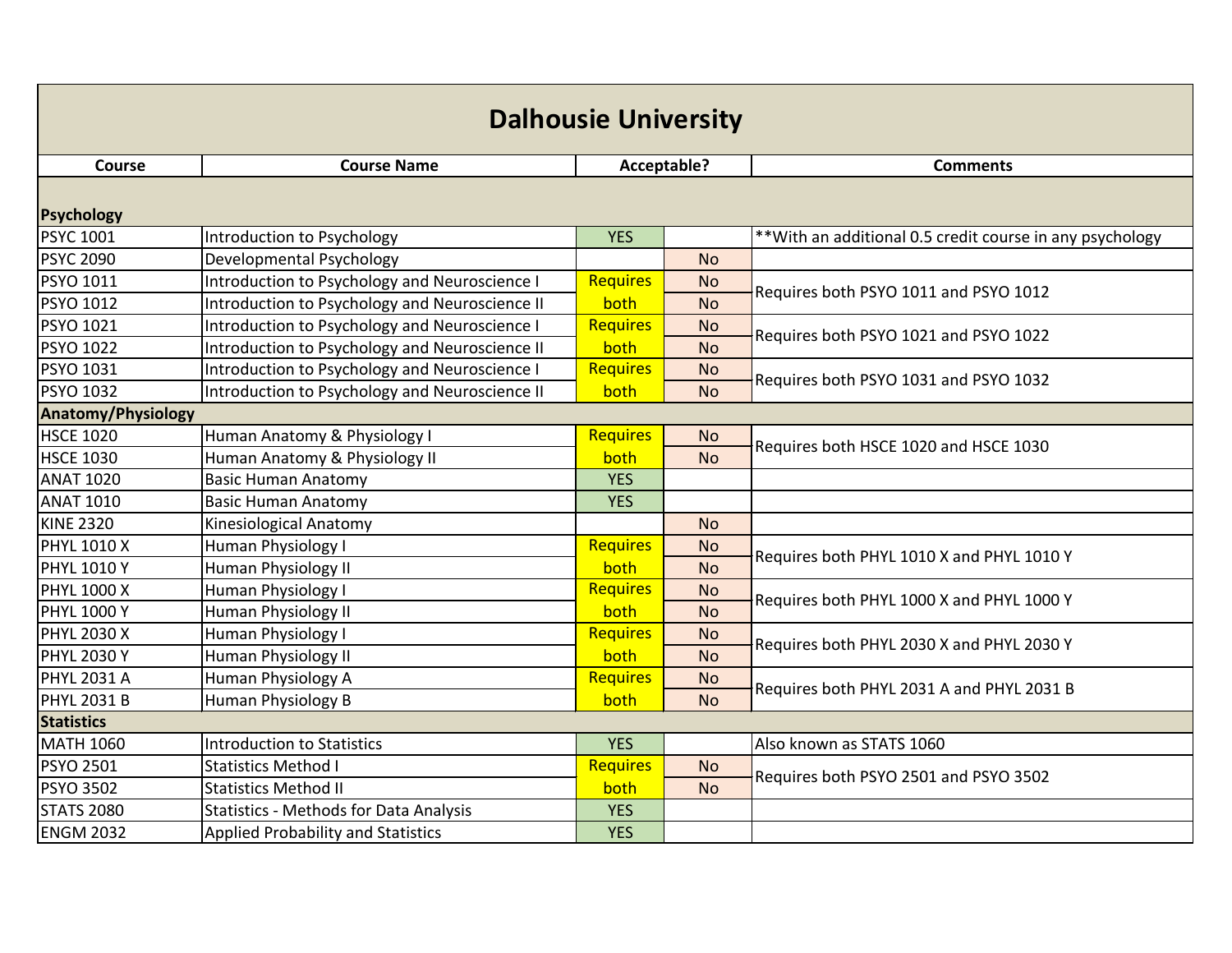| <b>Douglas College</b>    |                               |                 |             |                                                      |  |
|---------------------------|-------------------------------|-----------------|-------------|------------------------------------------------------|--|
| <b>Course</b>             | <b>Course Name</b>            |                 | Acceptable? | <b>Comments</b>                                      |  |
| <b>Psychology</b>         |                               |                 |             |                                                      |  |
| <b>PSYC 1100</b>          | Introduction to Psychology I  | <b>Requires</b> | <b>No</b>   | Requires both PSYC 1100 and PSYC 1200                |  |
| <b>PSYC 1200</b>          | Introduction to Psychology II | both            | <b>No</b>   |                                                      |  |
| <b>Anatomy/Physiology</b> |                               |                 |             |                                                      |  |
| <b>BIOL 1109</b>          | Anatomy and Physiology I      | Requires        | <b>No</b>   | Requires both BIOL 1109 and BIOL 1209                |  |
| <b>BIOL 1209</b>          | Anatomy and Physiology II     | both            | <b>No</b>   | 0.5 credit for physiology and 0.5 credit for anatomy |  |
| <b>Statistics</b>         |                               |                 |             |                                                      |  |
| <b>MATH 1160</b>          | Introduction to Statistics    | <b>YES</b>      |             |                                                      |  |
| <b>PSYC 2300</b>          | Data Analysis in Psychology   | <b>YES</b>      |             |                                                      |  |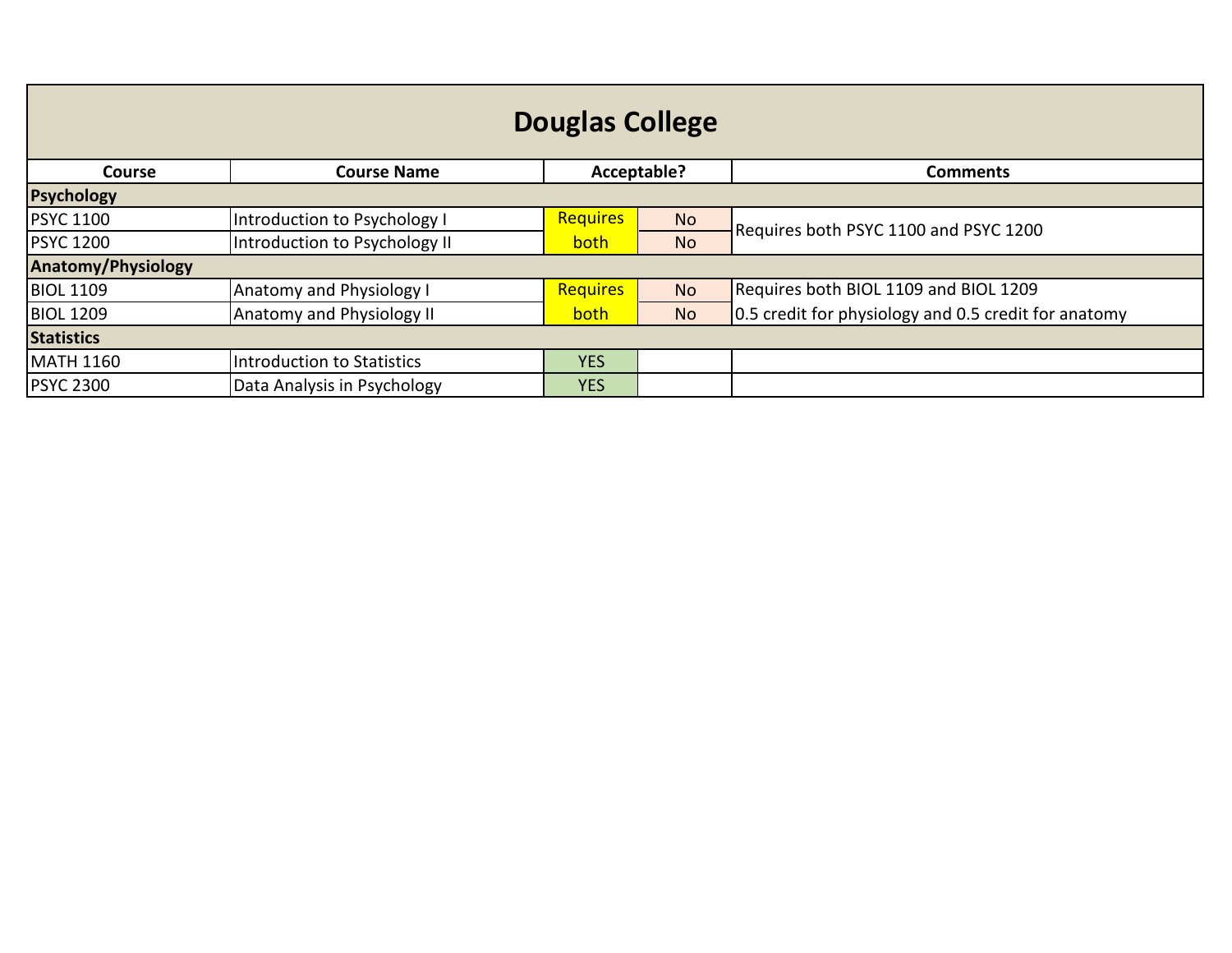| <b>University of the Fraser Valley</b> |                                           |                 |             |                                     |  |  |
|----------------------------------------|-------------------------------------------|-----------------|-------------|-------------------------------------|--|--|
| <b>Course</b>                          | <b>Course Name</b>                        |                 | Acceptable? | <b>Comments</b>                     |  |  |
| <b>Psychology</b>                      |                                           |                 |             |                                     |  |  |
| <b>PSYC 101</b>                        | Introduction to Psychology I              | <b>Requires</b> | <b>No</b>   | Requires both PSYC 101 and PSYC 102 |  |  |
| <b>PSYC 102</b>                        | Introduction to Psychology II             | <b>both</b>     | <b>No</b>   |                                     |  |  |
| <b>Anatomy/Physiology</b>              |                                           |                 |             |                                     |  |  |
| <b>KPE 170</b>                         | <b>Basic Human Anatomy</b>                | <b>YES</b>      |             |                                     |  |  |
| <b>KPE 270</b>                         | <b>Human Physiology I</b>                 | <b>Requires</b> | <b>No</b>   | Requires both KPE 270 and KPE 370   |  |  |
| <b>KPE 370</b>                         | Human Physiology II                       | <b>both</b>     | <b>No</b>   |                                     |  |  |
| <b>KPE 392</b>                         | Theoretical Exercise Physiology           |                 | <b>No</b>   |                                     |  |  |
| <b>KPE 480</b>                         | Pathophysiology                           |                 | <b>No</b>   |                                     |  |  |
| <b>Statistics</b>                      |                                           |                 |             |                                     |  |  |
| MATH/STAT 104                          | <b>Introduction to Statistics</b>         | <b>YES</b>      |             |                                     |  |  |
| <b>MATH 106</b>                        | Statistics I                              | <b>YES</b>      |             |                                     |  |  |
| <b>PSYC 110</b>                        | <b>Statistical Analysis in Psychology</b> | <b>YES</b>      |             |                                     |  |  |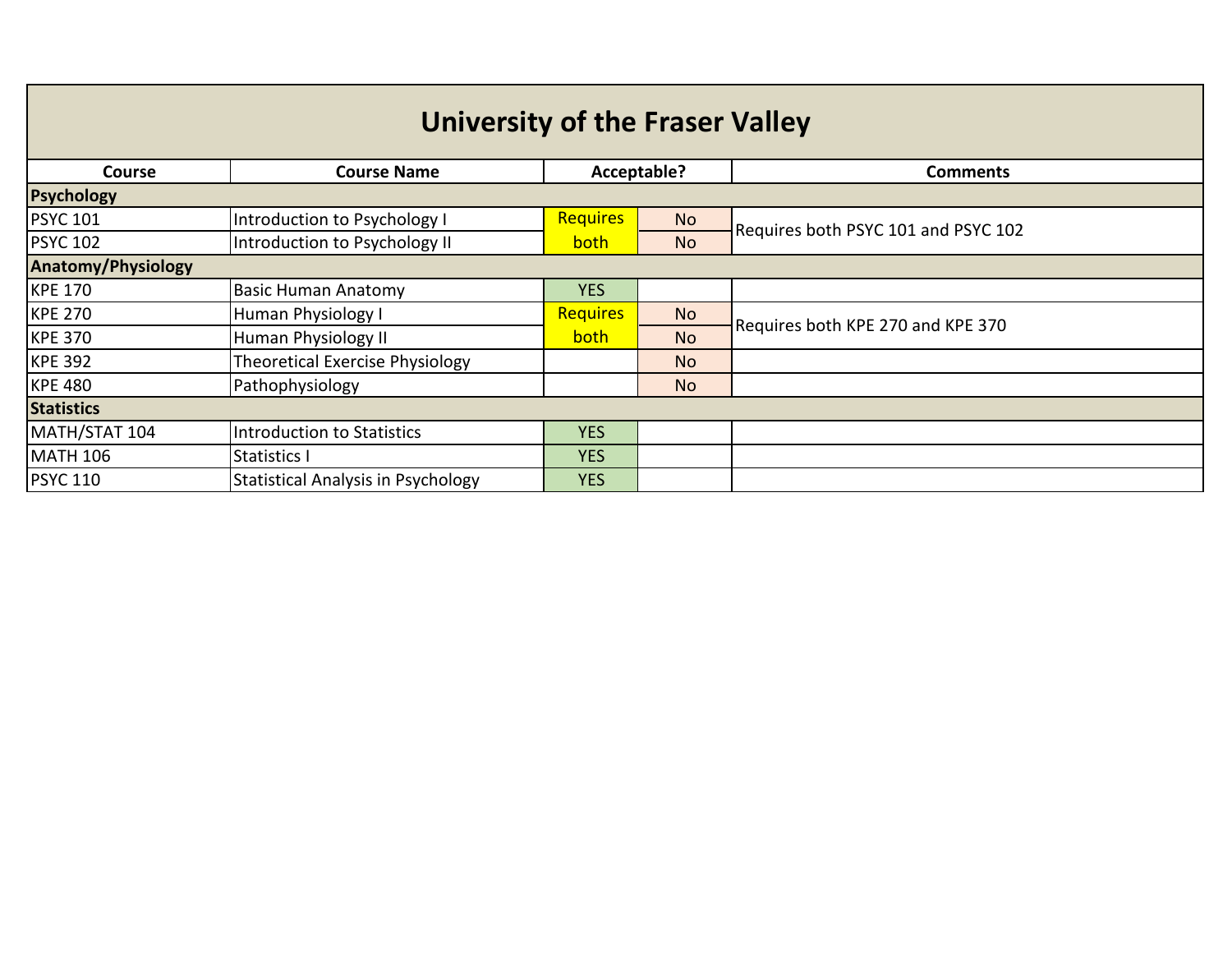| <b>G. MacEwan University</b> |                                       |                 |             |                                     |  |
|------------------------------|---------------------------------------|-----------------|-------------|-------------------------------------|--|
| <b>Course</b>                | <b>Course Name</b>                    |                 | Acceptable? | <b>Comments</b>                     |  |
| <b>Psychology</b>            |                                       |                 |             |                                     |  |
| <b>PSYC 104</b>              | Introduction to Psychology I          | <b>Requires</b> | <b>No</b>   | Requires both PSYC 104 and PSYC 105 |  |
| <b>PSYC 105</b>              | Introduction to Psychology II         | <b>both</b>     | <b>No</b>   |                                     |  |
| <b>Anatomy/Physiology</b>    |                                       |                 |             |                                     |  |
| <b>HLSC 120</b>              | Human Anatomy                         | <b>YES</b>      |             |                                     |  |
| HLSC 126                     | Human Physiology I                    | Requires        | <b>No</b>   | Requires both HLSC 126 and HLSC 128 |  |
| HLSC 128                     | Human Physiology II                   | both            | <b>No</b>   |                                     |  |
| <b>PEDS 100</b>              | <b>Structural Anatomy</b>             |                 | <b>No</b>   |                                     |  |
| <b>PEDS 101</b>              | Introduction to Human Physiology      |                 | <b>No</b>   |                                     |  |
| <b>Statistics</b>            |                                       |                 |             |                                     |  |
| <b>STAT 151</b>              | Introduction to Applied Statistics I  | <b>YES</b>      |             |                                     |  |
| <b>STAT 252</b>              | Introduction to Applied Statistics II | <b>YES</b>      |             |                                     |  |
| <b>STAT 141</b>              | Introduction to Statistics            | <b>YES</b>      |             |                                     |  |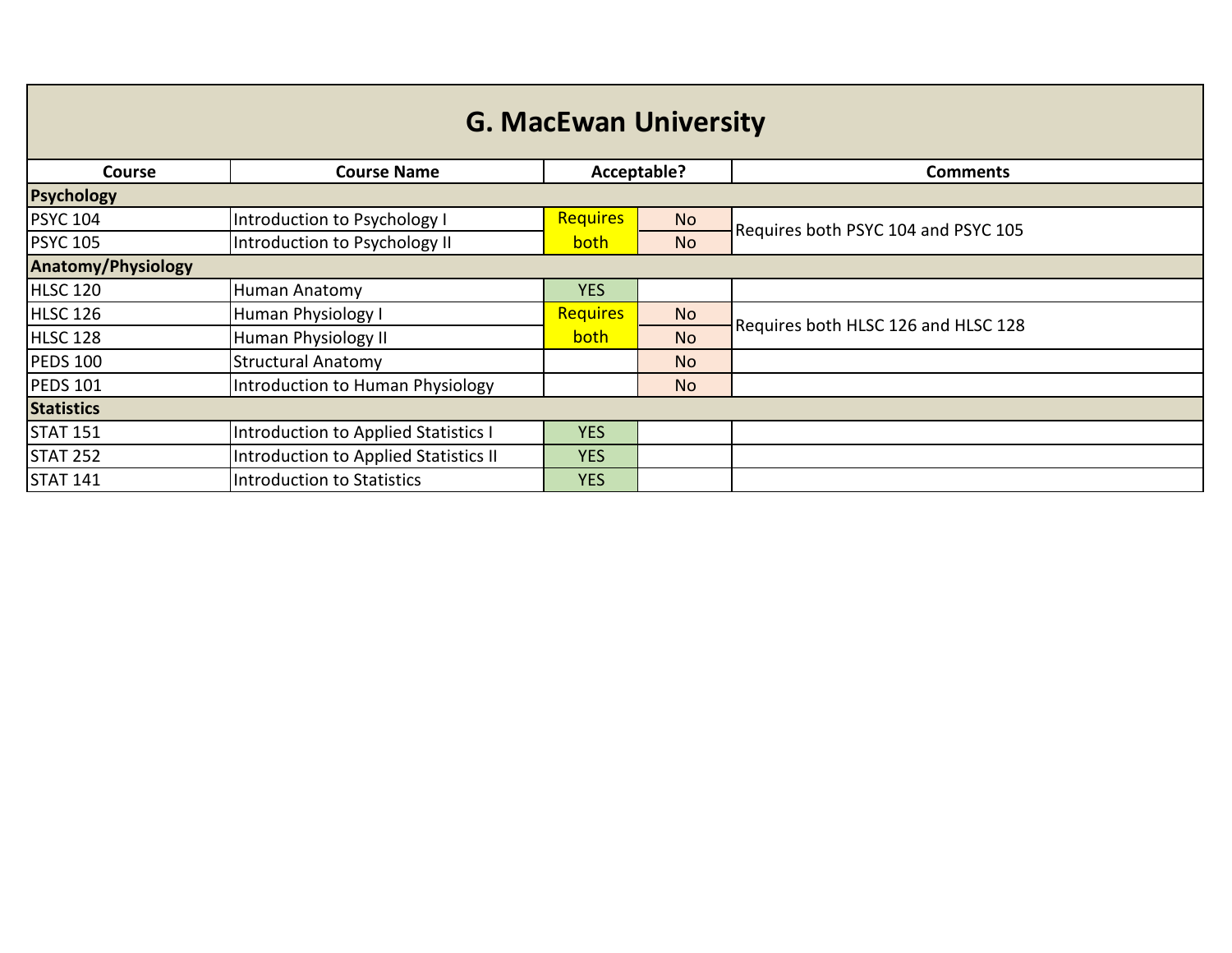| <b>University of Guelph</b> |                                       |                 |             |                                                           |
|-----------------------------|---------------------------------------|-----------------|-------------|-----------------------------------------------------------|
| <b>Course</b>               | <b>Course Name</b>                    |                 | Acceptable? | <b>Comments</b>                                           |
| <b>Psychology</b>           |                                       |                 |             |                                                           |
| <b>PSYC 1000</b>            | Introduction to Psychology            | <b>YES</b>      |             | ** With an additional 0.5 credit course in any psychology |
| <b>PSYC 1200</b>            | <b>Dynamics of Behaviours</b>         | <b>Requires</b> | <b>No</b>   | Requires both PSYC 1200 and PSYC 1100                     |
| <b>PSYC 1100</b>            | Principles of Behaviours              | both            | <b>No</b>   |                                                           |
| <b>Anatomy/Physiology</b>   |                                       |                 |             |                                                           |
| <b>HK 3401</b>              | Human Anatomy I                       | <b>Requires</b> | <b>No</b>   | Requires both HK 3401 and HK 3402                         |
| <b>HK 3402</b>              | Human Anatomy II                      | both            | <b>No</b>   |                                                           |
| <b>HK 3940</b>              | <b>Human Physiology</b>               | <b>YES</b>      |             |                                                           |
| <b>BIOM 2000</b>            | <b>Concepts of Human Physiology</b>   | <b>YES</b>      |             | Half year course                                          |
| <b>BIOM 3010</b>            | <b>Biomedical Comparitive Anatomy</b> |                 | <b>No</b>   |                                                           |
| <b>BIOM 3200</b>            | Mammalian Physiology or               |                 |             |                                                           |
|                             | <b>Biomedical Physiology</b>          | <b>YES</b>      |             |                                                           |
| <b>KIN 1030</b>             | Human Anatomy I                       | <b>Requires</b> | <b>No</b>   | Requires both KIN 1030 and KIN 1040                       |
| <b>KIN 1040</b>             | Human Anatomy I                       | both            | <b>No</b>   |                                                           |
| <b>HK 3501</b>              | Human Anatomy Pro Section (F)         | <b>Requires</b> | <b>No</b>   | Requires both HK 3501 and HK 3502                         |
| <b>HK 3502</b>              | Human Anatomy Pro Section (W)         | both            | <b>No</b>   |                                                           |
| HK 3501/2                   | Human Anatomy Prosection              | <b>YES</b>      |             |                                                           |
| <b>HK 2810</b>              | Human Physiology I                    | <b>Requires</b> | <b>No</b>   | Requires both HK 2810 and HK 3810                         |
| <b>HK 3810</b>              | Human Physiology II                   | both            | <b>No</b>   |                                                           |
| <b>Statistics</b>           |                                       |                 |             |                                                           |
| <b>STAT 2040</b>            | Statistics I                          | <b>YES</b>      |             | Also known as PSYC 2040                                   |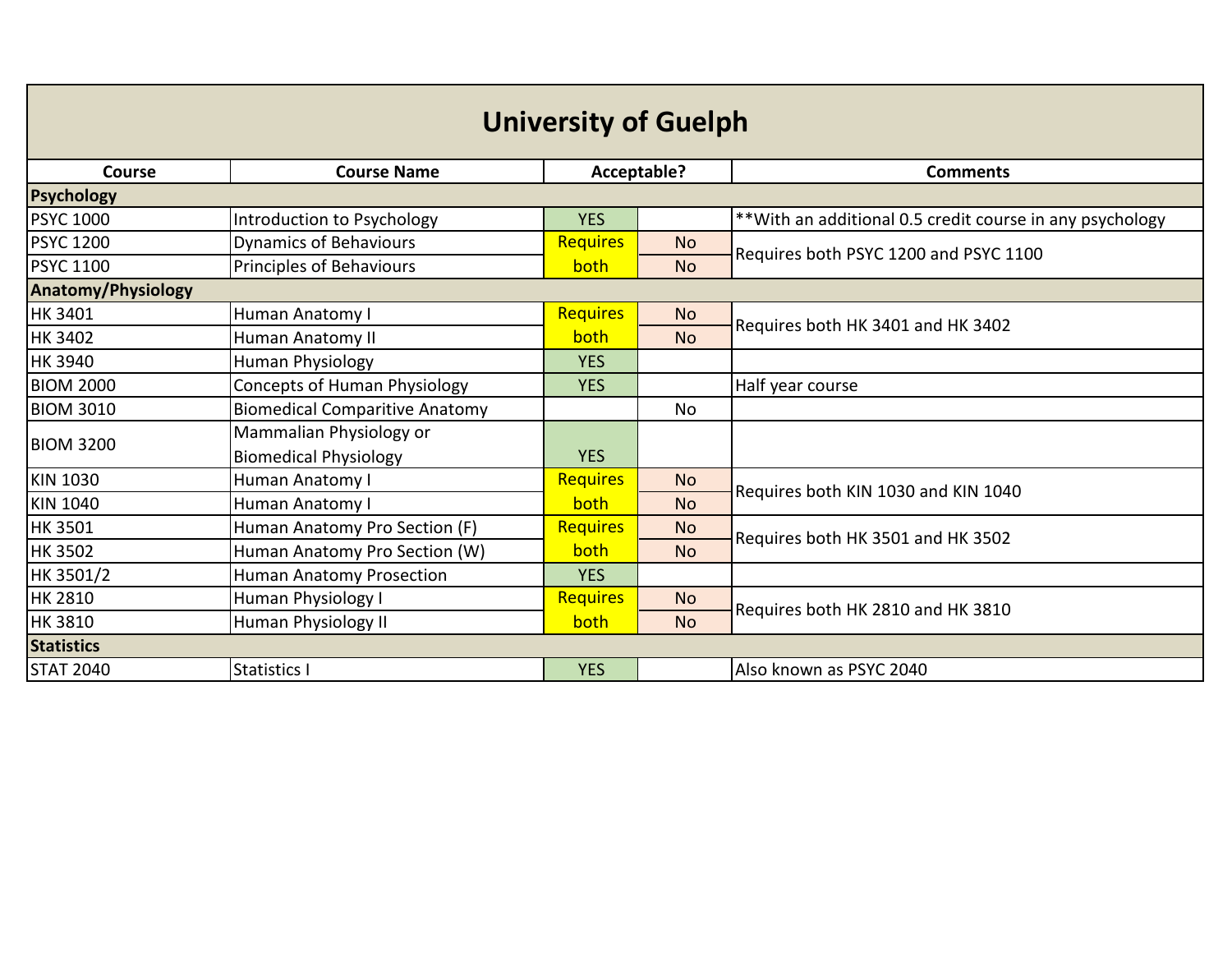| <b>University of Guelph Humber</b> |                                           |                 |           |                                       |  |
|------------------------------------|-------------------------------------------|-----------------|-----------|---------------------------------------|--|
| <b>Course</b>                      | <b>Course Name</b>                        | Acceptable?     |           | <b>Comments</b>                       |  |
| <b>Psychology</b>                  |                                           |                 |           |                                       |  |
| <b>PSYC 1100</b>                   | Principles of Behaviour                   | <b>Requires</b> | <b>No</b> | Requires both PSYC 1100 and PSYC 1200 |  |
| <b>PSYC 1200</b>                   | <b>Dynamics of Behaviour</b>              | <b>both</b>     | <b>No</b> |                                       |  |
| <b>AHSS 1110</b>                   | <b>Introductory Psychology - Dynamics</b> | Requires        | No.       | Requires both AHSS 1110 and AHSS 1120 |  |
| <b>AHSS 1120</b>                   | Introductory Psychology - Principles      | <b>both</b>     | <b>No</b> |                                       |  |
| <b>Anatomy/Physiology</b>          |                                           |                 |           |                                       |  |
| <b>KIN 1030</b>                    | Human Anatomy I                           | <b>Requires</b> | <b>No</b> | Requires both KIN 1030 and KIN 1040   |  |
| <b>KIN 1040</b>                    | Human Anatomy II                          | both            | <b>No</b> |                                       |  |
| <b>HK 3940</b>                     | <b>Human Physiology</b>                   | <b>YES</b>      |           |                                       |  |
| KIN 1060                           | Human Physiology I                        | Requires        | <b>No</b> | Requires both KIN 1060 and KIN 2060   |  |
| <b>KIN 2060</b>                    | Human Physiology II                       | both            | <b>No</b> |                                       |  |
| <b>BIOS 101</b>                    | Basic Human Anatomy and Physiology        | <b>YES</b>      |           |                                       |  |
| <b>Statistics</b>                  |                                           |                 |           |                                       |  |
| <b>SCMA 2070</b>                   | <b>Statistics Research Concepts</b>       | <b>YES</b>      |           |                                       |  |
| <b>SCMA 2080</b>                   | <b>Statistics for Kinesiology</b>         | <b>YES</b>      |           |                                       |  |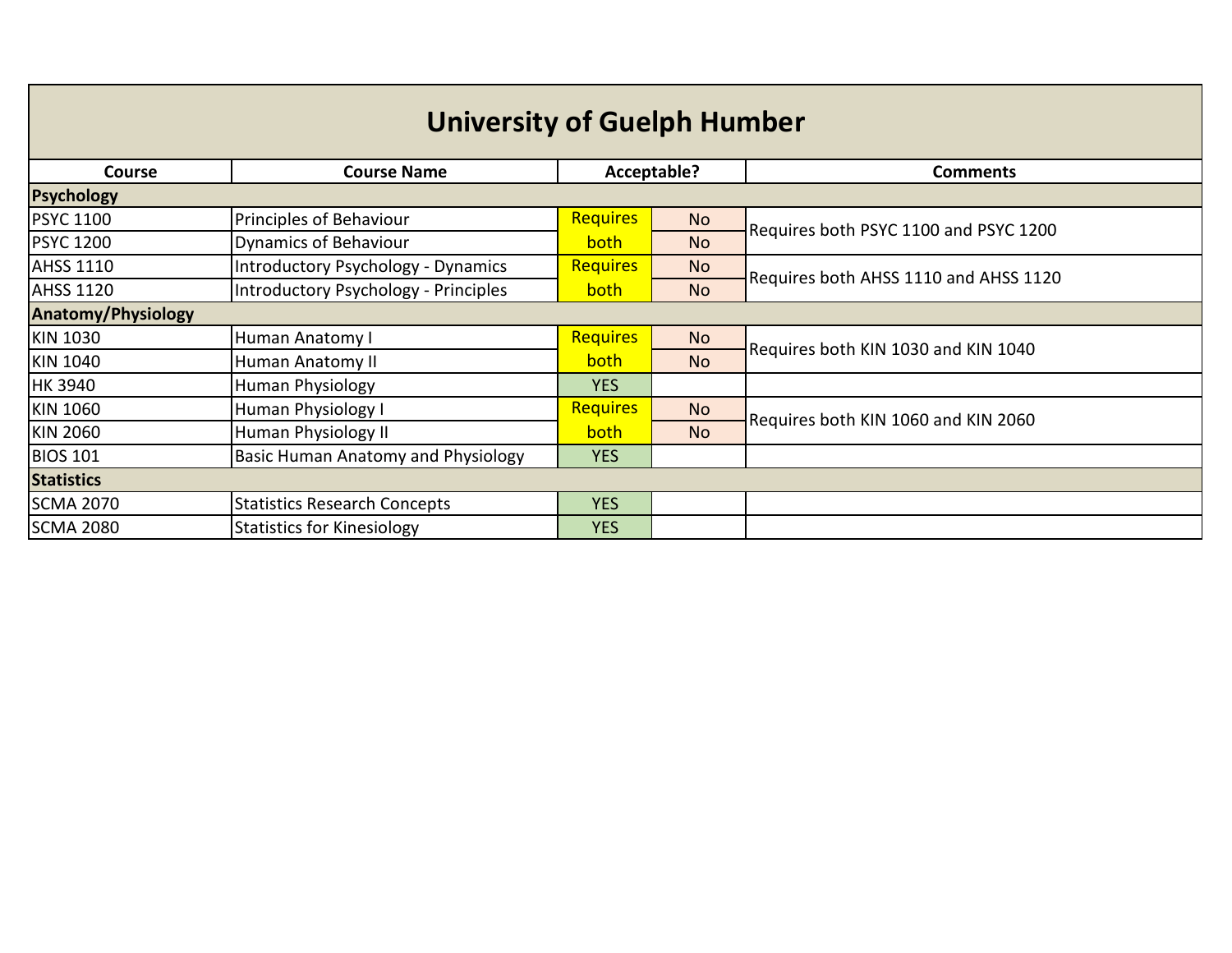| <b>The King's University</b> |                            |                 |             |                                     |
|------------------------------|----------------------------|-----------------|-------------|-------------------------------------|
| <b>Course</b>                | <b>Course Name</b>         |                 | Acceptable? | <b>Comments</b>                     |
| <b>Psychology</b>            |                            |                 |             |                                     |
| <b>PSYC 250</b>              | Principles of Behaviour    | <b>Requires</b> | <b>No</b>   | Requires both PSYC 250 and PSYC 251 |
| <b>PSYC 251</b>              | Dynamics of Behaviour      | both            | <b>No</b>   |                                     |
| <b>Statistics</b>            |                            |                 |             |                                     |
| <b>STAT 300</b>              | Introduction to Statistics | <b>YES</b>      |             |                                     |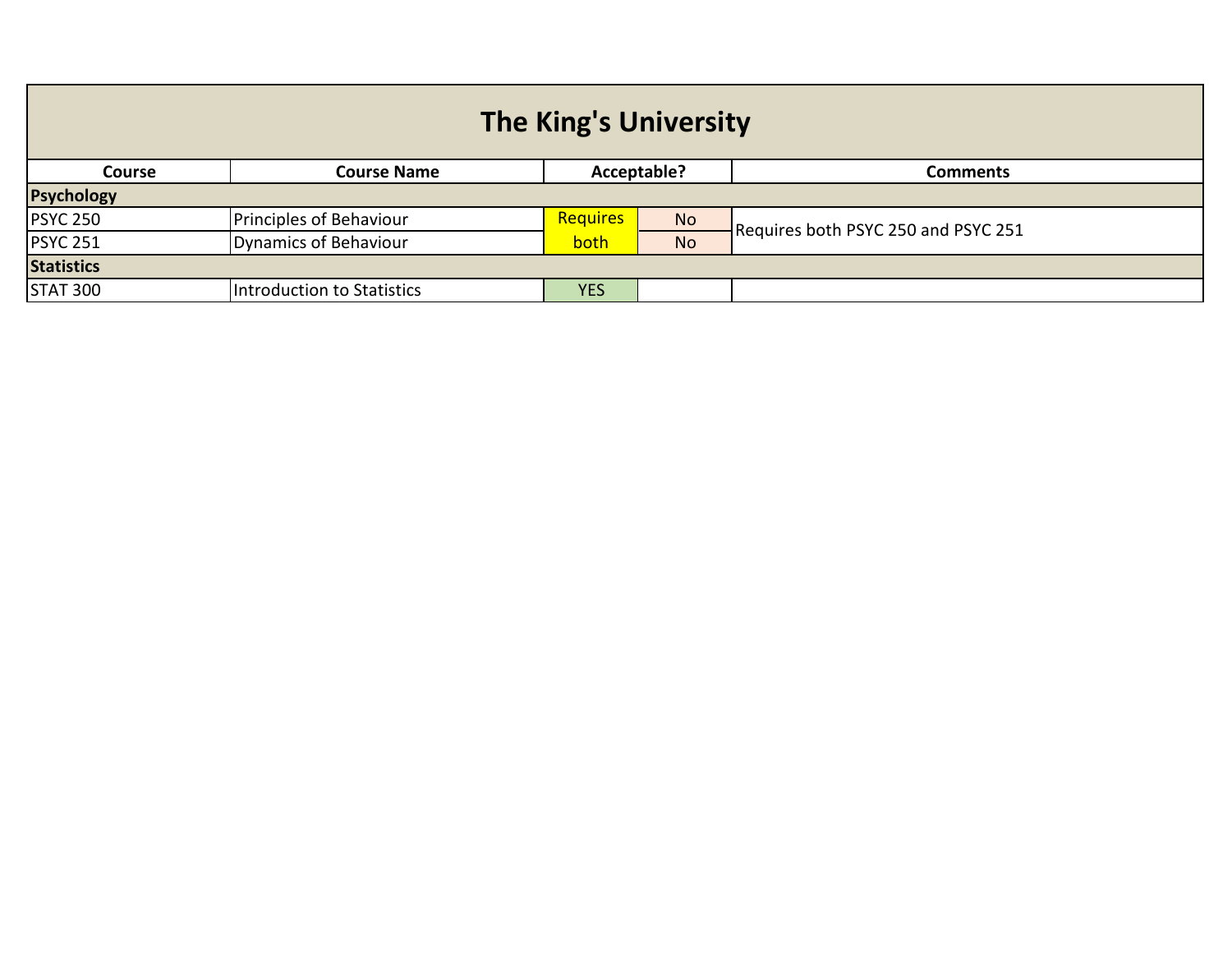## **Kwantlen Polytechnic University**

| <b>Course</b>     | <b>Course Name</b>                                |                 | Acceptable?    | Comments                              |  |
|-------------------|---------------------------------------------------|-----------------|----------------|---------------------------------------|--|
| <b>Psychology</b> |                                                   |                 |                |                                       |  |
| <b>PSYC 1100</b>  | Introductory to Psychology-Basic Processes        | <b>Requires</b> | <b>No</b>      | Requires both PSYC 1100 and PSYC 1200 |  |
| <b>PSYC 1200</b>  | Introductory to Psychology-Areas and Applications | both            | <b>No</b>      |                                       |  |
| <b>Statistics</b> |                                                   |                 |                |                                       |  |
| <b>PSYC 2300</b>  | <b>Applied Statistics I</b>                       | <b>Requires</b> | N <sub>o</sub> | Requires both PSYC 2300 and PSYC 3300 |  |
| <b>PSYC 3300</b>  | <b>Applied Statistics II</b>                      | both            | <b>No</b>      |                                       |  |
| <b>BUQU 1230</b>  | <b>Business Statistics</b>                        | <b>YES</b>      |                |                                       |  |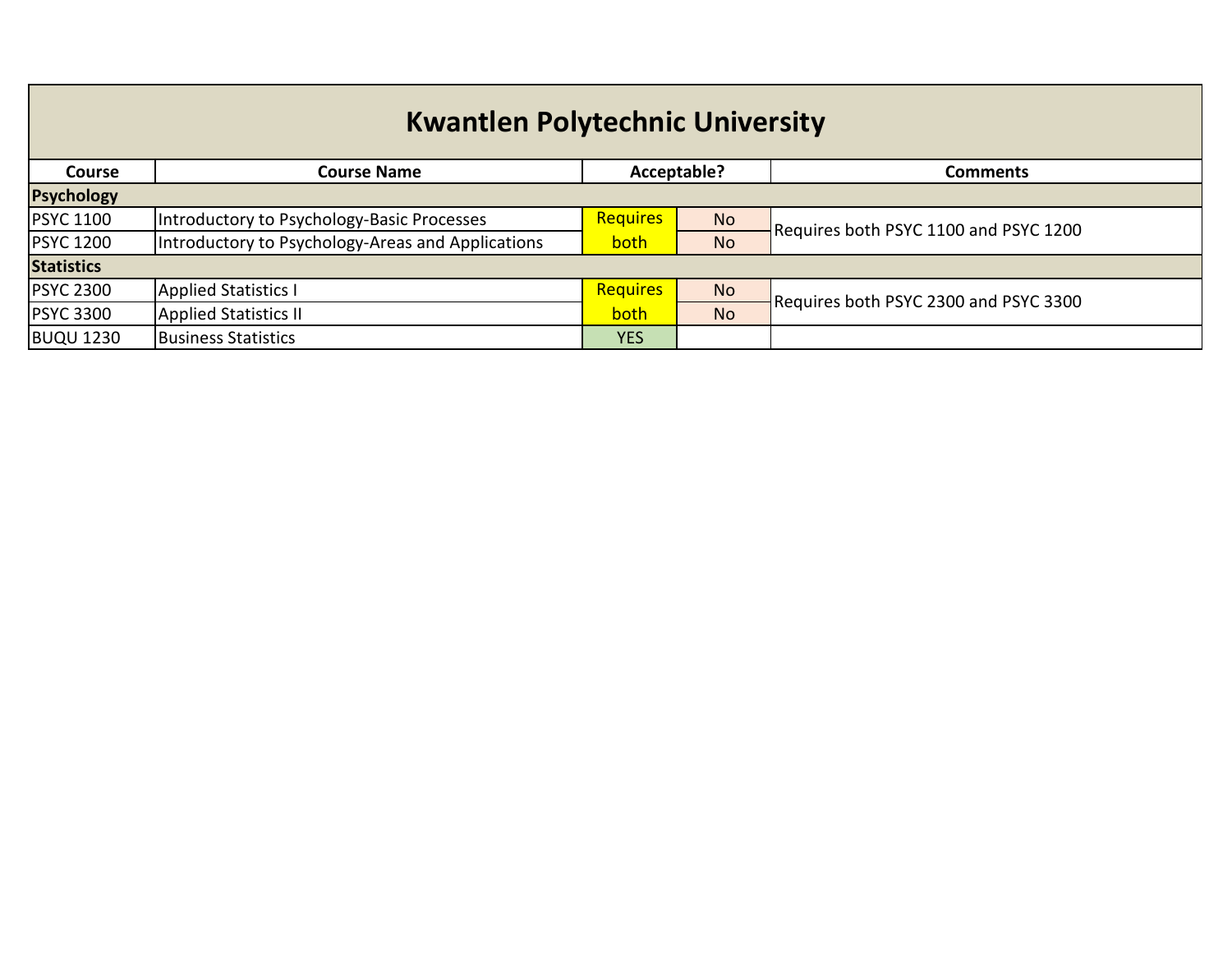| <b>Lakehead University</b> |                                               |                 |           |                                       |  |
|----------------------------|-----------------------------------------------|-----------------|-----------|---------------------------------------|--|
| <b>Course</b>              | <b>Course Name</b>                            | Acceptable?     |           | <b>Comments</b>                       |  |
| <b>Psychology</b>          |                                               |                 |           |                                       |  |
| <b>ED 4410</b>             | <b>Educational Psychology</b>                 |                 | No.       |                                       |  |
| <b>PSYC 1100</b>           | Introduction to Psychology                    | <b>YES</b>      |           |                                       |  |
| <b>PSYC 1106</b>           | Introduction to Psychology 1                  | <b>Requires</b> | <b>No</b> | Requires both PSYC 1106 and PSYC 1107 |  |
| <b>PSYC 1107</b>           | Introduction to Psychology 2                  | both            | <b>No</b> |                                       |  |
| <b>Anatomy/Physiology</b>  |                                               |                 |           |                                       |  |
| <b>BIOL 2011</b>           | Human Musculoskeletal Anatomy                 | <b>Requires</b> | <b>No</b> | Requires both BIOL 2011 and BIOL 2012 |  |
| <b>BIOL 2012</b>           | Human Internal Anatomy                        | <b>both</b>     | <b>No</b> |                                       |  |
| <b>BIOL 2030</b>           | Introduction to Human Physiology              | <b>YES</b>      |           |                                       |  |
| <b>BIO 2020</b>            | Human Anatomy                                 | <b>YES</b>      |           |                                       |  |
| <b>BIOL 2035</b>           | Human Physiology Survey                       | <b>YES</b>      |           |                                       |  |
| <b>BIOL 2070</b>           | Human Structure (for Nursing students)        | <b>YES</b>      |           |                                       |  |
| <b>Statistics</b>          |                                               |                 |           |                                       |  |
| <b>KIN 3030</b>            | Introductory Statistics                       | <b>YES</b>      |           |                                       |  |
| <b>MATH 2321</b>           | <b>Statistics</b>                             | <b>YES</b>      |           |                                       |  |
| <b>MATH 0212</b>           | Quantitative Methods for the Health Scientist | <b>YES</b>      |           |                                       |  |
| <b>PSYCH 2102</b>          | Statistical Methods for Behavioural Research  | <b>YES</b>      |           |                                       |  |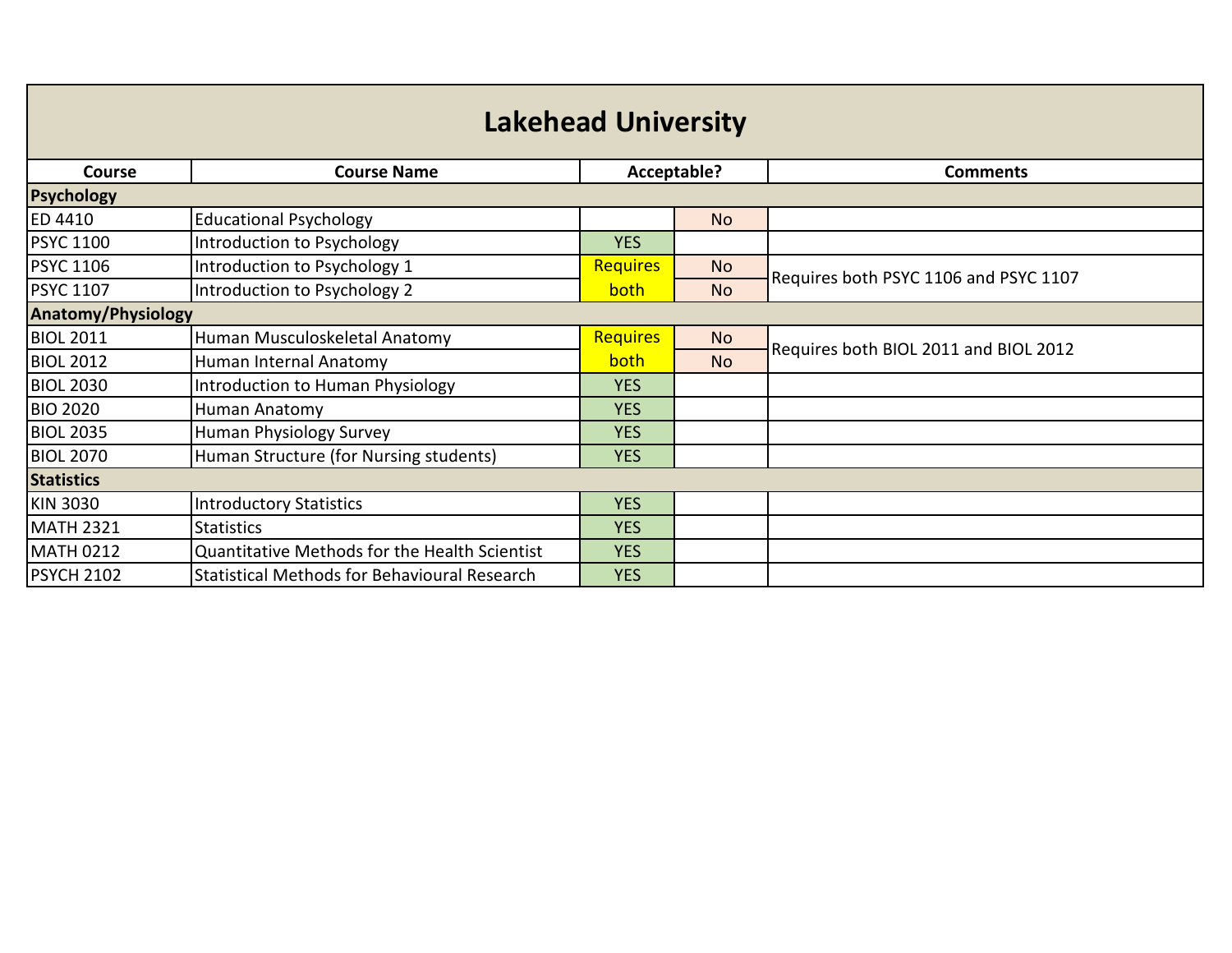| Langara College           |                                      |                 |           |                                                         |  |
|---------------------------|--------------------------------------|-----------------|-----------|---------------------------------------------------------|--|
| <b>Course</b>             | <b>Course Name</b>                   | Acceptable?     |           | <b>Comments</b>                                         |  |
| <b>Psychology</b>         |                                      |                 |           |                                                         |  |
| <b>PSYC 1115</b>          | <b>Fundamentals of Psychology I</b>  | <b>Requires</b> | <b>No</b> | <b>Requires both PYSC courses</b>                       |  |
| <b>PSYC 1215</b>          | <b>Fundamentals of Psychology II</b> | both            | <b>No</b> |                                                         |  |
| <b>Anatomy/Physiology</b> |                                      |                 |           |                                                         |  |
| <b>HKIN 1190</b>          | <b>Anatomy and Physiology I</b>      | <b>Requires</b> | <b>No</b> | Requires both HKIN 1190 and HKIN 1191                   |  |
| <b>HKIN 1191</b>          | <b>Anatomy and Physiology II</b>     | both            | <b>No</b> |                                                         |  |
| <b>Statistics</b>         |                                      |                 |           |                                                         |  |
| <b>STAT 1124</b>          | <b>Statistical Methods I</b>         | <b>YES</b>      |           | Equivalent to UBC (transer credit) 121-Elementary Stats |  |
| <b>STAT 1224</b>          | <b>Statistical Methods II</b>        |                 | <b>No</b> |                                                         |  |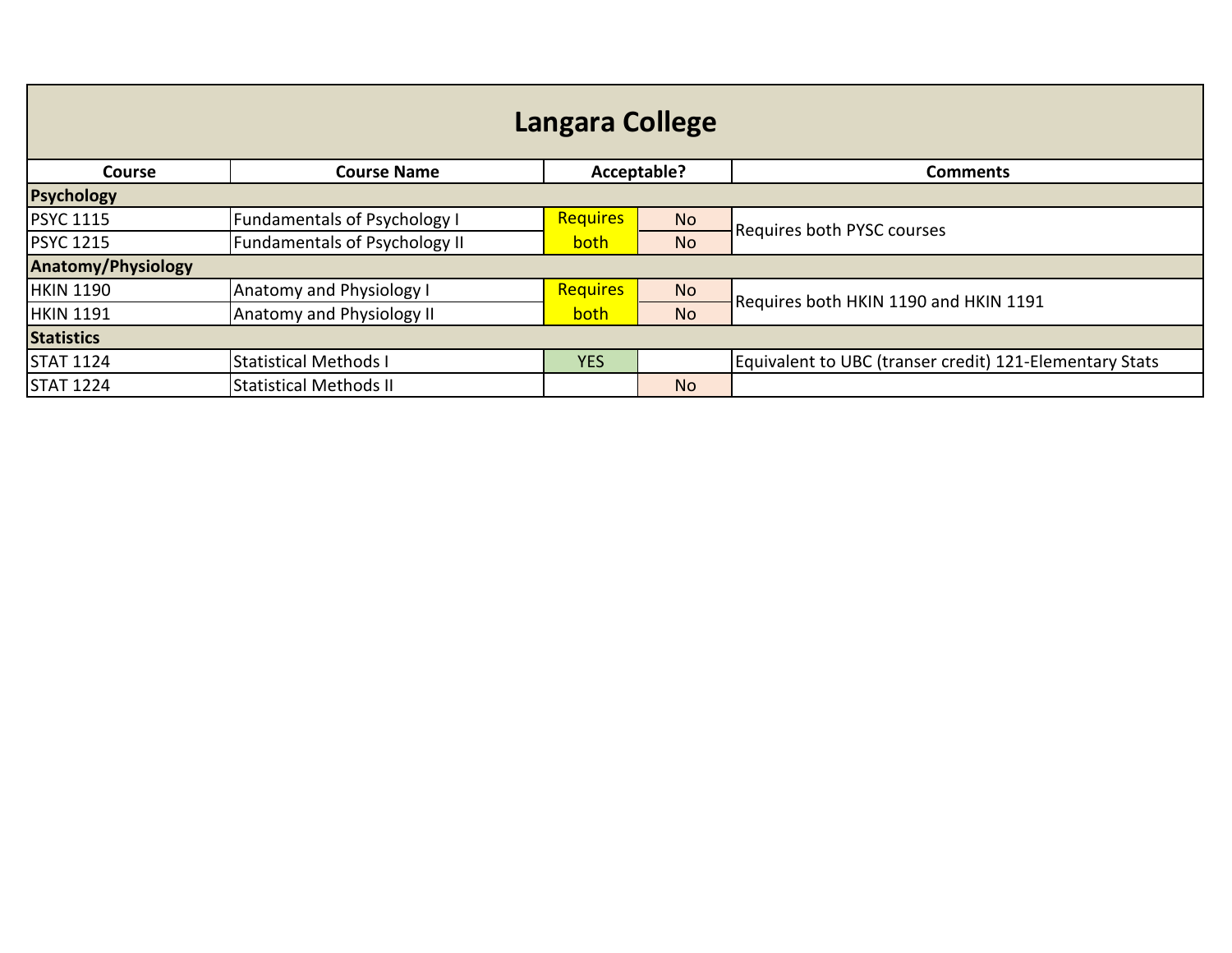| <b>Laurentian University</b> |                                          |                 |             |                                                      |  |
|------------------------------|------------------------------------------|-----------------|-------------|------------------------------------------------------|--|
| <b>Course</b>                | <b>Course Name</b>                       |                 | Acceptable? | <b>Comments</b>                                      |  |
| <b>Psychology</b>            |                                          |                 |             |                                                      |  |
| <b>PSYCH 1105</b>            | Introduction to Psychology               | <b>YES</b>      |             |                                                      |  |
| <b>Anatomy/Physiology</b>    |                                          |                 |             |                                                      |  |
| <b>BIOL 2701</b>             | <b>Human Physiology</b>                  | <b>YES</b>      |             |                                                      |  |
| <b>BIOL 1700</b>             | Structure and Function of the Human Body | <b>YES</b>      |             | 0.5 credit for physiology and 0.5 credit for anatomy |  |
| <b>PHED 1506</b>             | Anatomy and Kinesiology I                | <b>Requires</b> | <b>No</b>   | Requires both PHED 1506 and PHED 1507                |  |
| <b>PHED 1507</b>             | Anatomy and Kinesiology II               | both            | <b>No</b>   |                                                      |  |
| <b>PHED 2506</b>             | Physiology - Human Performance I         | <b>Requires</b> | <b>No</b>   | Requires both PHED 2506 and PHED 2507                |  |
| <b>PHED 2507</b>             | Physiology - Human Performance II        | <b>both</b>     | <b>No</b>   |                                                      |  |
| <b>BIOL 2105</b>             | Human Anatomy and Physiology             | <b>YES</b>      |             | 0.5 credit for physiology and 0.5 credit for anatomy |  |
| <b>Statistics</b>            |                                          |                 |             |                                                      |  |
| STATS 2126/PSYC 2126         | <b>Introduction to Statistics</b>        | <b>YES</b>      |             |                                                      |  |
| <b>STAT 2246</b>             | <b>Statistics for Science</b>            | <b>YES</b>      |             |                                                      |  |
| <b>BIOL 3327</b>             | <b>Experimental Methods in Biology</b>   |                 | <b>No</b>   |                                                      |  |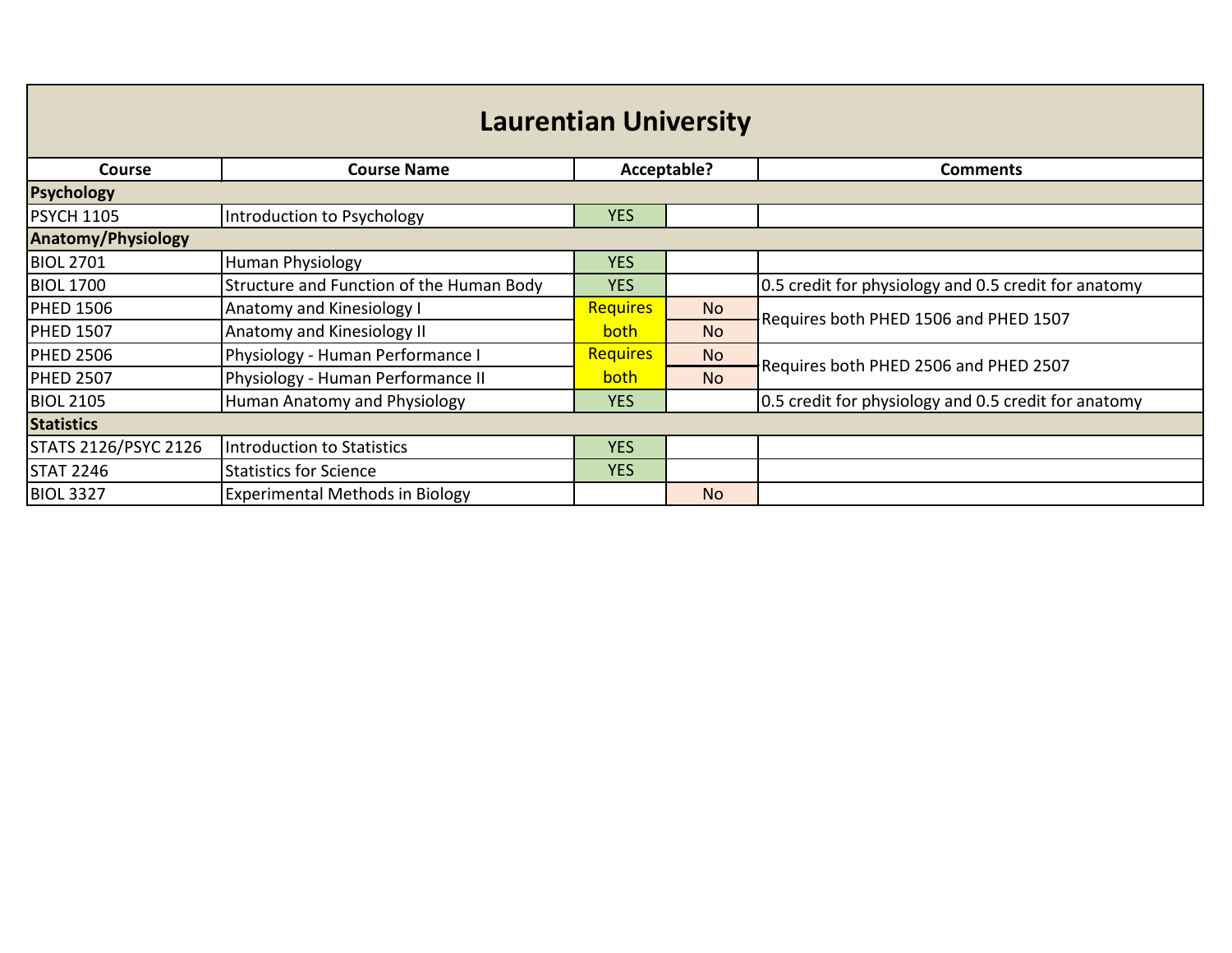## **University of Lethbridge**

University of Lethbridge

ī

|                           |                                            |                 |                | FIAT LUT                                                 |
|---------------------------|--------------------------------------------|-----------------|----------------|----------------------------------------------------------|
| <b>Course</b>             | <b>Course Name</b>                         |                 | Acceptable?    | <b>Comments</b>                                          |
| <b>Psychology</b>         |                                            |                 |                |                                                          |
| <b>PSYC 1000</b>          | <b>Basic Concepts in Psychology</b>        | <b>YES</b>      |                | **With an additional 0.5 credit course in any psychology |
| <b>Anatomy/Physiology</b> |                                            |                 |                |                                                          |
| <b>KNES 2610</b>          | <b>Human Physiology</b>                    |                 | N <sub>o</sub> |                                                          |
| <b>BIOL 3420</b>          | <b>Animal Physiology</b>                   |                 | N <sub>o</sub> |                                                          |
| <b>KNES 2600</b>          | <b>Functional Human Anatomy</b>            | <b>YES</b>      |                |                                                          |
| <b>KNES 3610</b>          | <b>Exercise Physiology</b>                 |                 | No             |                                                          |
| <b>KNES/BIO 1160</b>      | Anatomy & Physiology I                     | <b>Requires</b> | <b>No</b>      |                                                          |
| <b>KNES/BIO 1161</b>      | Anatomy & Physiology II                    | both            | N <sub>o</sub> |                                                          |
| <b>Statistics</b>         |                                            |                 |                |                                                          |
| <b>STAT 1770D</b>         | Introduction to Probability and Statistics | <b>YES</b>      |                |                                                          |
| <b>PSYCH 2030</b>         | <b>Methonds and Statistics</b>             | <b>YES</b>      |                |                                                          |
| <b>STAT 2750</b>          | <b>Statisical Inference</b>                | <b>YES</b>      |                |                                                          |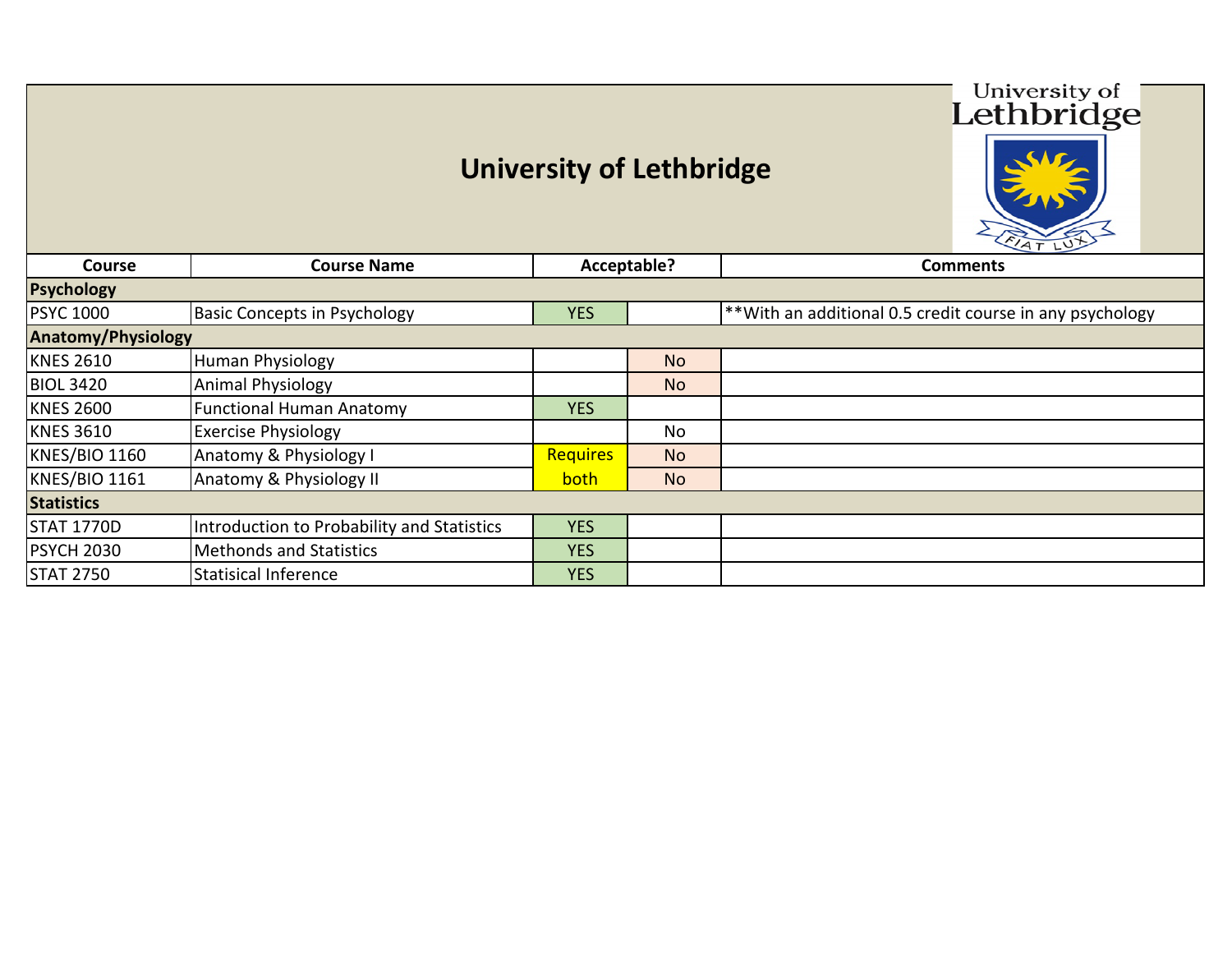| <b>University of Manitoba</b> |                                     |                 |             |                                       |  |
|-------------------------------|-------------------------------------|-----------------|-------------|---------------------------------------|--|
| <b>Course</b>                 | <b>Course Name</b>                  |                 | Acceptable? | <b>Comments</b>                       |  |
| <b>Psychology</b>             |                                     |                 |             |                                       |  |
| <b>PSYC 1200</b>              | Introduction to Psychology          | <b>YES</b>      |             |                                       |  |
| <b>Anatomy/Physiology</b>     |                                     |                 |             |                                       |  |
| <b>PHED 2320</b>              | Human Anatomy                       |                 | <b>No</b>   |                                       |  |
| <b>BIOL 1410</b>              | Anatomy of the Human Body           | <b>YES</b>      |             | Also known as 200L 1320               |  |
| BIOL 2410 (200L 2530)         | Human Physiology I                  | <b>Requires</b> | <b>No</b>   | Requires both BIOL 2410 and BIOL 2420 |  |
| BIOL 2420 (200L 2540)         | Human Physiology II                 | both            | <b>No</b>   |                                       |  |
| <b>BIOL 1412</b>              | Physiology of the Human Body        | <b>YES</b>      |             |                                       |  |
| <b>KIN 3320</b>               | <b>Advanced Human Anatomy</b>       | <b>YES</b>      |             |                                       |  |
| <b>Statistics</b>             |                                     |                 |             |                                       |  |
| <b>STAT 1000</b>              | <b>Basic Statistical Analysis I</b> | <b>YES</b>      |             |                                       |  |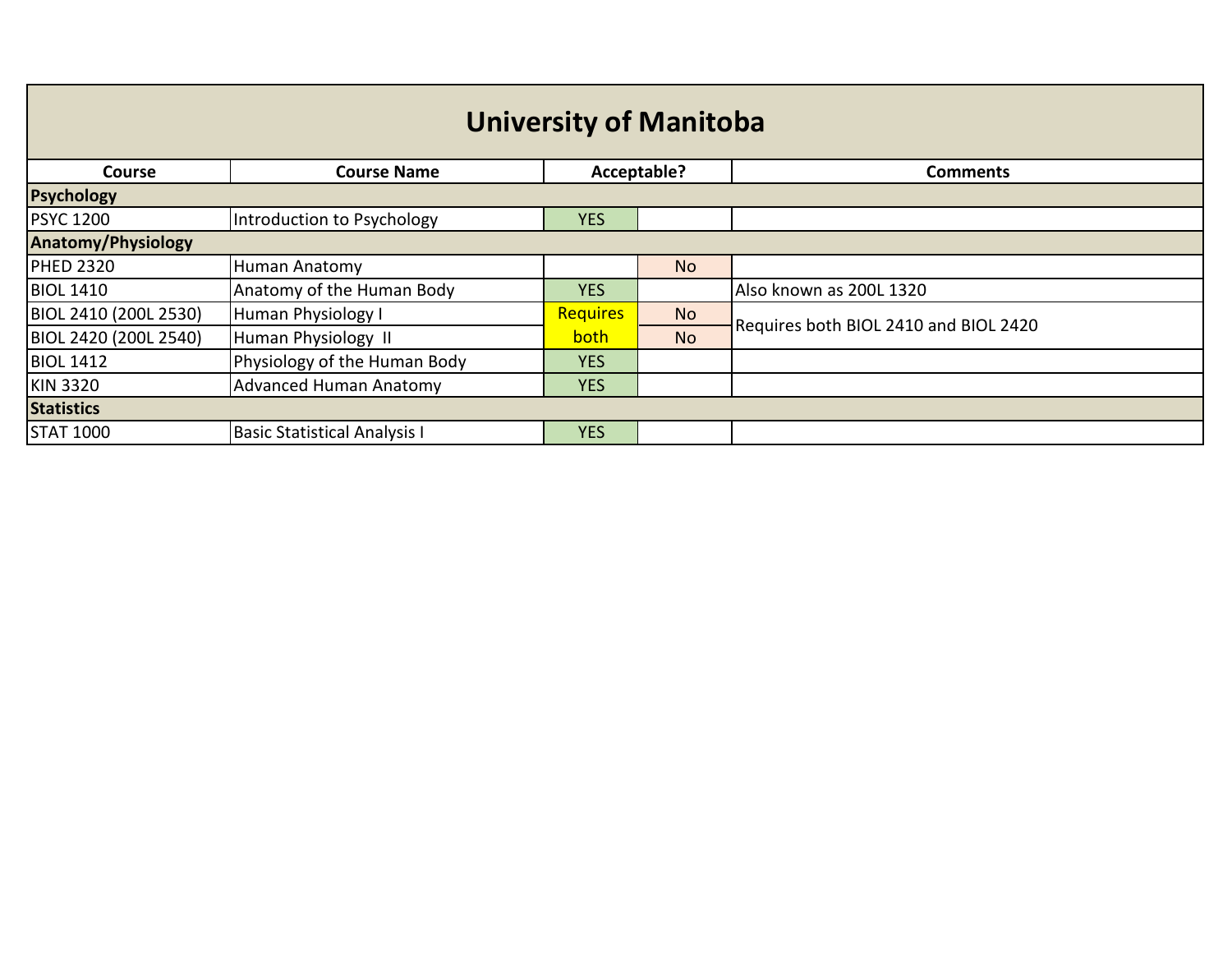| <b>McGill University</b>  |                                               |                 |           |                                                           |  |
|---------------------------|-----------------------------------------------|-----------------|-----------|-----------------------------------------------------------|--|
| Course                    | <b>Course Name</b>                            | Acceptable?     |           | <b>Comments</b>                                           |  |
| Psychology                |                                               |                 |           |                                                           |  |
| <b>PSYC 100</b>           | Introduction to Psych                         | <b>YES</b>      |           | ** With an additional 0.5 credit course in any psychology |  |
| <b>PSYC 215</b>           | Social Psychology                             |                 | <b>No</b> |                                                           |  |
| <b>Anatomy/Physiology</b> |                                               |                 |           |                                                           |  |
| <b>ANAT 316</b>           | Human Visceral Anatomy                        | <b>Requires</b> | <b>No</b> | Requires both ANAT 316 and EDKP 205                       |  |
| <b>EDKP 205</b>           | <b>Structural Anatomy</b>                     | both            | <b>No</b> |                                                           |  |
| <b>PHGY 209</b>           | Mammalian Physiology I                        | <b>Requires</b> | <b>No</b> | Requires both PHGY 209 and PHGY 210                       |  |
| <b>PHGY 210</b>           | Mammalian Physiology II                       | both            | <b>No</b> |                                                           |  |
| <b>ANAT 214</b>           | <b>Systemic Human Anatomy</b>                 | <b>Requires</b> | No        | Requires both ANAT 214 and ANAT 315                       |  |
| <b>ANAT 315</b>           | Anatomy/limbs and back                        | both            | <b>No</b> |                                                           |  |
| <b>EDKP 293</b>           | Anatomy and Physiology                        |                 | <b>No</b> |                                                           |  |
| <b>ANSC 323</b>           | Mammalian Physiology                          | <b>YES</b>      |           |                                                           |  |
| <b>Statistics</b>         |                                               |                 |           |                                                           |  |
| <b>PSYC 305</b>           | Statistics for Experimental Design Psychology | <b>YES</b>      |           |                                                           |  |
| <b>PSYC 204</b>           | Introduction to Psychological Statistics      | <b>YES</b>      |           |                                                           |  |
| <b>MATH 203</b>           | <b>Principles of Statistics I</b>             | <b>YES</b>      |           |                                                           |  |
| <b>BIOL 373</b>           | Biometry                                      | <b>YES</b>      |           |                                                           |  |
| AEMA 310                  | Statistical methods I                         | <b>YES</b>      |           |                                                           |  |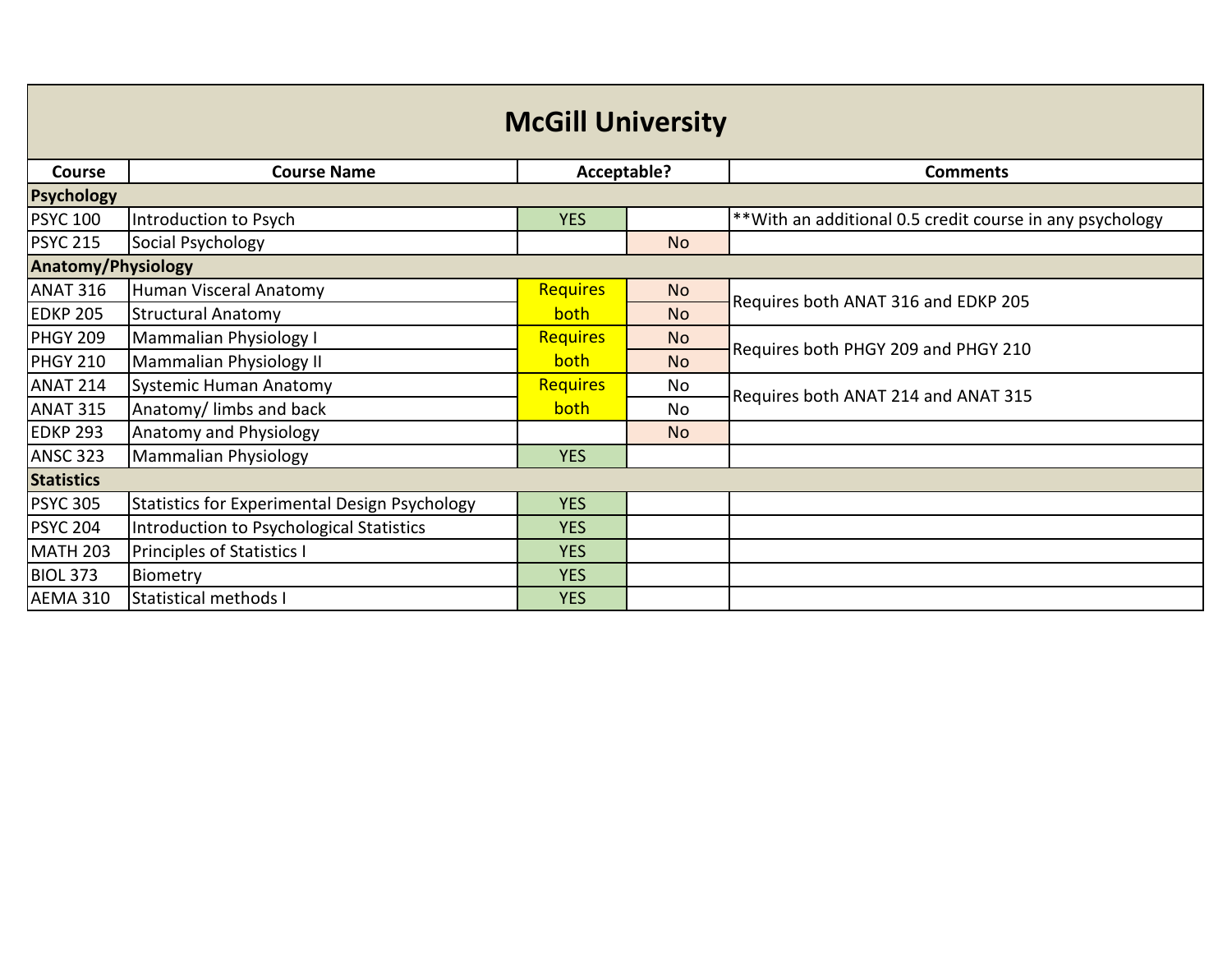| <b>McMaster University</b>                 |                                                                          |                 |           |                                                      |
|--------------------------------------------|--------------------------------------------------------------------------|-----------------|-----------|------------------------------------------------------|
| <b>Course</b>                              | <b>Course Name</b>                                                       | Acceptable?     |           | <b>Comments</b>                                      |
| <b>Psychology</b>                          |                                                                          |                 |           |                                                      |
| PSYC 1X03 (1A03)                           | Intro to Experimental Psych<br>(*PSYCH 1F03 online version of PSYC 1X03) | <b>Requires</b> | <b>No</b> | Requires both PSYC 1X03 and PSYC 1XX3                |
| PSYC 1XX3                                  | <b>Interpersonal Behaviour</b>                                           | both            | <b>No</b> |                                                      |
| PSYCH 2AA3                                 | Child Development                                                        | *YES*           |           | *Must also have PSYC 1X03*                           |
| PSYCH 2H03                                 | Human Learning and Cognition                                             |                 | <b>No</b> |                                                      |
| <b>Anatomy/Physiology</b>                  |                                                                          |                 |           |                                                      |
| <b>BIO 3UO3</b>                            | <b>Animal Physiology</b>                                                 | <b>YES</b>      |           |                                                      |
| BIO 3UU3                                   | <b>Animal Physiology</b>                                                 | <b>YES</b>      |           |                                                      |
| <b>KIN 1A06</b>                            | Human Anatomy and Physiology                                             | <b>YES</b>      |           | 0.5 credit for anatomy and 0.5 credit for physiology |
| <b>KIN 4J03</b>                            | <b>Functional Anatomy</b>                                                |                 | <b>No</b> |                                                      |
| <b>KIN 2C06</b>                            | Physiology of Exercise                                                   |                 | <b>No</b> |                                                      |
| KIN 1Y03 2Y03                              | Human Anatomy and Phys I                                                 | <b>Requires</b> | <b>No</b> | Requires both KIN 1Y03 and KIN 1YY3 or               |
| <b>KIN 1YY3 2YY3</b>                       | Human Anatomy and Phys I                                                 | both            | <b>No</b> | KIN 2Y03 and KIN 2YY3                                |
| HLTH SCI 2L03                              | Human Physiology and Anatomy I                                           | <b>Requires</b> | <b>No</b> | Requires both HLTH SCI 2L03 and HLTH SCI 2LL3        |
| HLTH SCI 2LL3                              | Human Physiology and Anatomy II                                          | both            | <b>No</b> |                                                      |
| HTH SCI 2F03                               | Human Physiology and Anatomy I                                           | <b>Requires</b> | <b>No</b> | Requires both HTH SCI 2F03 and HTH SCI 2FF3          |
| HTH SCI 2FF3                               | Human Physiology and Anatomy II                                          | both            | <b>No</b> |                                                      |
| KINESIOL 1A03                              | Human Anatomy and Human Physiology I                                     | <b>Requires</b> | <b>No</b> | Requires both KINESIOL 1A03 and KINESIOL 1AA3        |
| KINESIOL 1AA3                              | Human Anatomy and Human Physiology II                                    | both            | <b>No</b> |                                                      |
| KINESIOL 2E03                              | Musculoskeletal Anatomy                                                  |                 | <b>No</b> |                                                      |
| <b>BIO 2A03</b>                            | Integrative Physiology of Animals                                        |                 | <b>No</b> |                                                      |
| <b>Statistics</b>                          |                                                                          |                 |           |                                                      |
| STATS 1CC3                                 | Intro to Computer Aided Stats                                            | <b>YES</b>      |           |                                                      |
| <b>SOC SCI 2J03</b>                        | <b>Introduction to Statistics</b>                                        | <b>YES</b>      |           |                                                      |
| HLTH SCI 2A03                              | <b>Statistics</b>                                                        | <b>YES</b>      |           |                                                      |
| <b>KINE 3C03</b>                           | <b>Statistics and Research Design</b>                                    | <b>YES</b>      |           |                                                      |
| ARTS&SCI 2R03                              | <b>Applied Statistical Inference</b>                                     | <b>YES</b>      |           |                                                      |
| STATS 2B03                                 | <b>Statistical Methods for Science</b>                                   | <b>YES</b>      |           |                                                      |
| <b>McMaster University - Continuted</b>    |                                                                          |                 |           |                                                      |
| <b>Course</b>                              | <b>Course Name</b>                                                       | Acceptable?     |           | <b>Comments</b>                                      |
| <b>Statistics - Continued</b><br>KINES1G03 | Research Methodologies and Data                                          | <b>YES</b>      |           |                                                      |
| PNB3XE3                                    | Analysis in Kinesiology<br><b>Inferential Statistics</b>                 | <b>Requires</b> | <b>No</b> |                                                      |
|                                            |                                                                          |                 |           |                                                      |
| PNB2XE3                                    | <b>Descriptive Statistics</b><br>Research Design and Statistics for      | both            | <b>No</b> |                                                      |
| 2RA3                                       | <b>Behavioural Sciences I</b>                                            | <b>Requires</b> | <b>No</b> |                                                      |
|                                            | Research Design and Statistics for                                       | both            |           |                                                      |
| 2RB3                                       | <b>Behavioural Sciences II</b>                                           |                 | <b>No</b> |                                                      |
| STATS 3Y03                                 | Probability and Statistics for Engineering                               | <b>YES</b>      |           |                                                      |
| COMM 2QA3                                  | <b>Applied Statistics for Business</b>                                   | <b>YES</b>      |           |                                                      |
|                                            |                                                                          |                 |           |                                                      |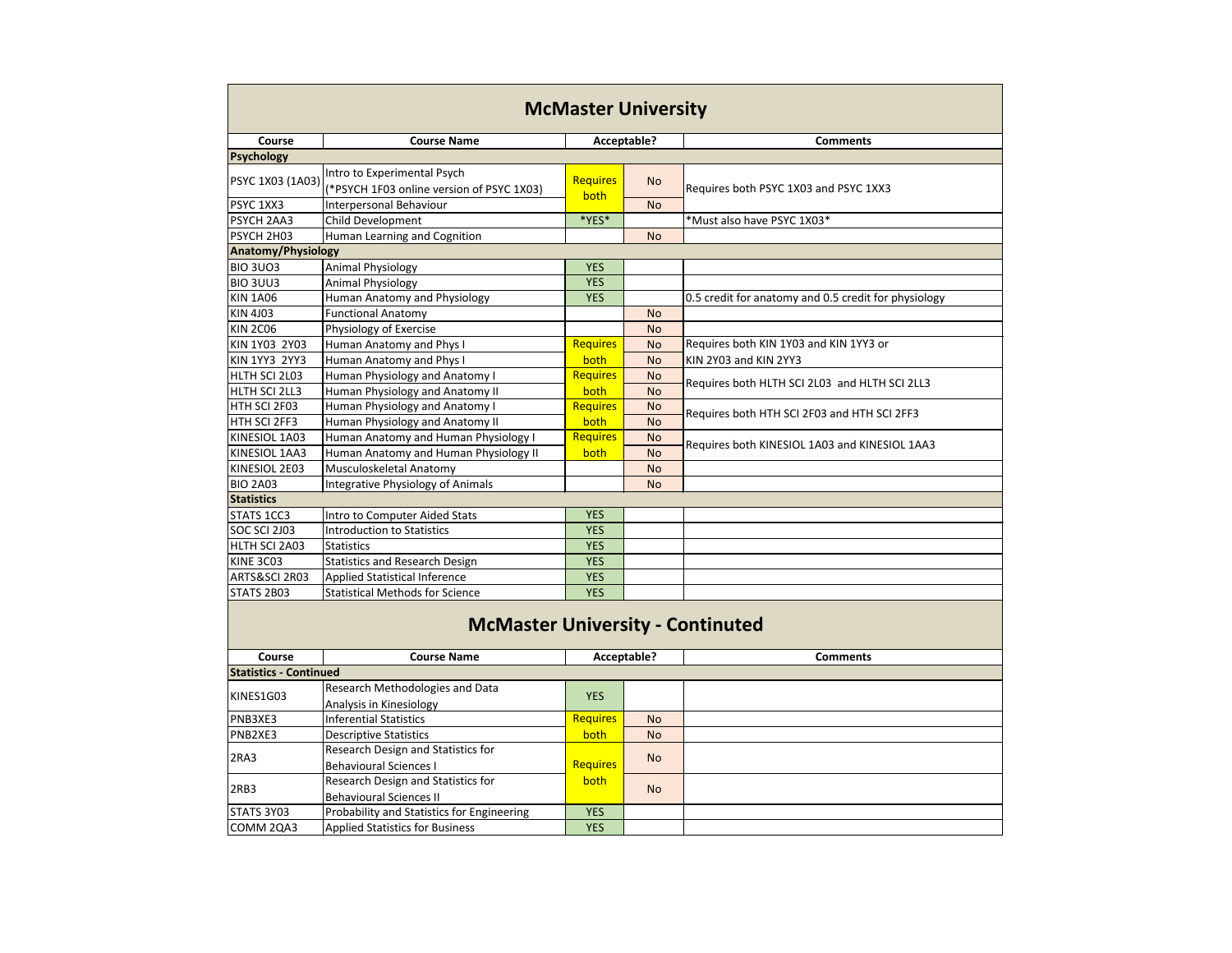| <b>Medicine Hat College</b> |                    |             |  |                 |  |  |  |
|-----------------------------|--------------------|-------------|--|-----------------|--|--|--|
| <b>Course</b>               | <b>Course Name</b> | Acceptable? |  | <b>Comments</b> |  |  |  |
| <b>Anatomy/Physiology</b>   |                    |             |  |                 |  |  |  |
| PHYSED 261                  | Human Anatomy      | <b>YES</b>  |  |                 |  |  |  |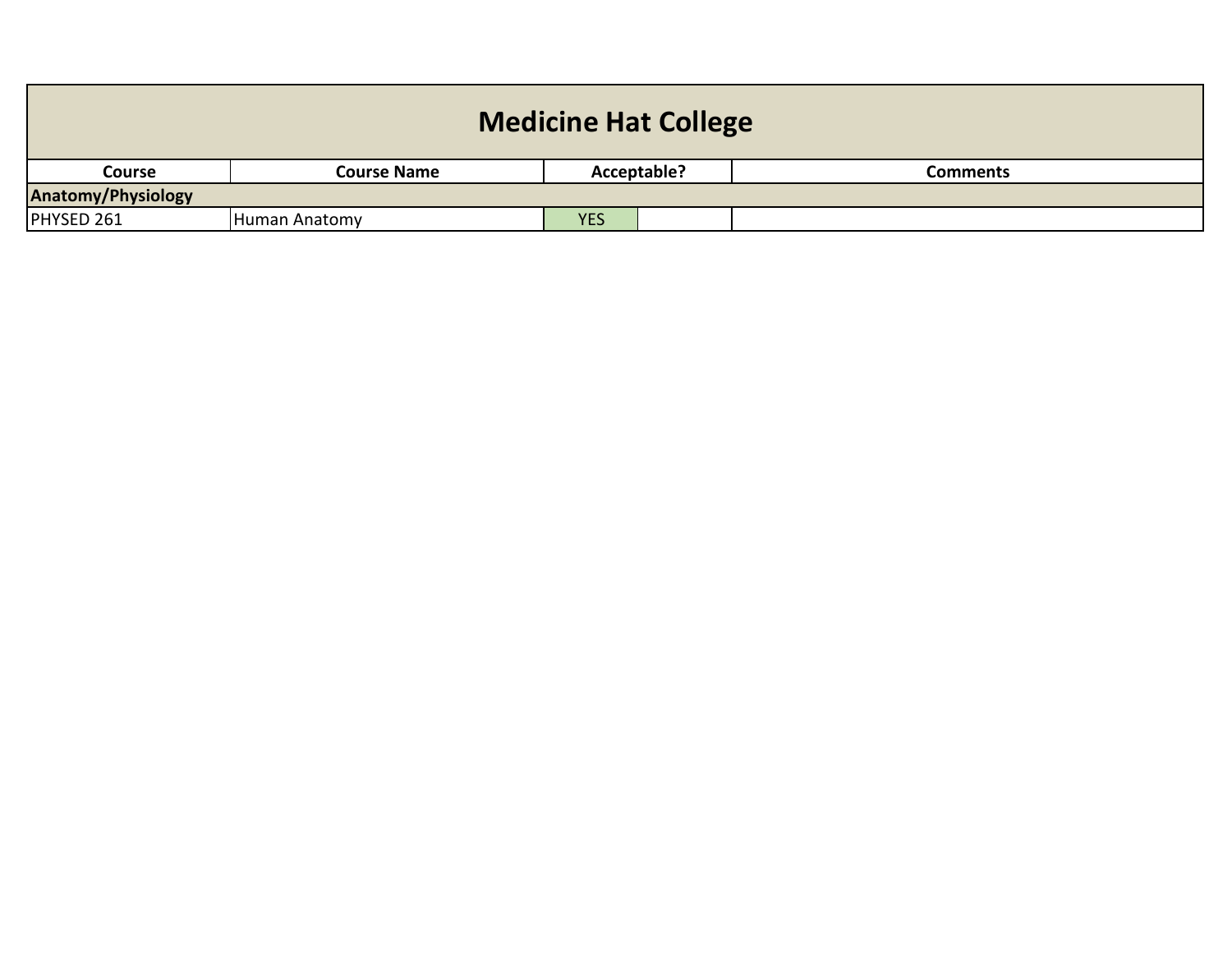| <b>Memorial University</b> |                                             |                 |           |                                         |  |  |  |
|----------------------------|---------------------------------------------|-----------------|-----------|-----------------------------------------|--|--|--|
| <b>Course</b>              | <b>Course Name</b>                          | Acceptable?     |           | <b>Comments</b>                         |  |  |  |
| <b>Psychology</b>          |                                             |                 |           |                                         |  |  |  |
| <b>PSYCH 1000</b>          | Introduction to Psychology I                | <b>Requires</b> | <b>No</b> | Requires both PSYCH 1000 and PSYCH 1001 |  |  |  |
| <b>PSYCH 1001</b>          | Introduction to Psychology II               | both            | <b>No</b> |                                         |  |  |  |
| <b>Anatomy/Physiology</b>  |                                             |                 |           |                                         |  |  |  |
| <b>HKR 2310</b>            | Human Anatomy                               | <b>YES</b>      |           |                                         |  |  |  |
| <b>HKR 2320</b>            | Human Physiology                            | <b>YES</b>      |           |                                         |  |  |  |
| <b>HKR 3310</b>            | Physiology of Exercise                      |                 | <b>No</b> |                                         |  |  |  |
| <b>MED 310A</b>            | Human Physiology A                          | <b>Requires</b> | <b>No</b> | Requires both MED 310A and MED 310B     |  |  |  |
| <b>MED 310B</b>            | Human Physiology B                          | both            | <b>No</b> |                                         |  |  |  |
| <b>Statistics</b>          |                                             |                 |           |                                         |  |  |  |
| STAT 2550/PSYC 2925        | <b>Statistics for Students Science</b>      | <b>YES</b>      |           |                                         |  |  |  |
| <b>STAT 2500</b>           | <b>Statistics for Business/Art Students</b> | <b>YES</b>      |           |                                         |  |  |  |
| <b>PSYC 2910</b>           | Research methods in Psychology I            | <b>YES</b>      |           |                                         |  |  |  |
| <b>ENGI 4421</b>           | <b>Probability &amp; Statistics</b>         | <b>YES</b>      |           |                                         |  |  |  |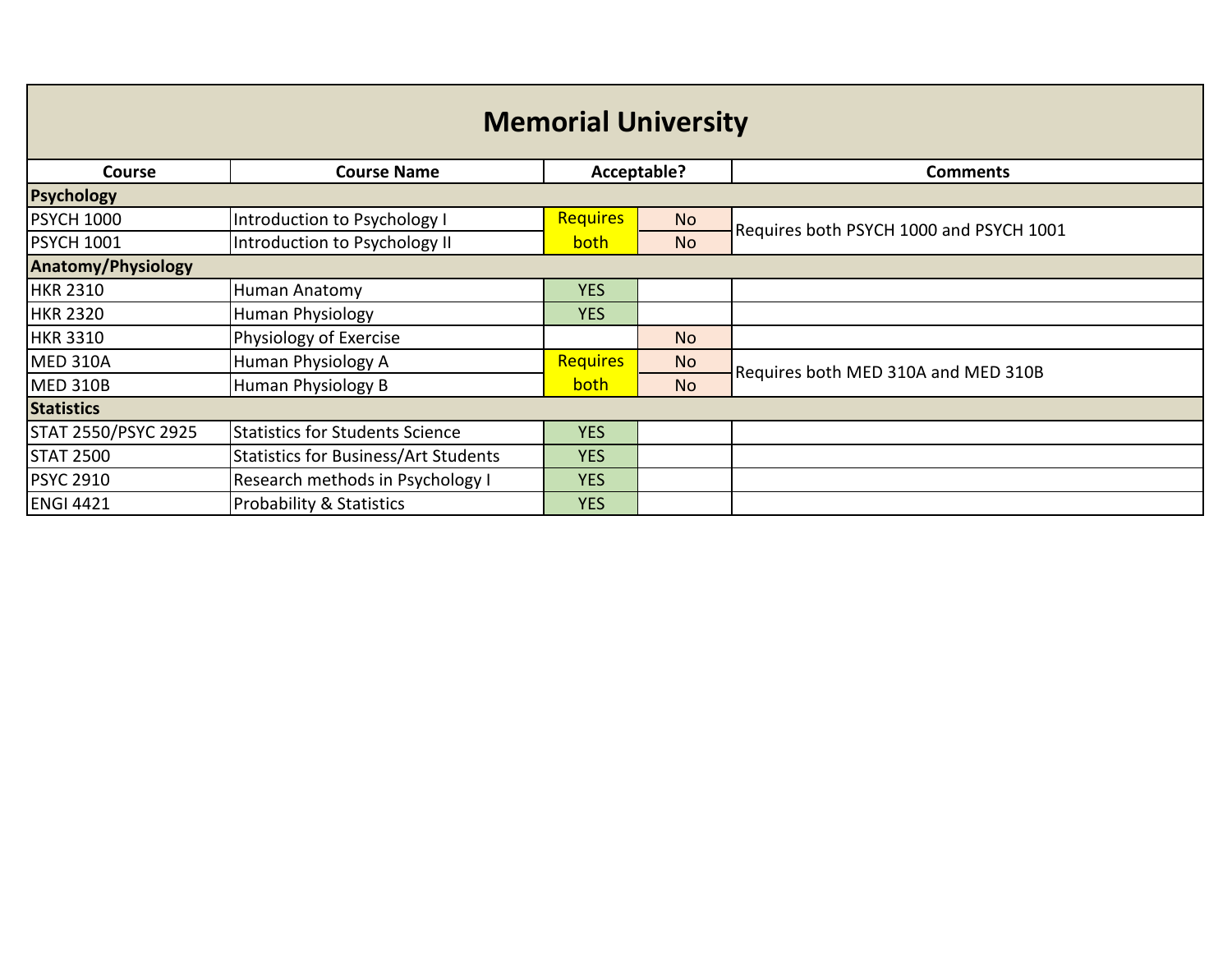| <b>Univeristy of Moncton</b> |                                   |                 |             |                                                            |  |
|------------------------------|-----------------------------------|-----------------|-------------|------------------------------------------------------------|--|
| <b>Course</b>                | <b>Course Name</b>                |                 | Acceptable? | <b>Comments</b>                                            |  |
| <b>Psychology</b>            |                                   |                 |             |                                                            |  |
| <b>PSYCH 1000</b>            | Introduction à la Psychologie     | <b>YES</b>      |             | $*$ With an additional 0.5 credit course in any psychology |  |
| <b>Anatomy/Physiology</b>    |                                   |                 |             |                                                            |  |
| <b>BIOL 1133</b>             | Anatomy and Physiology Humaine I  | <b>Requires</b> | <b>No</b>   | Requires both BIOL 1133 and BIOL 1233                      |  |
| <b>BIOL 1233</b>             | Anatomy and Physiology Humaine II | <b>both</b>     | <b>No</b>   |                                                            |  |
| <b>BIOL 2133</b>             | Human Physiology I                | <b>Requires</b> | <b>No</b>   | Requires both BIOL 2133 and BIOL 2233                      |  |
| <b>BIOL 2233</b>             | Human Physiology II               | both            | <b>No</b>   |                                                            |  |
| <b>Statistics</b>            |                                   |                 |             |                                                            |  |
| <b>STAT 2653</b>             | Statistique Descriptive           | <b>YES</b>      |             |                                                            |  |
| <b>STAT 26453</b>            | Stat appliquée sc. de la vie      | <b>YES</b>      |             |                                                            |  |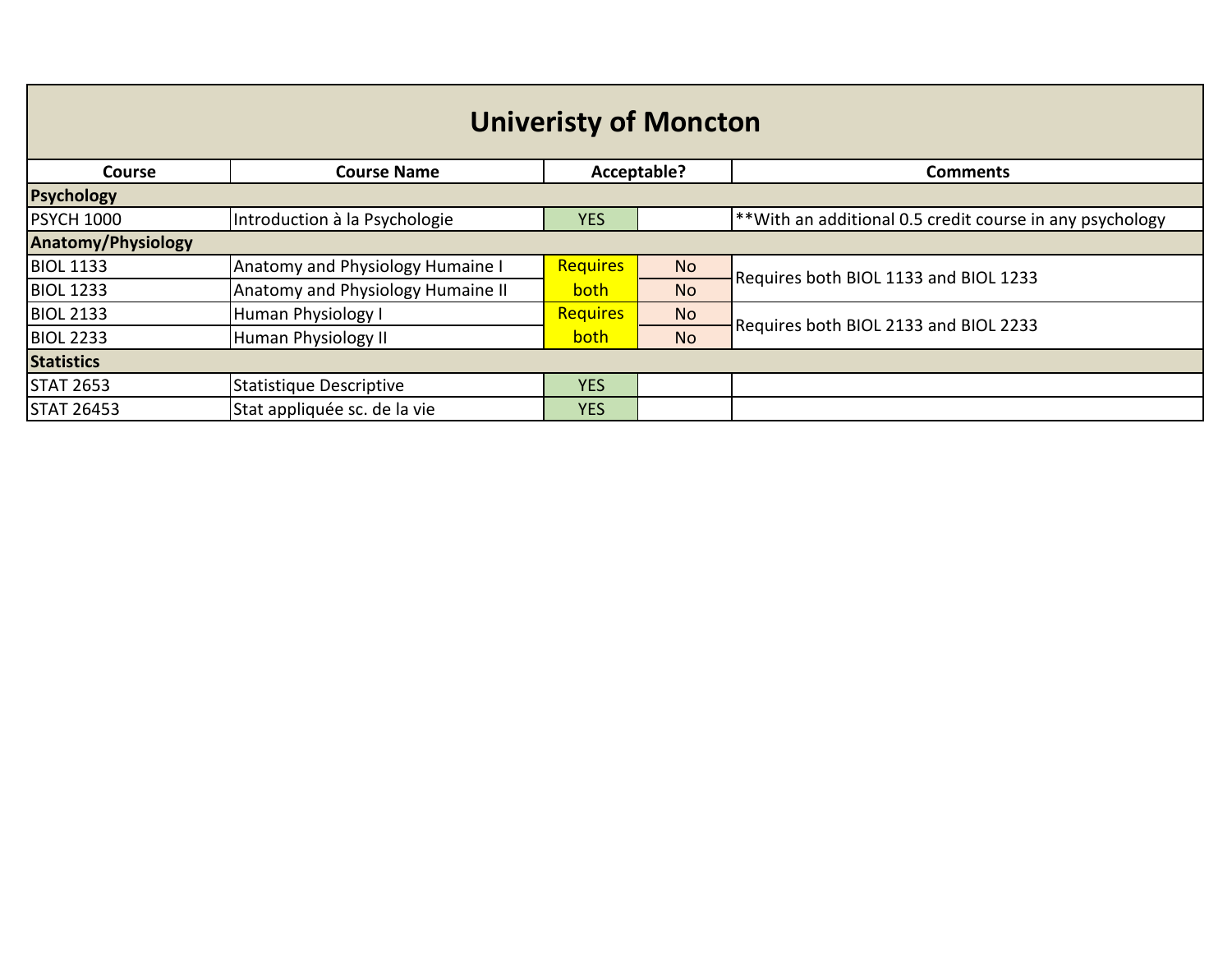| <b>University of Montreal</b> |                                               |             |           |                                                          |  |
|-------------------------------|-----------------------------------------------|-------------|-----------|----------------------------------------------------------|--|
| Course                        | <b>Course Name</b>                            | Acceptable? |           | <b>Comments</b>                                          |  |
| <b>Psychology</b>             |                                               |             |           |                                                          |  |
| <b>PSY 1901</b>               | Introduction a la psychologie                 | <b>YES</b>  |           | **With an additional 0.5 credit course in any psychology |  |
| Anatomy/Physiology            |                                               |             |           |                                                          |  |
| KIN 1021                      | Anatomy Fonctionnelle et excerise             |             | <b>No</b> |                                                          |  |
| PSL 1993                      | Physiologie générale                          |             | <b>No</b> |                                                          |  |
| <b>GER 1016</b>               | Physiologie et veillissement                  |             | <b>No</b> |                                                          |  |
| <b>KIN 1024</b>               | Physiologie de l'exercise I                   |             | <b>No</b> |                                                          |  |
| KIN 1024                      | Physiologie de l'exercise II                  |             | <b>No</b> |                                                          |  |
| <b>Statistics</b>             |                                               |             |           |                                                          |  |
| <b>KIN3018</b>                | Methologic de la recherché (Research Methods) |             | <b>No</b> |                                                          |  |
| <b>STT 2974</b>               | Biostatistique et epidémiologie               | <b>YES</b>  |           |                                                          |  |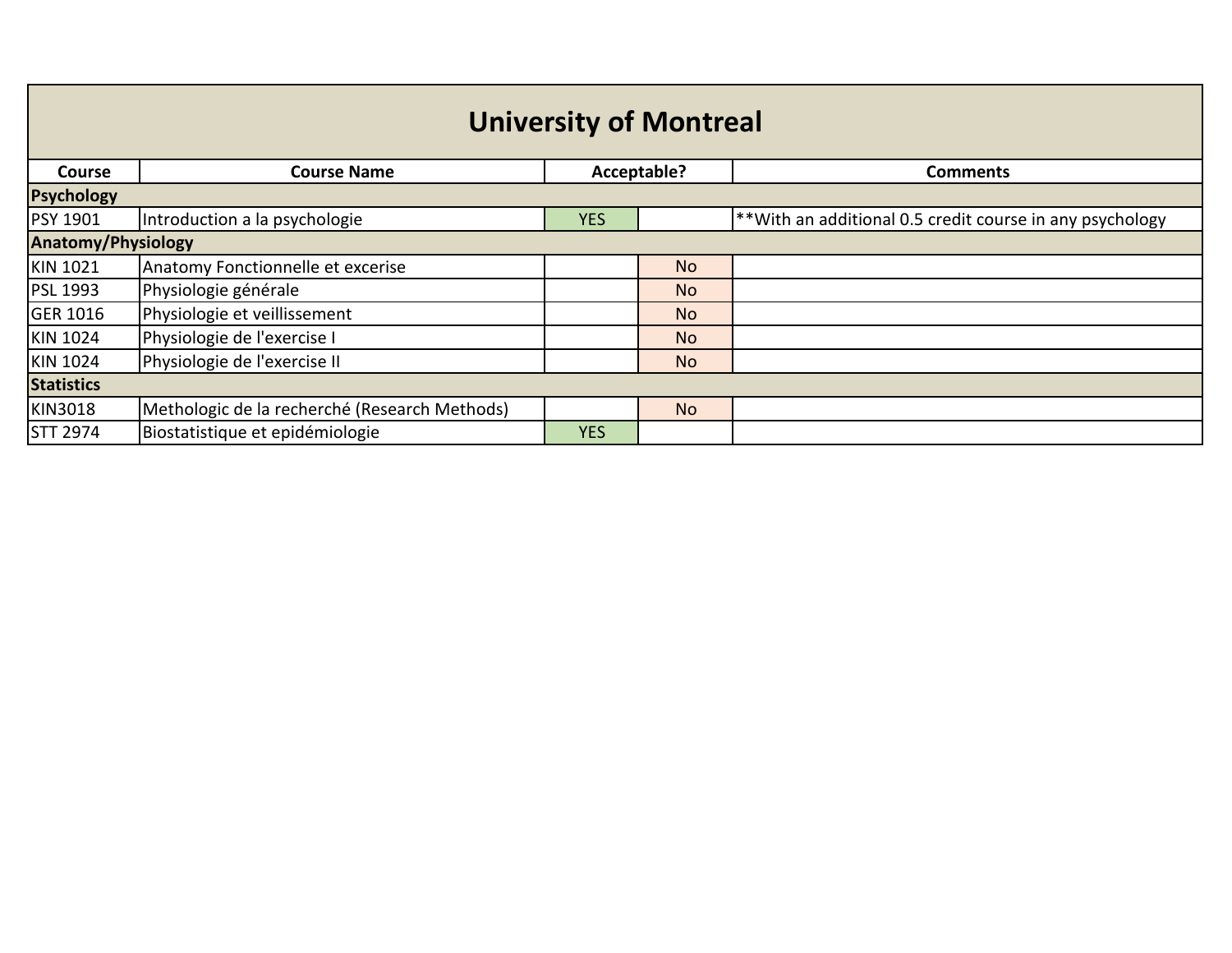| <b>Mount Allison University</b> |                                  |                 |             |                                                                                                                                |  |  |
|---------------------------------|----------------------------------|-----------------|-------------|--------------------------------------------------------------------------------------------------------------------------------|--|--|
| <b>Course</b>                   | <b>Course Name</b>               |                 | Acceptable? | <b>Comments</b>                                                                                                                |  |  |
| <b>Psychology</b>               |                                  |                 |             |                                                                                                                                |  |  |
| <b>PSYC 1001</b>                | Introduction to Psychology I     | <b>Requires</b> | <b>No</b>   | Requires both PSYC 1001 and PSYC 1011                                                                                          |  |  |
| <b>PSYC 1011</b>                | Introduction to Psychology II    | both            | <b>No</b>   |                                                                                                                                |  |  |
| <b>BIOL 3211</b>                | <b>Anatomy and Physiology</b>    |                 | <b>No</b>   | Is only a one-term course, so only 0.25 credit for each of<br>physiology and anatomy; no gastrointestinal, no<br>endocrinology |  |  |
| <b>BIOL 3991</b>                | Special Topic in Biology         |                 | <b>No</b>   | If a specific topic was covered relating to an antomy or<br>physiology pre-requesite, the course outline MUST be<br>provided   |  |  |
| <b>BIOL 4221</b>                | <b>Exercise Physiology I</b>     |                 | <b>No</b>   |                                                                                                                                |  |  |
| <b>Statistics</b>               |                                  |                 |             |                                                                                                                                |  |  |
| <b>MATH 2311</b>                | <b>Statistics I</b>              | <b>YES</b>      |             |                                                                                                                                |  |  |
| <b>BIOL 2701</b>                | Introductory Design & Statistics | <b>YES</b>      |             |                                                                                                                                |  |  |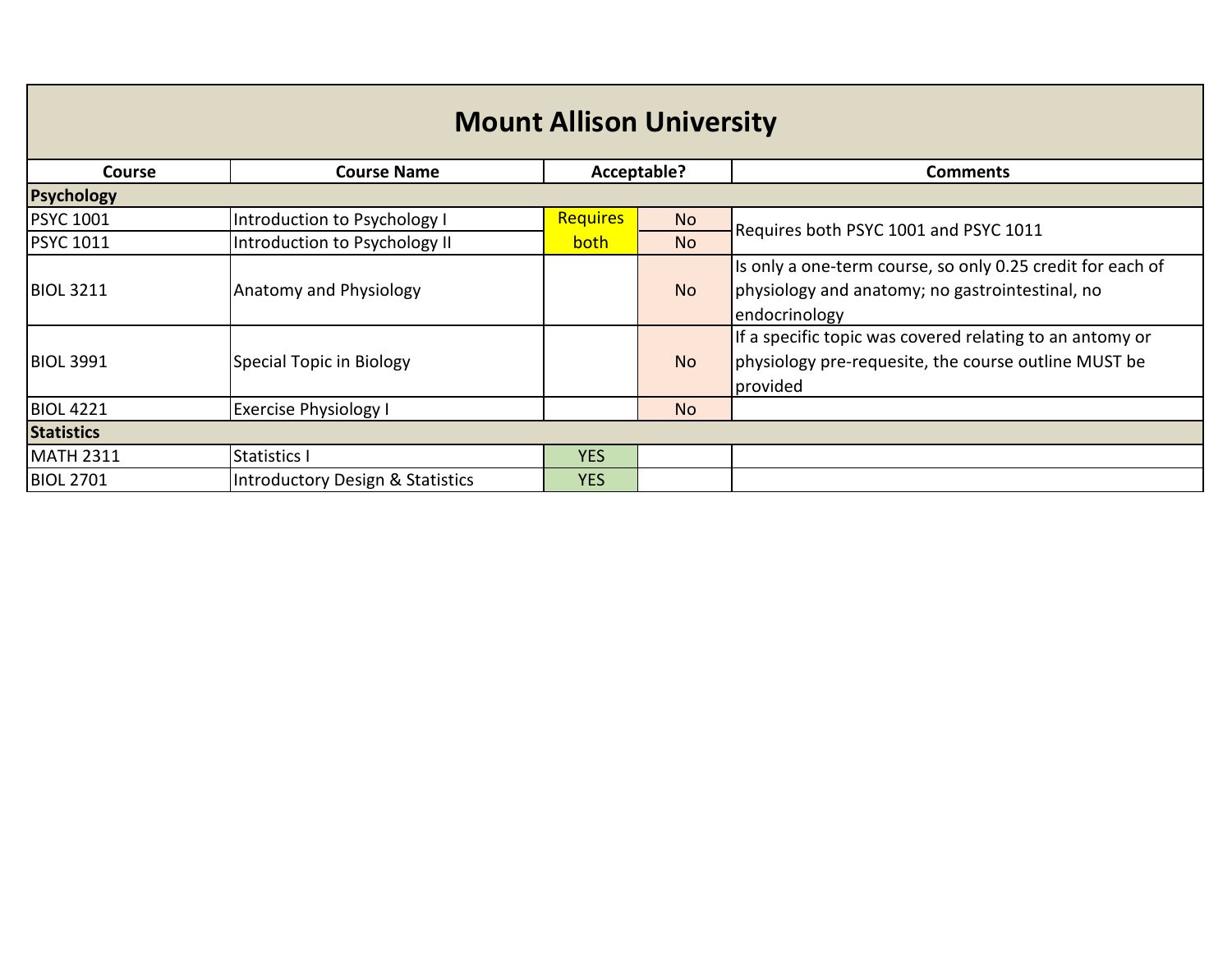| <b>Mount Royal University</b> |                                               |                 |           |                                                           |  |
|-------------------------------|-----------------------------------------------|-----------------|-----------|-----------------------------------------------------------|--|
| Course                        | <b>Course Name</b>                            | Acceptable?     |           | <b>Comments</b>                                           |  |
| <b>Psychology</b>             |                                               |                 |           |                                                           |  |
| PSYC 1101                     | Principles of Psychology I                    | <b>Requires</b> | <b>No</b> | Requires both PSYC 1101 and PSYC 1102                     |  |
| <b>PSYC 1102</b>              | Principles of Psychology II                   | both            | <b>No</b> |                                                           |  |
| <b>PSYC 1103</b>              | Introduction to Psychology I: Natural Science | <b>Requires</b> | <b>No</b> | Requires both PSYC 1103 and PSYC 1104                     |  |
| <b>PSYC 1104</b>              | Introduction to Psychology II: Social Science | both            | <b>No</b> |                                                           |  |
| <b>PSYCH 1105</b>             | Introduction to Psychology                    | <b>YES</b>      |           | ** With an additional 0.5 credit course in any psychology |  |
| <b>Anatomy/Physiology</b>     |                                               |                 |           |                                                           |  |
| <b>BIOL 2203</b>              | <b>Human Anatomy</b>                          | <b>YES</b>      |           |                                                           |  |
| PHED 1001                     | Human Anatomy (formally 1224)                 | <b>YES</b>      |           | 0.5 credit                                                |  |
| <b>HPED 1512</b>              | Human Anatomy                                 | <b>YES</b>      |           | 0.5 credit                                                |  |
| <b>BIOL 3104</b>              | Human Physiology I                            | <b>Requires</b> | <b>No</b> | Requires both BIOL 3104 and BIOL 3205                     |  |
| <b>BIOL 3205</b>              | Human Physiology II                           | both            | <b>No</b> |                                                           |  |
| <b>BIOL 1212</b>              | <b>Human Anatomy and Physiology</b>           |                 | <b>No</b> |                                                           |  |
| <b>BIOL 1220</b>              | <b>Anatomy and Physiology I</b>               | <b>Requires</b> | <b>No</b> | Requires both BIOL 1220 and BIOL 1221                     |  |
| <b>BIOL 1221</b>              | Anatomy and Physiology II                     | both            | <b>No</b> |                                                           |  |
| <b>BIOL 1216</b>              | <b>Human Physiology</b>                       | <b>YES</b>      |           |                                                           |  |
| <b>Statistics</b>             |                                               |                 |           |                                                           |  |
| <b>AJUS 2215</b>              | <b>Introduction to Research Methods</b>       | <b>Requires</b> | <b>No</b> | Requires both AJUS 2215 and AJUS 4401                     |  |
| AJUS 4401                     | <b>Quantitative Research Methods</b>          | both            | <b>No</b> |                                                           |  |
| <b>PSYC 312</b>               | <b>Research Methods</b>                       |                 | <b>No</b> |                                                           |  |
| <b>MATH 2233</b>              | <b>Statistics for Biological Science</b>      | <b>YES</b>      |           |                                                           |  |
| <b>MATH 2333</b>              | <b>Statistics for Life Science</b>            | <b>YES</b>      |           |                                                           |  |
| <b>HPED 2030</b>              | <b>Statistics and Research Methods</b>        |                 | <b>No</b> |                                                           |  |
| <b>MGMT 2262</b>              | <b>Business Statistics I</b>                  | <b>Requires</b> | <b>No</b> | Requires both MGMT 2262 and MGMT 2263                     |  |
| <b>MGMT 2263</b>              | <b>Business Statistics II</b>                 | both            | <b>No</b> |                                                           |  |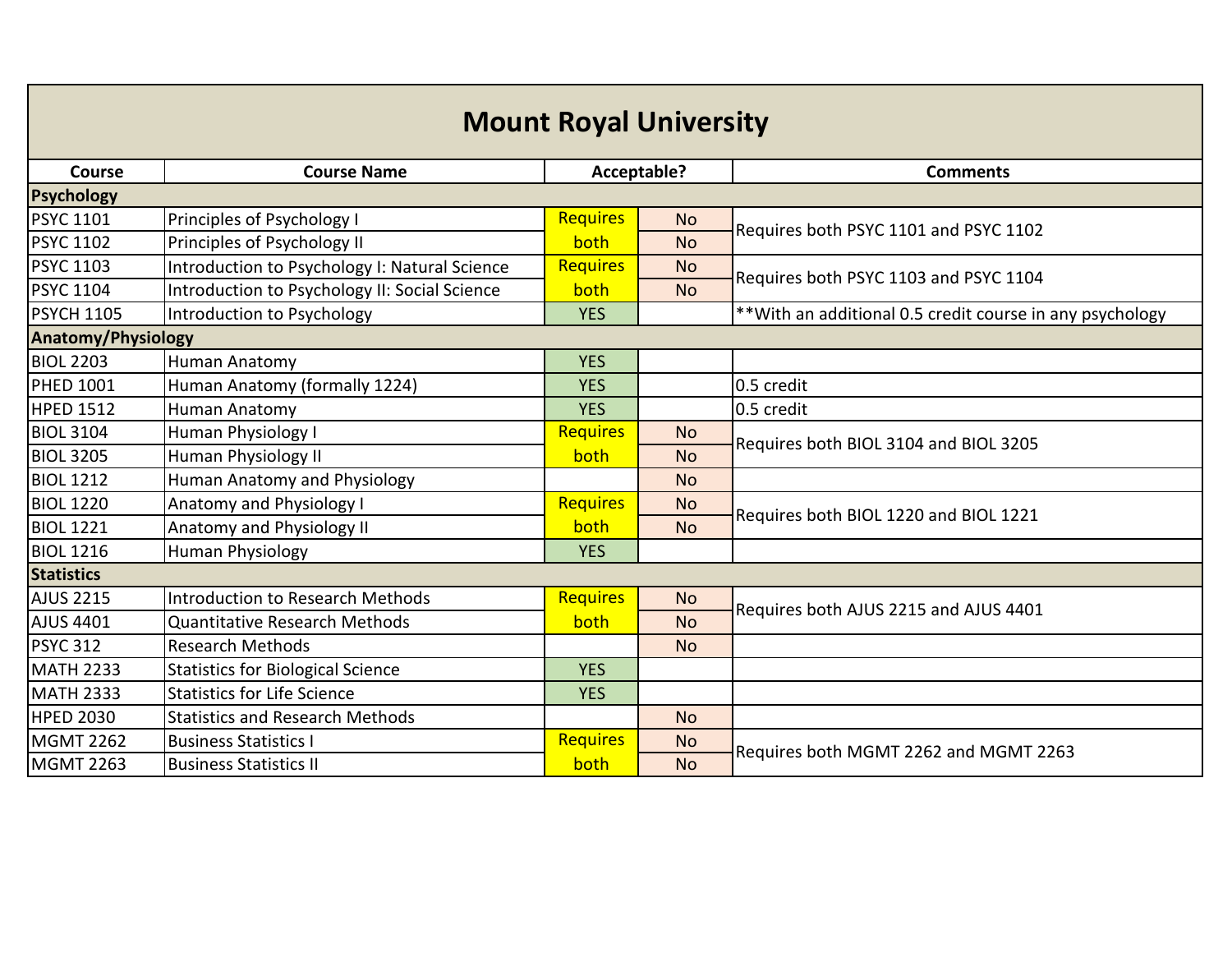| <b>Mount Saint Vincent University</b> |                                                 |                 |             |                                                      |  |  |
|---------------------------------------|-------------------------------------------------|-----------------|-------------|------------------------------------------------------|--|--|
| Course                                | <b>Course Name</b>                              |                 | Acceptable? | Comments                                             |  |  |
| <b>Psychology</b>                     |                                                 |                 |             |                                                      |  |  |
| <b>PSYC 1110</b>                      | Introduction to Psychology as a Natural Science | <b>Requires</b> | <b>No</b>   | Requires both PSYC 1110 and PSYC 1120                |  |  |
| <b>PSYC 1120</b>                      | Introduction to Psychology as a Social Science  | both            | <b>No</b>   |                                                      |  |  |
| <b>Anatomy/Physiology</b>             |                                                 |                 |             |                                                      |  |  |
| <b>BIOL 2205</b>                      | Human Anatomy and Physiology I                  | <b>Requires</b> | <b>No</b>   | Requires both BIOL 2205 and BIOL 2206                |  |  |
| <b>BIOL 2206</b>                      | Human Anatomy and Physiology II                 | both            | <b>No</b>   | 0.5 credit for anatomy and 0.5 credit for physiology |  |  |
| <b>Statistics</b>                     |                                                 |                 |             |                                                      |  |  |
| <b>MATH 2208</b>                      | Introduction to Statistics                      | <b>YES</b>      |             |                                                      |  |  |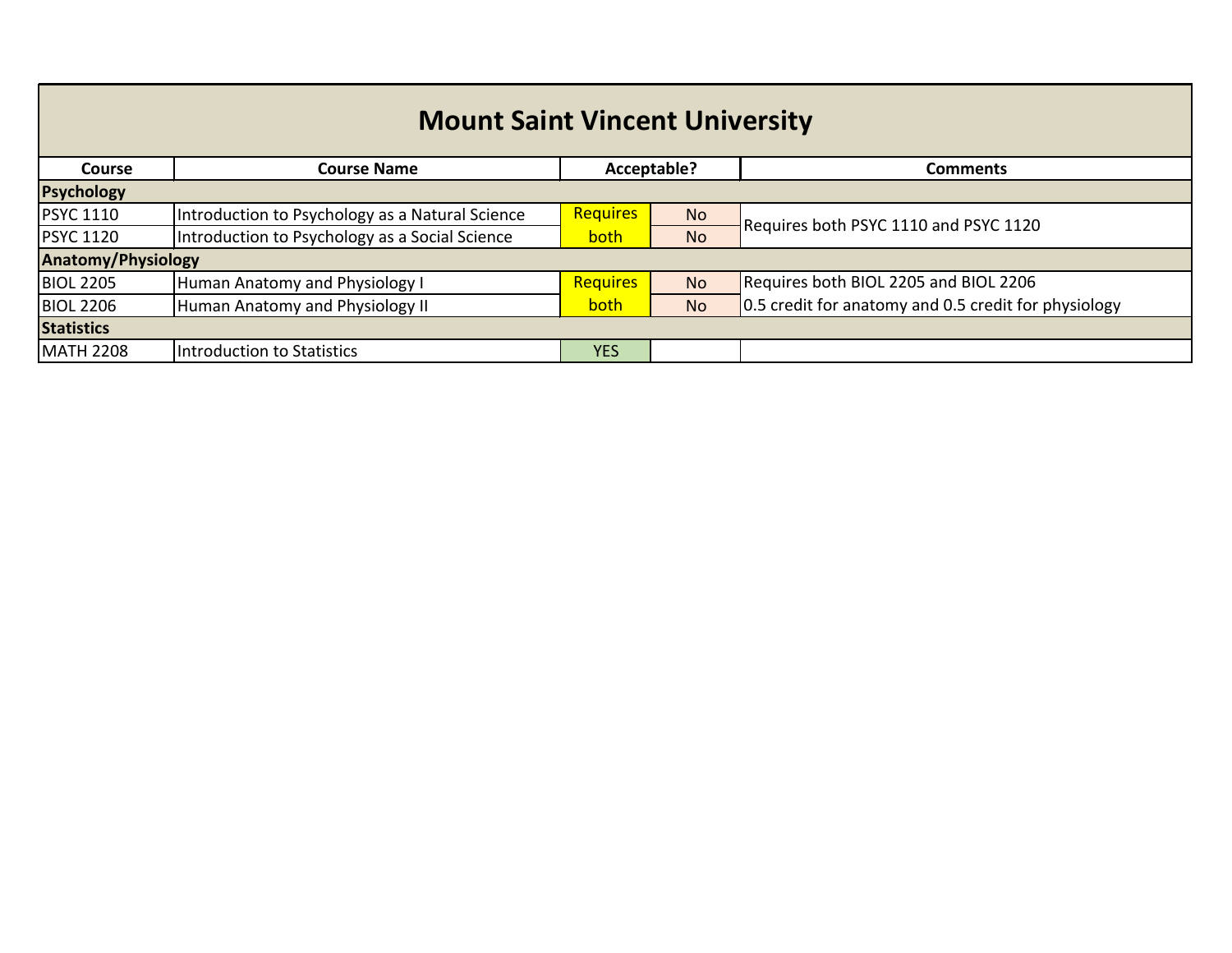| <b>University of New Brunswick</b> |                                             |                 |           |                                                    |  |
|------------------------------------|---------------------------------------------|-----------------|-----------|----------------------------------------------------|--|
| Course                             | <b>Course Name</b>                          | Acceptable?     |           | <b>Comments</b>                                    |  |
| <b>Psychology</b>                  |                                             |                 |           |                                                    |  |
| <b>PSYC 1003</b>                   | Introduction to Psychology I                | <b>Requires</b> | <b>No</b> | Requires both PSYC 1003 and PSYC 1004              |  |
| <b>PSYC 1004</b>                   | Introduction to Psychology II               | both            | <b>No</b> |                                                    |  |
| <b>PSYC 1013</b>                   | Introduction to Psychology I                | Requires        | <b>No</b> | Requires both PSYC 1013 and PSYC 1023              |  |
| <b>PSYC 1023</b>                   | Introduction to Psychology II               | both            | <b>No</b> |                                                    |  |
| <b>Anatomy/Physiology</b>          |                                             |                 |           |                                                    |  |
| <b>BIOL 1441</b>                   | Anatomy and Physiology I                    | <b>Requires</b> | <b>No</b> | Requires both BIOL 1441 and BIOL 1442              |  |
| <b>BIOL 1442</b>                   | Anatomy and Physiology II                   | both            | <b>No</b> |                                                    |  |
| <b>BIOL 1719 or 1711</b>           | Human Anatomy I                             | Requires        | <b>No</b> | Requires both BIOL 1719 or BIOL 1711 and BIOL 2812 |  |
| <b>BIOL 2812</b>                   | Human Anatomy II                            | both            | <b>No</b> | Previously known as 1752                           |  |
| <b>BIOL 1782/BIOL 2792</b>         | Human Physiology I                          | Requires        | <b>No</b> | Requires both BIOL 1782 or BIOL 2792 and BIOL 2721 |  |
| <b>BIOL 2721</b>                   | Human Physiology II                         | both            | <b>No</b> |                                                    |  |
| <b>BIOL 2792</b>                   | <b>Human Physiology Systems</b>             | <b>Requires</b> | <b>No</b> | Requires both BIOL 2792 and BIOL 2761              |  |
| <b>BIOL 2761</b>                   | Human Phyiology Metabloism                  | both            | <b>No</b> |                                                    |  |
| <b>BIOL 2753</b>                   | <b>Introduction to Human Anatomy</b>        |                 | <b>No</b> |                                                    |  |
| <b>KIN 3252</b>                    | <b>Functional Human Anatomy</b>             |                 | <b>No</b> |                                                    |  |
| <b>KIN 4252</b>                    | <b>Advancement Functional Anatomy</b>       |                 | <b>No</b> |                                                    |  |
| <b>BIOL 1719</b>                   | Human Anatomy                               | <b>YES</b>      |           |                                                    |  |
| <b>BIOL 1789</b>                   | Human Physiology                            | <b>YES</b>      |           |                                                    |  |
| <b>Statistics</b>                  |                                             |                 |           |                                                    |  |
| <b>STAT 2263</b>                   | <b>Statistics for Health Sciences</b>       | <b>YES</b>      |           |                                                    |  |
| <b>STAT 2043</b>                   | <b>Statistics for Social Sciences I</b>     | <b>YES</b>      |           | *Good to have both STAT 2043 and STAT 3043         |  |
| <b>STAT 3043</b>                   | <b>Statistics for Social Sciences II</b>    |                 | <b>No</b> |                                                    |  |
| <b>STAT 2264</b>                   | <b>Statistics for Biology</b>               | <b>YES</b>      |           |                                                    |  |
|                                    | Introduction to Statistical Inference:      |                 |           |                                                    |  |
| <b>PSYC 3913</b>                   | <b>Experimental Design</b>                  | <b>YES</b>      |           |                                                    |  |
| <b>STAT 1793</b>                   | Introduction to probability & Statistics I  | Requires        | <b>No</b> | Requires both STAT 1793 and STAT 2793              |  |
| <b>STAT 2793</b>                   | Introduction to probability & Statistics II | both            | <b>No</b> |                                                    |  |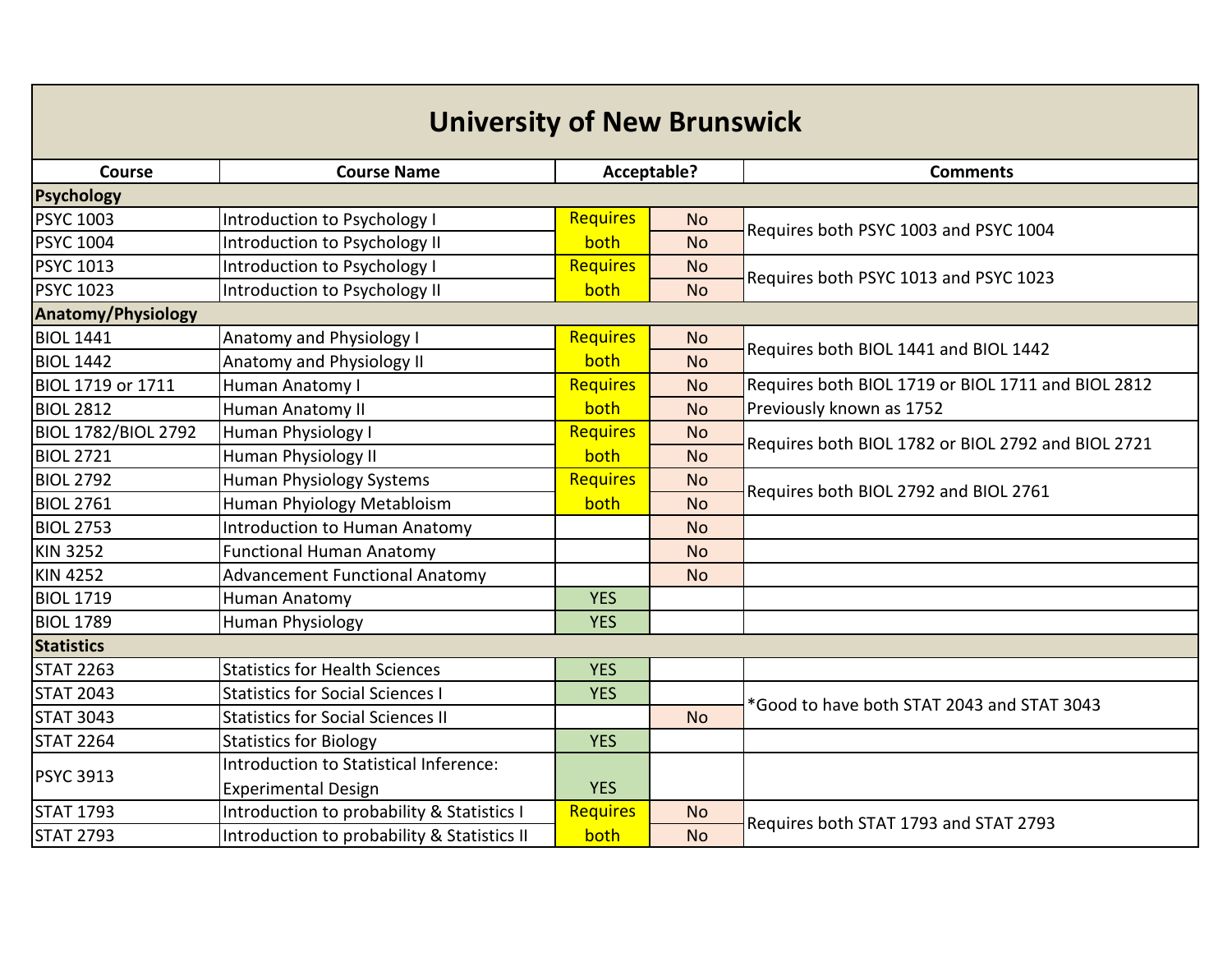| <b>Nipissing University</b> |
|-----------------------------|
|-----------------------------|



| <b>Course</b>             | <b>Course Name</b>                                   | Acceptable?     |           | <b>Comments</b>                                                                                                                                                         |  |
|---------------------------|------------------------------------------------------|-----------------|-----------|-------------------------------------------------------------------------------------------------------------------------------------------------------------------------|--|
| <b>Psychology</b>         |                                                      |                 |           |                                                                                                                                                                         |  |
| <b>PSYC 1106</b>          | Introduction to Psychology I                         | <b>Requires</b> | No.       |                                                                                                                                                                         |  |
| <b>PSYC 1107</b>          | Introduction to Psychology II                        | <b>both</b>     | <b>No</b> | Requires both PSYC 1106 and PSYC 1107                                                                                                                                   |  |
| <b>Anatomy/Physiology</b> |                                                      |                 |           |                                                                                                                                                                         |  |
| <b>PHED 2216</b>          | Anatomy                                              | <b>YES</b>      |           |                                                                                                                                                                         |  |
| <b>PHED 2217</b>          | Physiology                                           | <b>YES</b>      |           |                                                                                                                                                                         |  |
| <b>BIOL 2706</b>          | Human Anatomy & Physiology I                         | <b>Requires</b> | <b>No</b> |                                                                                                                                                                         |  |
| <b>BIOL 2707</b>          | Human Anatomy & Physiology II                        | both            | <b>No</b> | Requires both BIOL 2706 and BIOL 2707                                                                                                                                   |  |
| <b>BIOL 2761</b>          | Human Physiology - Metabolism                        | <b>YES</b>      |           |                                                                                                                                                                         |  |
| <b>BIOL 2792</b>          | Human Physiology - Systems                           | <b>YES</b>      |           |                                                                                                                                                                         |  |
| <b>PHED 1206</b>          | <b>Functional Human Anatomy I</b>                    | <b>Requires</b> | <b>No</b> |                                                                                                                                                                         |  |
| PHED1207                  | Systemic Approach to Functional Human Anatomy II     | both            | <b>No</b> | Requires both PHED 1206 and PHED 1207                                                                                                                                   |  |
| <b>Statistics</b>         |                                                      |                 |           |                                                                                                                                                                         |  |
| <b>MATH 1257</b>          | <b>Technical Statistics</b>                          | <b>YES</b>      |           |                                                                                                                                                                         |  |
| <b>PHED 2306</b>          | Research Methods and Statistics in Physical Activity | <b>YES</b>      |           | 2015/16 Calendar course number changed                                                                                                                                  |  |
| <b>PHED 3217</b>          | Research Methods and Statistics in Physical Activity | <b>YES</b>      |           | Same title but different course number as course above -<br>assume is the same - from 2012-13 academic calendar so<br>is the course number before it changed in 2015-16 |  |
| <b>PHED 3306</b>          | <b>Statistics in Physical Activity</b>               | <b>YES</b>      |           |                                                                                                                                                                         |  |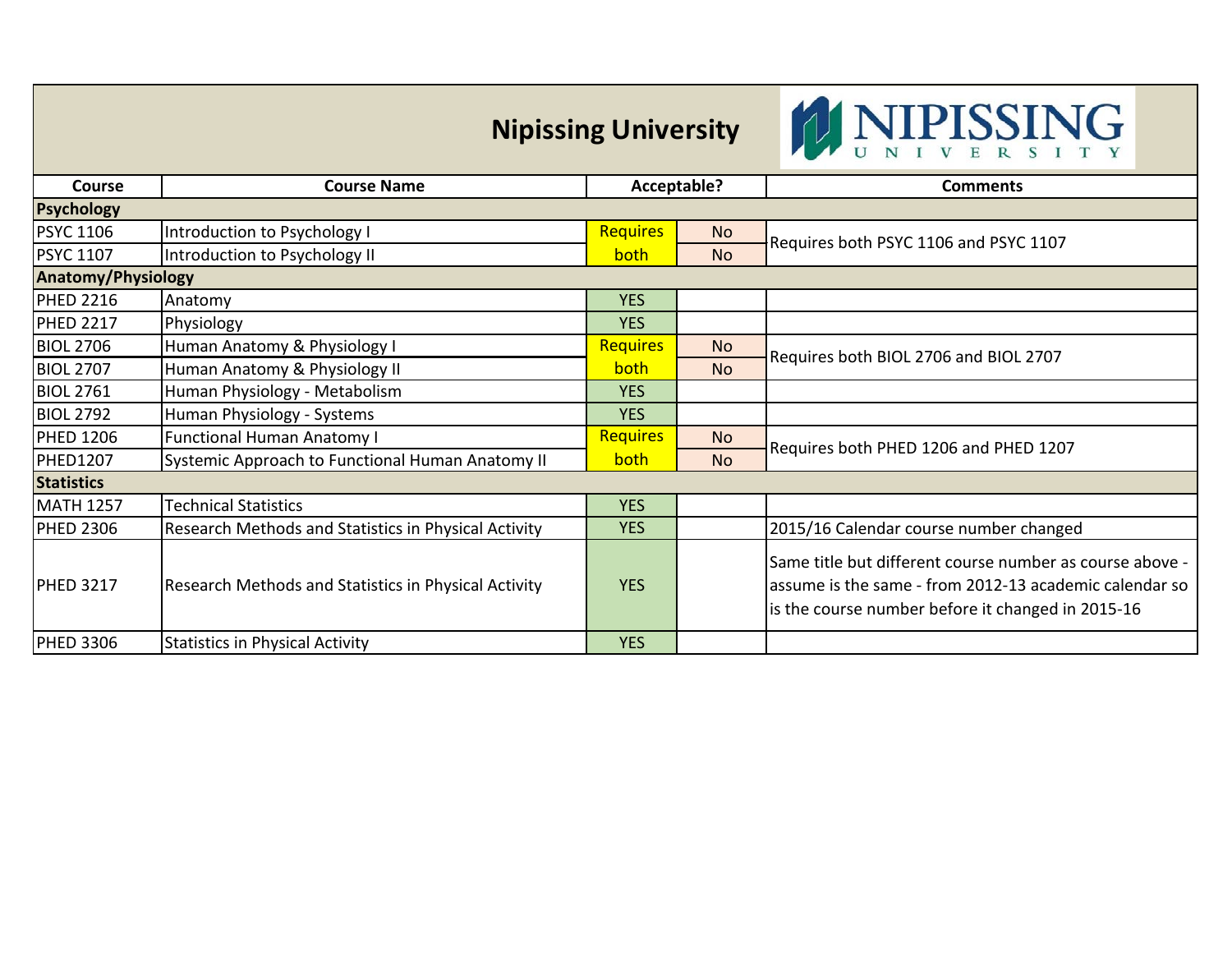| <b>Northern Island College</b> |                                                           |             |           |                               |  |
|--------------------------------|-----------------------------------------------------------|-------------|-----------|-------------------------------|--|
| <b>Course</b>                  | <b>Course Name</b>                                        | Acceptable? |           | <b>Comments</b>               |  |
| <b>Psychology</b>              |                                                           |             |           |                               |  |
| <b>PSY 130</b>                 | Introductory Psychology I                                 |             | <b>No</b> | Transfers to: UBC - PSYCH 100 |  |
|                                |                                                           | Requires    |           | UVIC - PSYCH 100A             |  |
|                                | both                                                      |             |           | Transfers to: UBC - PSYCH 100 |  |
| <b>PSY 131</b>                 | Introductory Psychology II                                |             | <b>No</b> | UVIC - PSYCH 100B             |  |
|                                | ** See transfer credits on their website for all courses. |             |           |                               |  |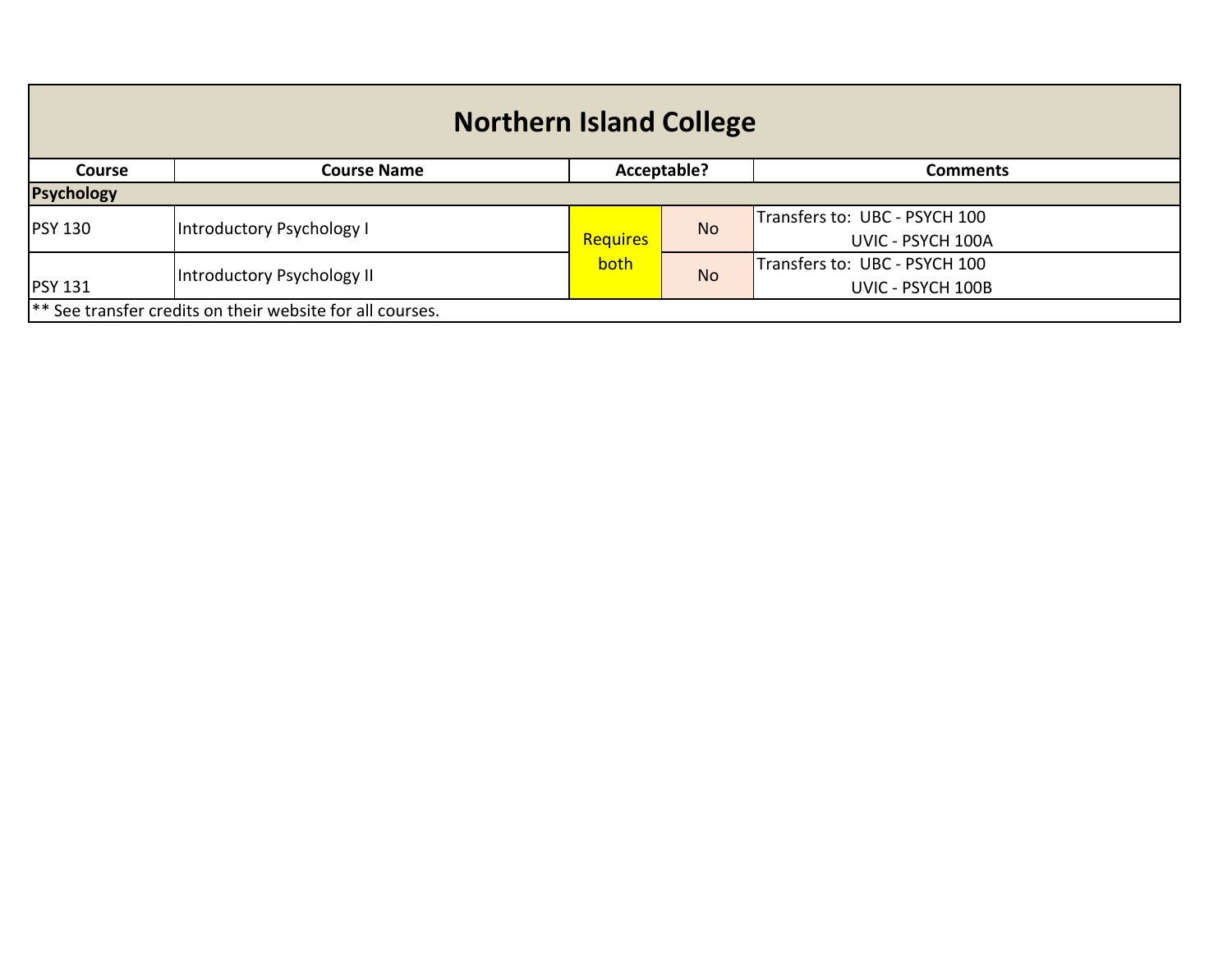

| <b>Course</b>             | <b>Course Name</b>                                   | Acceptable?     |           | <b>Comments</b>                                           |
|---------------------------|------------------------------------------------------|-----------------|-----------|-----------------------------------------------------------|
| Psychology                |                                                      |                 |           |                                                           |
| <b>PSYC 101</b>           | Psychology: As a science                             | <b>YES</b>      |           | $ $ **with additional 0.5 credit in any psychology course |
| <b>Anatomy/Physiology</b> |                                                      |                 |           |                                                           |
| HHSC 111                  | <b>Anatomy and Physiology I</b>                      | <b>Requires</b> | <b>No</b> | Requires both HHSC 111 and HHSC 112                       |
| <b>HHSC 112</b>           | Anatomy and Physiology II                            | <b>both</b>     | <b>No</b> |                                                           |
| HHSC 105                  | <b>Functional Anatomy</b>                            | <b>YES</b>      |           |                                                           |
| HHSC 305                  | <b>Human Anatomy I</b>                               | <b>Requires</b> | <b>No</b> | Requires both HHSC 305 and HHSC 306                       |
| HHSC 306                  | Human Anatomy II                                     | <b>both</b>     | <b>No</b> |                                                           |
| <b>Statistics</b>         |                                                      |                 |           |                                                           |
| <b>MATH 240</b>           | <b>Basic Statistics</b>                              | <b>YES</b>      |           |                                                           |
| <b>PSYC 315</b>           | Design and analysis of psychological research I      | <b>YES</b>      |           |                                                           |
| <b>ECON 205</b>           | <b>Statistics for Social and Management Sciences</b> |                 | <b>No</b> |                                                           |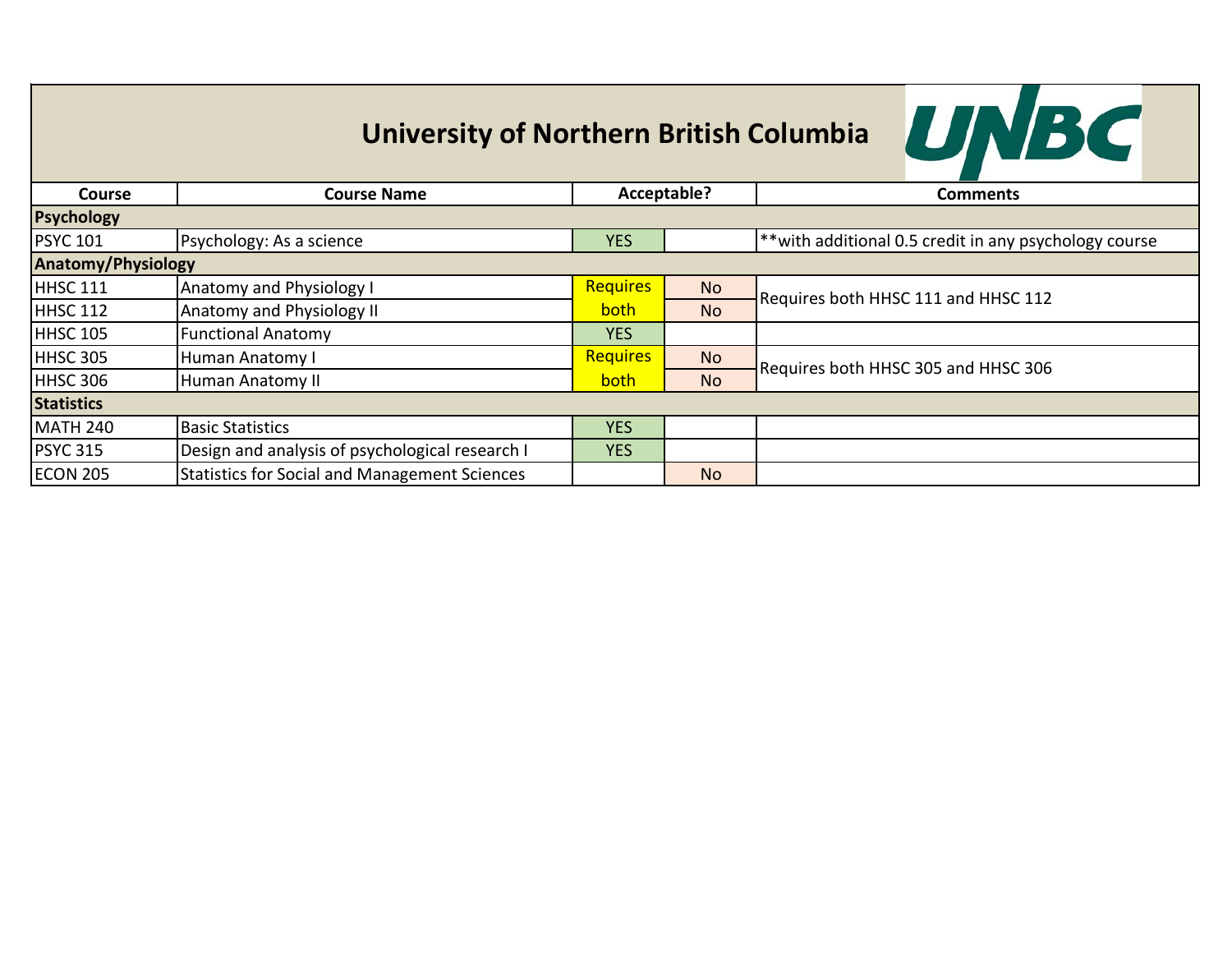|                           | <b>Northwest Community College, BC</b> |                 |             | <b>SNORTHWEST</b><br><b>COMMUNITY COLLEGE</b> |  |
|---------------------------|----------------------------------------|-----------------|-------------|-----------------------------------------------|--|
| <b>Course</b>             | <b>Course Name</b>                     |                 | Acceptable? | <b>Comments</b>                               |  |
| <b>Psychology</b>         |                                        |                 |             |                                               |  |
| <b>PSYC 101</b>           | Introduction to Psychology I           | <b>Requires</b> | <b>No</b>   | Requires both PSYC 101 and PSYC 102           |  |
| <b>PSYC 102</b>           | Introduction to Psychology II          | both            | <b>No</b>   |                                               |  |
| <b>Anatomy/Physiology</b> |                                        |                 |             |                                               |  |
| <b>BIOL 131</b>           | Anatomy and Physiology I               | <b>Requires</b> | <b>No</b>   | Requires both BIOL 131 and BIOL 132           |  |
| <b>BIOL 132</b>           | <b>Anatomy and Physiology II</b>       | both            | <b>No</b>   |                                               |  |
| <b>Statistics</b>         |                                        |                 |             |                                               |  |
| <b>MATH 131</b>           | Introduction to Statistics             | <b>YES</b>      |             |                                               |  |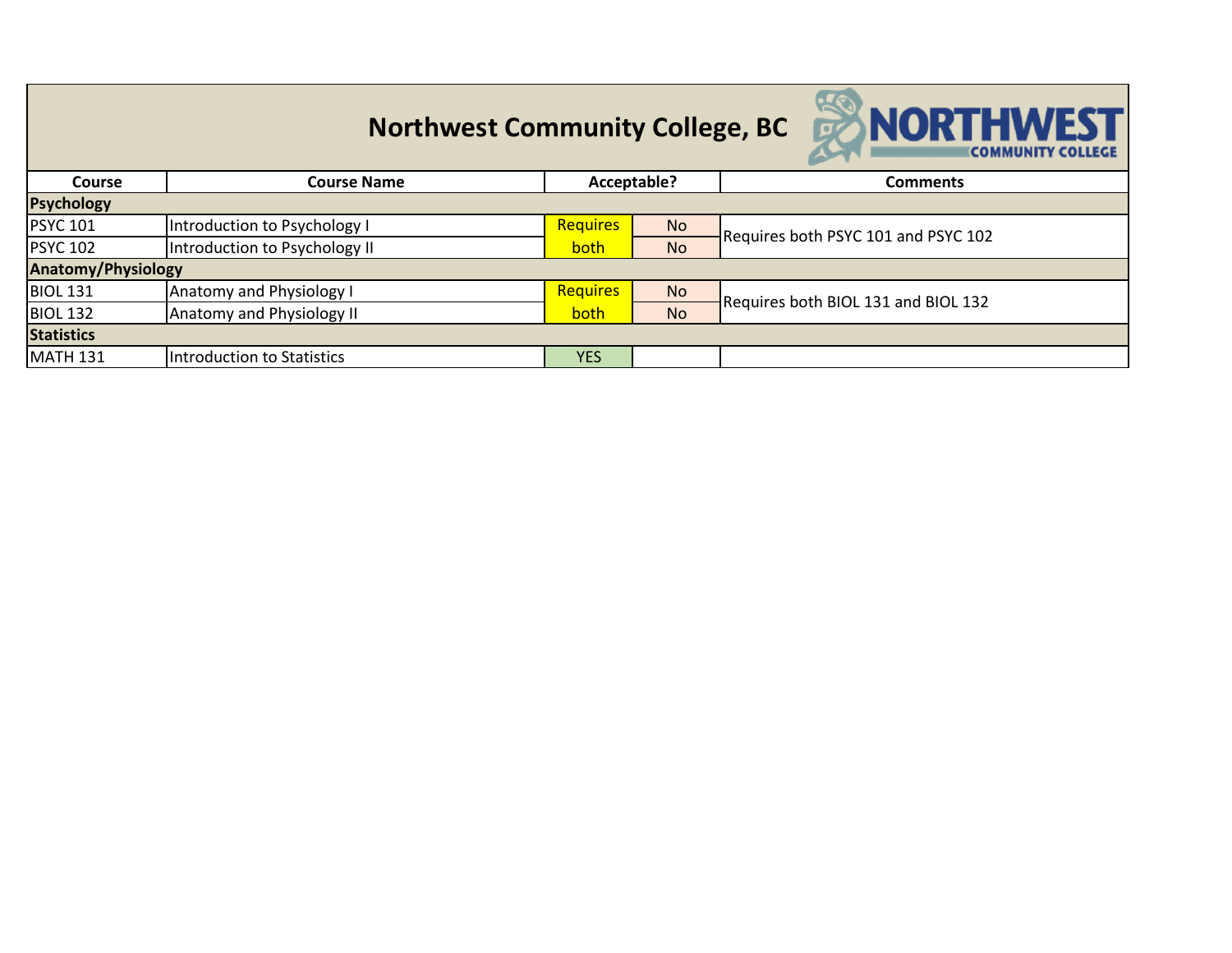| University of Ontario Institute of Technology |                                                      |             |                |                                                          |  |  |
|-----------------------------------------------|------------------------------------------------------|-------------|----------------|----------------------------------------------------------|--|--|
| <b>Course</b>                                 | <b>Course Name</b>                                   | Acceptable? |                | <b>Comments</b>                                          |  |  |
| <b>Psychology</b>                             |                                                      |             |                |                                                          |  |  |
| <b>PSYC 1000 U</b>                            | Introduction to Psychology                           | <b>YES</b>  |                | **With an additional 0.5 credit course in any psychology |  |  |
| <b>PSYC 2010 U</b>                            | Developmental Psychology                             |             | <b>No</b>      |                                                          |  |  |
| <b>Anatomy/Physiology</b>                     |                                                      |             |                |                                                          |  |  |
| <b>HLSC 1200 U</b>                            | <b>Anatomy and Physiology I</b>                      | Requires    | <b>No</b>      | Requires both HLSC 1200 U and HLSC 1201 U                |  |  |
| <b>HLSC 1201 U</b>                            | <b>Anatomy and Physiology II</b>                     | <b>both</b> | <b>No</b>      | 0.5 credit for anatomy and 0.5 credit for physiology     |  |  |
| <b>HLSC 3470</b>                              | Anatomy of Human Movement                            |             | N <sub>o</sub> |                                                          |  |  |
| <b>Statistics</b>                             |                                                      |             |                |                                                          |  |  |
| <b>HLSC 3800 U</b>                            | <b>Critical Appraisal of Statistics</b>              | <b>YES</b>  |                |                                                          |  |  |
| <b>HLSC 3910 U</b>                            | Research Methods                                     |             | <b>No</b>      |                                                          |  |  |
| <b>STAT 2020</b>                              | Statistics and Probablilty for Biological<br>Science | <b>YES</b>  |                |                                                          |  |  |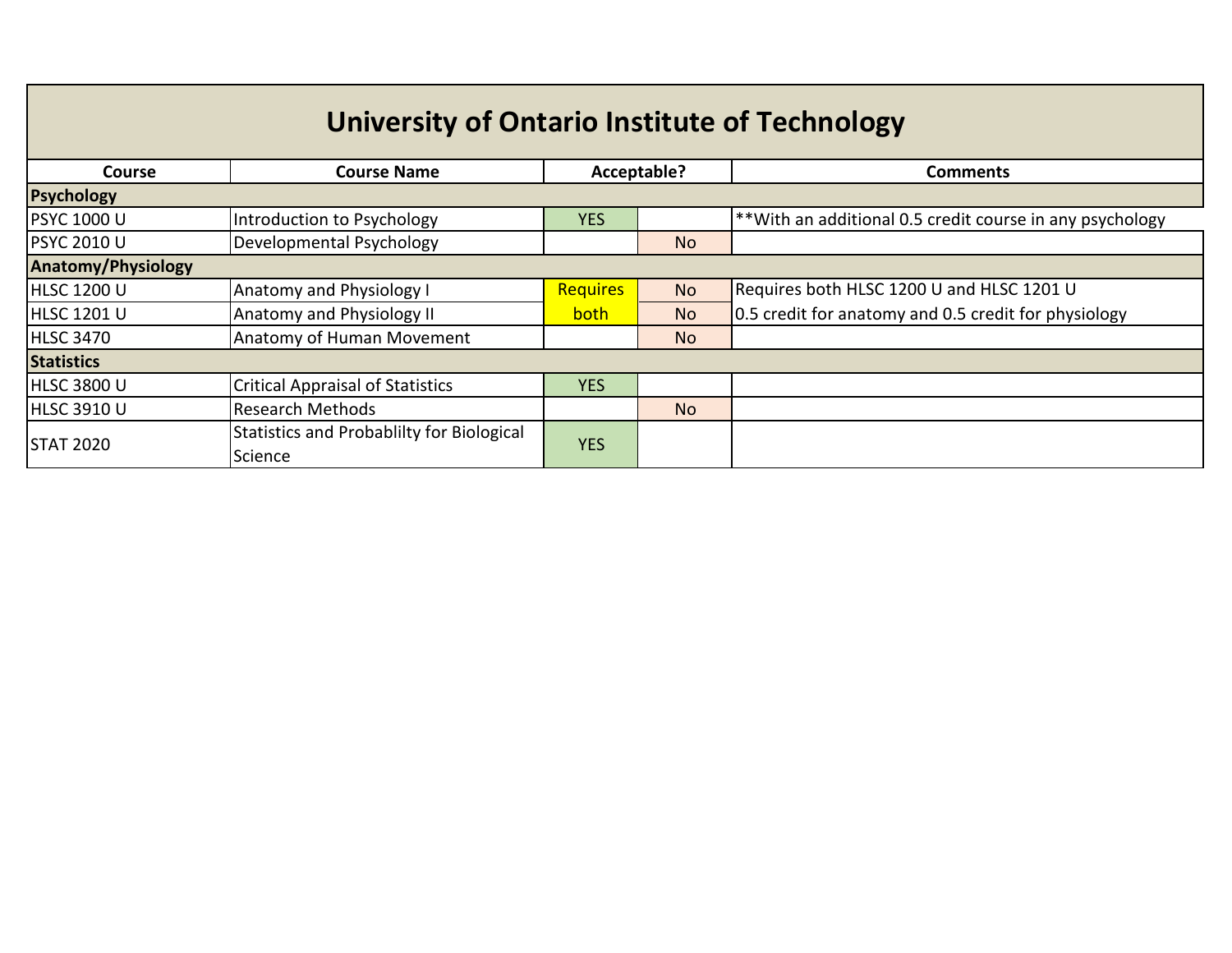| <b>University of Ottawa</b> |                                                    |                              |             |                                                                                                      |  |  |  |  |
|-----------------------------|----------------------------------------------------|------------------------------|-------------|------------------------------------------------------------------------------------------------------|--|--|--|--|
| Course                      | <b>Course Name</b>                                 |                              | Acceptable? | <b>Comments</b>                                                                                      |  |  |  |  |
| Psychology                  |                                                    |                              |             |                                                                                                      |  |  |  |  |
| <b>PSY 1101</b>             | Introduction to Psychology: Foundations            | <b>Requires</b>              | <b>No</b>   | Requires both PSY 1101 and PSY 1102                                                                  |  |  |  |  |
| <b>PSY 1102</b>             | Introduction to Psychology: Applications           | both                         | <b>No</b>   |                                                                                                      |  |  |  |  |
| <b>PSY 1501</b>             | Introduction a la Psychologie: Fondements          | <b>Requires</b>              | <b>No</b>   | Requires both PSY 1501 and PSY 1502                                                                  |  |  |  |  |
| <b>PSY 1502</b>             | Introduction a la Psychologie: Applications        | both                         | <b>No</b>   |                                                                                                      |  |  |  |  |
| <b>Anatomy/Physiology</b>   |                                                    |                              |             |                                                                                                      |  |  |  |  |
| <b>BIO 3303</b>             | <b>Animal Physiology I</b>                         | <b>Requires</b>              | <b>No</b>   | Requires both BIO 3303 and BIO 3302                                                                  |  |  |  |  |
| <b>BIO 3302</b>             | Animal Physiology II                               | both                         | <b>No</b>   |                                                                                                      |  |  |  |  |
| APA 1313                    | Musculoskeletal Anatomy                            |                              | <b>No</b>   |                                                                                                      |  |  |  |  |
| <b>ANP 1105</b>             | Human Anatomy and Physiology I                     |                              |             | Requires ANP 1105, ANP 1106 and ANP 1107                                                             |  |  |  |  |
| <b>ANP 1106</b>             | Human Anatomy and Physiology II                    | <b>Requires</b><br>all three |             | ANP 1105 (French: ANP 1505) (Formally: ANP 1101)<br>ANP 1106 (French: ANP 1506) (Formally: ANP 1102) |  |  |  |  |
| <b>ANP 1107</b>             | Human Anatomy and Physiology III                   |                              |             | ANP 1107 (French: ANP 1507) (Formally: ANP 1304)                                                     |  |  |  |  |
| <b>Statistics</b>           |                                                    |                              |             |                                                                                                      |  |  |  |  |
| <b>HSS 2381</b>             | Quantitative Methods in Health Sciences            | <b>YES</b>                   |             |                                                                                                      |  |  |  |  |
| APA3381                     | Measurement and Data Analysis in Human Kinetics    | <b>YES</b>                   |             |                                                                                                      |  |  |  |  |
| <b>HSS 2781</b>             | Analyse Quantitative des Données en Sciences de la |                              |             |                                                                                                      |  |  |  |  |
| (APA 3781)                  | Santé I                                            | <b>YES</b>                   |             |                                                                                                      |  |  |  |  |
| <b>MAT 2379</b>             | <b>Introduction to Biostatistics</b>               | <b>YES</b>                   |             | (French: MAT 2778)                                                                                   |  |  |  |  |
| <b>APA 2180</b>             | Research Methods in Human Kinetics                 |                              | <b>No</b>   |                                                                                                      |  |  |  |  |
| PSY 2506/2106               | Methodes Quantitatives en Psychologie I            | <b>Requires</b>              | <b>No</b>   | Requires both PSY 2506/2106 and PSY 2516/2116                                                        |  |  |  |  |
| PSY 2516/2116               | Methodes Quantitatives en Psychologie II           | both                         | <b>No</b>   |                                                                                                      |  |  |  |  |
| <b>MAT 2377</b>             | Probability an Statistics for Engineers            | <b>YES</b>                   |             | (French: MAT 2777)                                                                                   |  |  |  |  |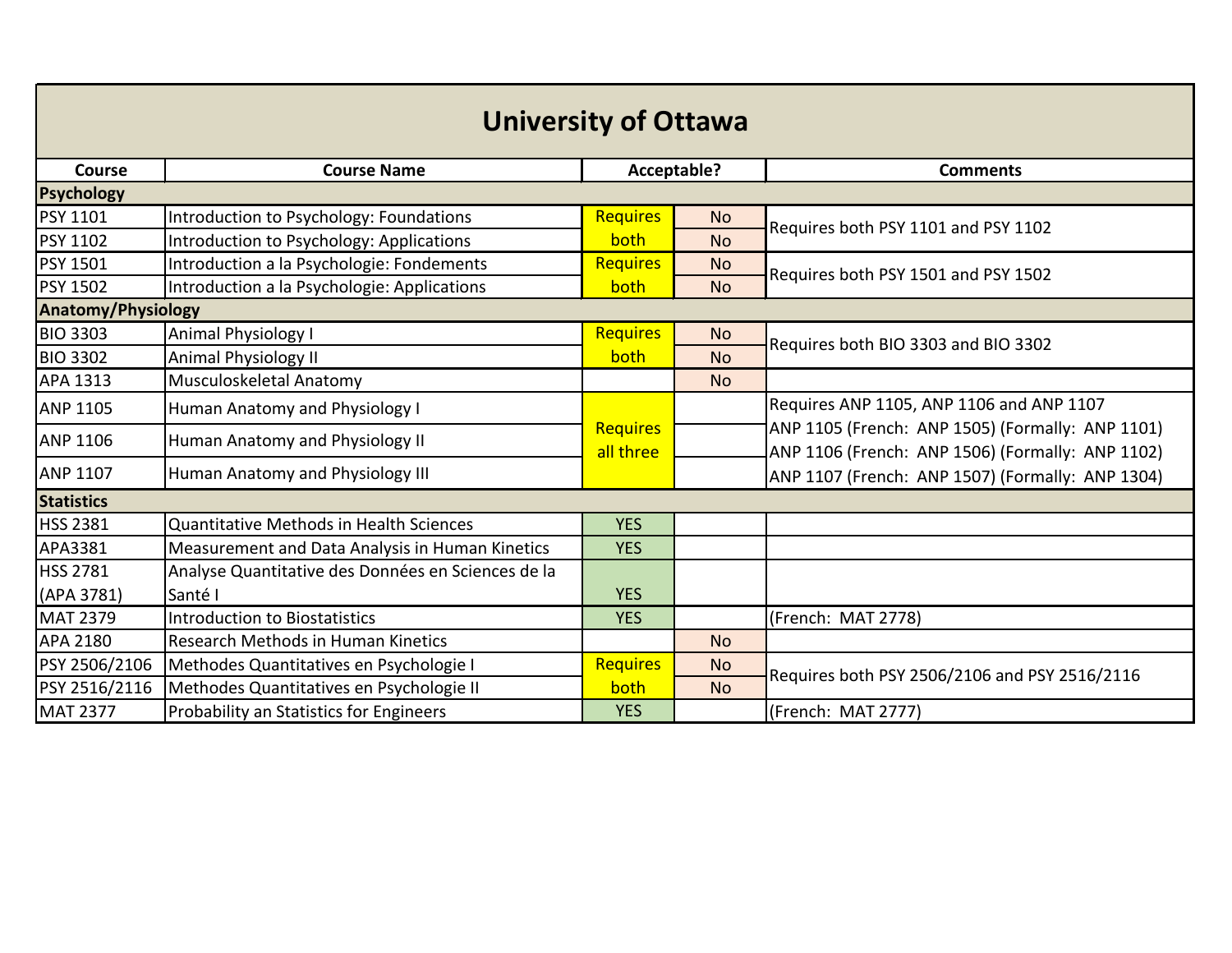## **University of Prince Edward Island**

| <b>Course</b>             | <b>Course Name</b>                    | Acceptable?     |           | <b>Comments</b>                       |  |  |
|---------------------------|---------------------------------------|-----------------|-----------|---------------------------------------|--|--|
| <b>Psychology</b>         |                                       |                 |           |                                       |  |  |
| <b>PSYCH 1010</b>         | Introduction to Psychology Part 1     | <b>Requires</b> | <b>No</b> | Requires both PSYCH 101 and PSYCH 102 |  |  |
| <b>PSYCH 1020</b>         | Introduction to Psychology Part 2     | both            | <b>No</b> |                                       |  |  |
| <b>Anatomy/Physiology</b> |                                       |                 |           |                                       |  |  |
| BIO 1210 (BIO 209)        | Human Anatomy                         | <b>YES</b>      |           |                                       |  |  |
| <b>BIO 1230</b>           | <b>Essentials of Human Physiology</b> | <b>YES</b>      |           |                                       |  |  |
| <b>BIO 1220</b>           | Human Physiology                      | <b>YES</b>      |           |                                       |  |  |
| <b>BIO 3530</b>           | Human Anatomy: Histology              | <b>YES</b>      |           |                                       |  |  |
| <b>Statistics</b>         |                                       |                 |           |                                       |  |  |
| <b>MATH 2210</b>          | Introductory Statistics               | <b>YES</b>      |           |                                       |  |  |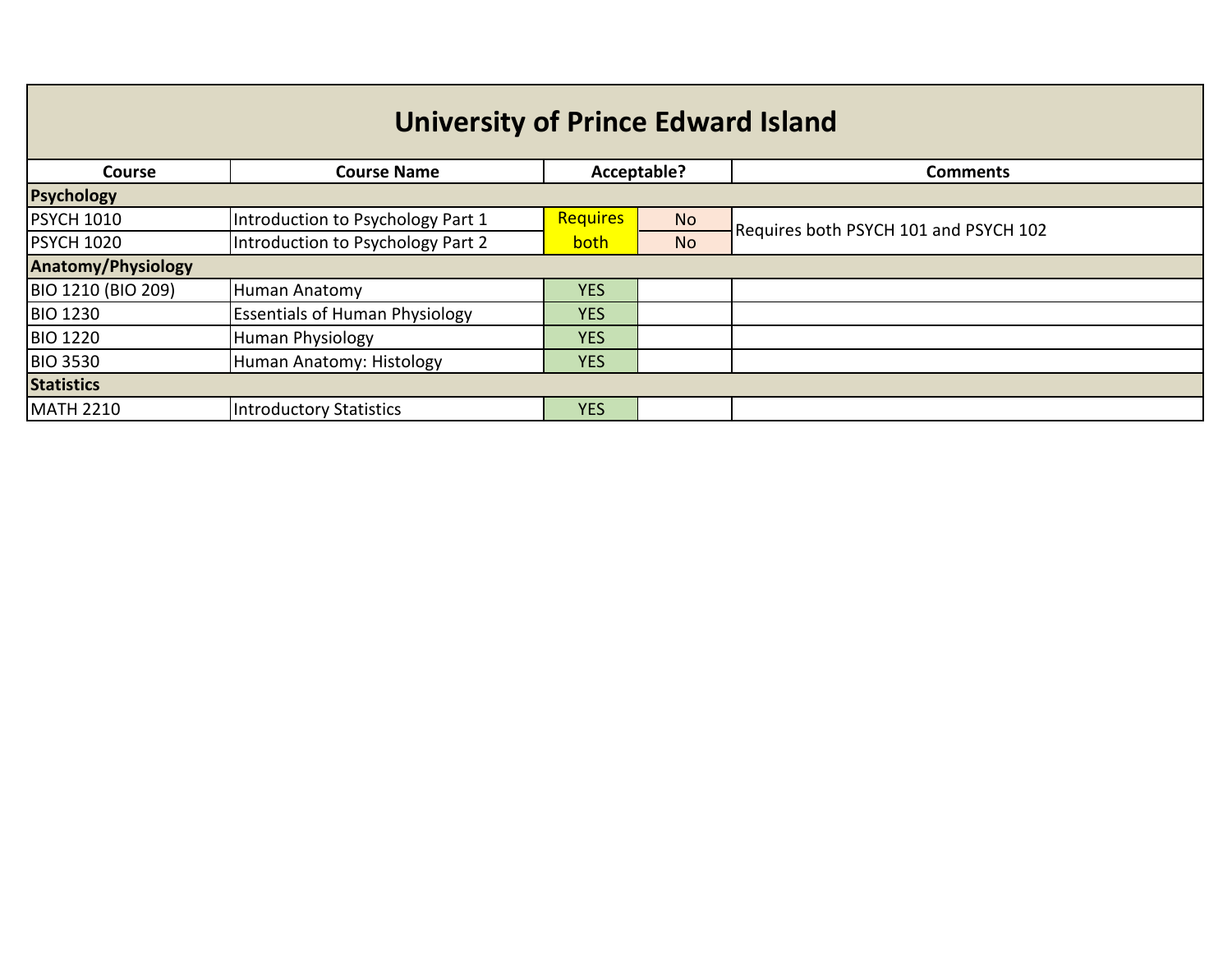| <b>Queen's University</b>             |                                                  |                 |             |                                                           |  |  |
|---------------------------------------|--------------------------------------------------|-----------------|-------------|-----------------------------------------------------------|--|--|
| <b>Course</b>                         | <b>Course Name</b>                               |                 | Acceptable? | <b>Comments</b>                                           |  |  |
| <b>Psychology</b>                     |                                                  |                 |             |                                                           |  |  |
| <b>PSYC 100</b>                       | Principles of Psychology                         | <b>YES</b>      |             | Full year course                                          |  |  |
| <b>Anatomy/Physiology</b>             |                                                  |                 |             |                                                           |  |  |
| <b>ANAT 315</b>                       | The Human Musculoskeletal System                 | <b>Requires</b> | <b>No</b>   | Requires both ANAT 315 and ANAT 316                       |  |  |
| <b>ANAT 316</b>                       | The Human Visceral Systen                        | both            | <b>No</b>   |                                                           |  |  |
| <b>ANAT 100</b>                       | Anatomy of the Human body                        | <b>YES</b>      |             |                                                           |  |  |
| <b>DIS 150</b>                        | Introduction to Anatomy & Physiology             | <b>YES</b>      |             | 0.5 credit for anatomy and 0.5 credit for physiology      |  |  |
| <b>KINE 125</b>                       | <b>Integrative Physiology</b>                    | Requires        | <b>No</b>   | Requires both KINE 125 and KNE 225                        |  |  |
| <b>KINE 225</b>                       | Introduction to Physiology                       | both            | <b>No</b>   |                                                           |  |  |
| <b>KNPE 125</b>                       | Introduction to the Physiology of Human Movement | <b>Requires</b> | <b>No</b>   | Requires both KNPE 125 and KNPE 225                       |  |  |
| <b>KNPE 225</b>                       | <b>Advanced Human Physiology</b>                 | both            | <b>No</b>   |                                                           |  |  |
| <b>PHGY 210</b>                       | Physiology for Health sciences                   | <b>YES</b>      |             |                                                           |  |  |
| <b>PHGY 212</b>                       | Physiology for Life Sciences                     | <b>YES</b>      |             |                                                           |  |  |
| PHGY 214                              | <b>Mammalion Physiology</b>                      | <b>YES</b>      |             |                                                           |  |  |
| PHGY 215                              | Principles of Mammalian Physiology I             | <b>Requires</b> | No          | Requires bot PHGY 215 and PHGY 216                        |  |  |
| <b>PHGY 216</b>                       | Principles of Mammalian Physiology II            | both            | No          |                                                           |  |  |
| <b>BIOL 338</b>                       | <b>Comparative Animal Physiology</b>             |                 | <b>No</b>   |                                                           |  |  |
| <b>ANAT 101</b>                       | Anatomy                                          | <b>YES</b>      |             |                                                           |  |  |
| <b>ANAT 215</b>                       | Principles of Human Morphology I                 | <b>Requires</b> | <b>No</b>   | Requires both ANAT 215 and ANAT 216                       |  |  |
| <b>ANAT 216</b>                       | Principles of Human Morphology II                | both            | <b>No</b>   |                                                           |  |  |
| <b>ANAT 270</b>                       | Anatomy and Morphology                           | <b>YES</b>      |             |                                                           |  |  |
| <b>Statistics</b>                     |                                                  |                 |             |                                                           |  |  |
| <b>BIOL 243</b>                       | Data management & Introductory Statistics        | <b>YES</b>      |             |                                                           |  |  |
| <b>PSYC 202</b>                       | <b>Statistics in Psychology</b>                  | <b>YES</b>      |             |                                                           |  |  |
| <b>KNPE 251</b>                       | <b>Introduction to Statistics</b>                | <b>YES</b>      |             |                                                           |  |  |
| <b>NURS 323</b>                       | Introduction to Statistics                       | <b>YES</b>      |             |                                                           |  |  |
| <b>PHED 887</b>                       | Applied Multivariate Data Analysis               |                 |             | Students with MSc degrees applying to MScPT can use their |  |  |
|                                       |                                                  | <b>YES</b>      |             | graduate statistics course as a pre-req                   |  |  |
| <b>STAT 263</b>                       | <b>Introduction to Statistics</b>                | <b>YES</b>      |             |                                                           |  |  |
| <b>ECON 250</b>                       | Introduction to Statistics                       | <b>YES</b>      |             |                                                           |  |  |
| <b>Queen's University - Continued</b> |                                                  |                 |             |                                                           |  |  |
| <b>Course</b>                         | <b>Course Name</b>                               |                 | Acceptable? | <b>Comments</b>                                           |  |  |
| <b>Statistics - Continued</b>         |                                                  |                 |             |                                                           |  |  |
| <b>SOCY 211</b>                       | Introduction to Statistics                       | <b>YES</b>      |             |                                                           |  |  |
| <b>STAT 268</b>                       | <b>Statistics &amp; Probability I</b>            | <b>Requires</b> | <b>No</b>   | Requires both STAT 268 and STAT 269                       |  |  |
| <b>STAT 269</b>                       | <b>Statistics &amp; Probability II</b>           | both            | <b>No</b>   |                                                           |  |  |
| <b>CHEE 209</b>                       | Analysis of Process Data                         | <b>YES</b>      |             |                                                           |  |  |
| <b>MTHE 367</b>                       | <b>Enigineering Data Analysis</b>                | <b>YES</b>      |             |                                                           |  |  |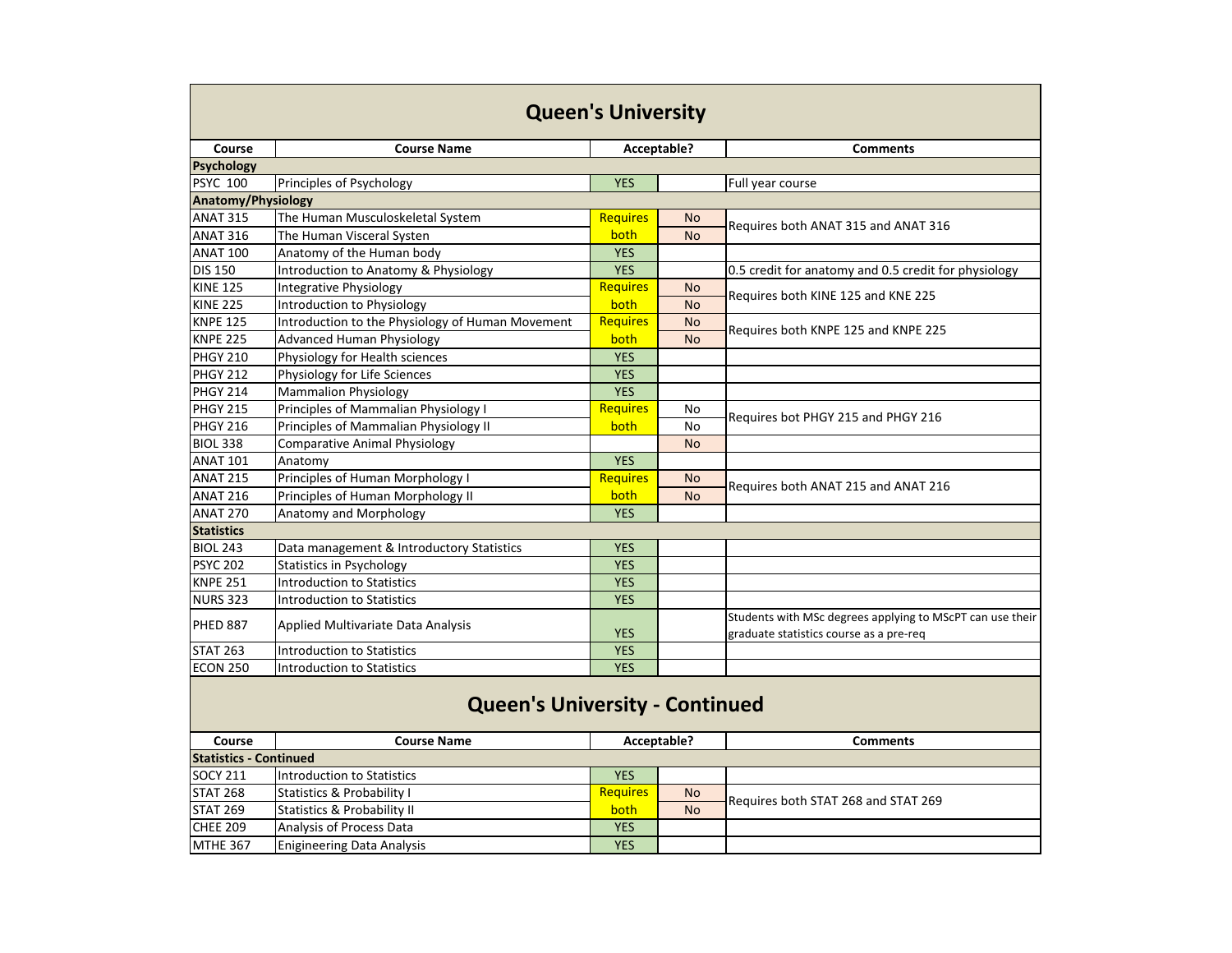| <b>Redeemer University College</b> |                                                      |                 |             |                                          |  |  |  |  |
|------------------------------------|------------------------------------------------------|-----------------|-------------|------------------------------------------|--|--|--|--|
| Course                             | <b>Course Name</b>                                   |                 | Acceptable? | <b>Comments</b>                          |  |  |  |  |
| <b>Psychology</b>                  |                                                      |                 |             |                                          |  |  |  |  |
| <b>PSY 121</b>                     | Introduction to Psychology: General and Experimental | <b>Requires</b> | <b>No</b>   | Requires both PSY 121 and PSY 122        |  |  |  |  |
| <b>PSY 122</b>                     | Introduction to Psychology: Developmental            | both            | <b>No</b>   |                                          |  |  |  |  |
| <b>PSY 225</b>                     | Developmental Psychology                             |                 | <b>No</b>   |                                          |  |  |  |  |
| <b>Anatomy/Physiology</b>          |                                                      |                 |             |                                          |  |  |  |  |
| <b>PED 118</b>                     | <b>Anatomy and Physiology I</b>                      | <b>Requires</b> | <b>No</b>   | Requires both PED 118 and PED 218        |  |  |  |  |
| <b>PED 218</b>                     | Anatomy and Physiology II                            | both            | <b>No</b>   |                                          |  |  |  |  |
| <b>BIO 341</b>                     | Mammalian Anatomy and Physiology I                   | Requires        | <b>No</b>   | Requires both BIO 341 and BIO 342        |  |  |  |  |
| <b>BIO 342</b>                     | Mammalian Anatomy and Physiology II                  | both            | <b>No</b>   |                                          |  |  |  |  |
| <b>Statistics</b>                  |                                                      |                 |             |                                          |  |  |  |  |
| <b>PSY 201</b>                     | Research Methods: Statistics                         | <b>YES</b>      |             | Also known as: PED 221, MAT 201, SOC 201 |  |  |  |  |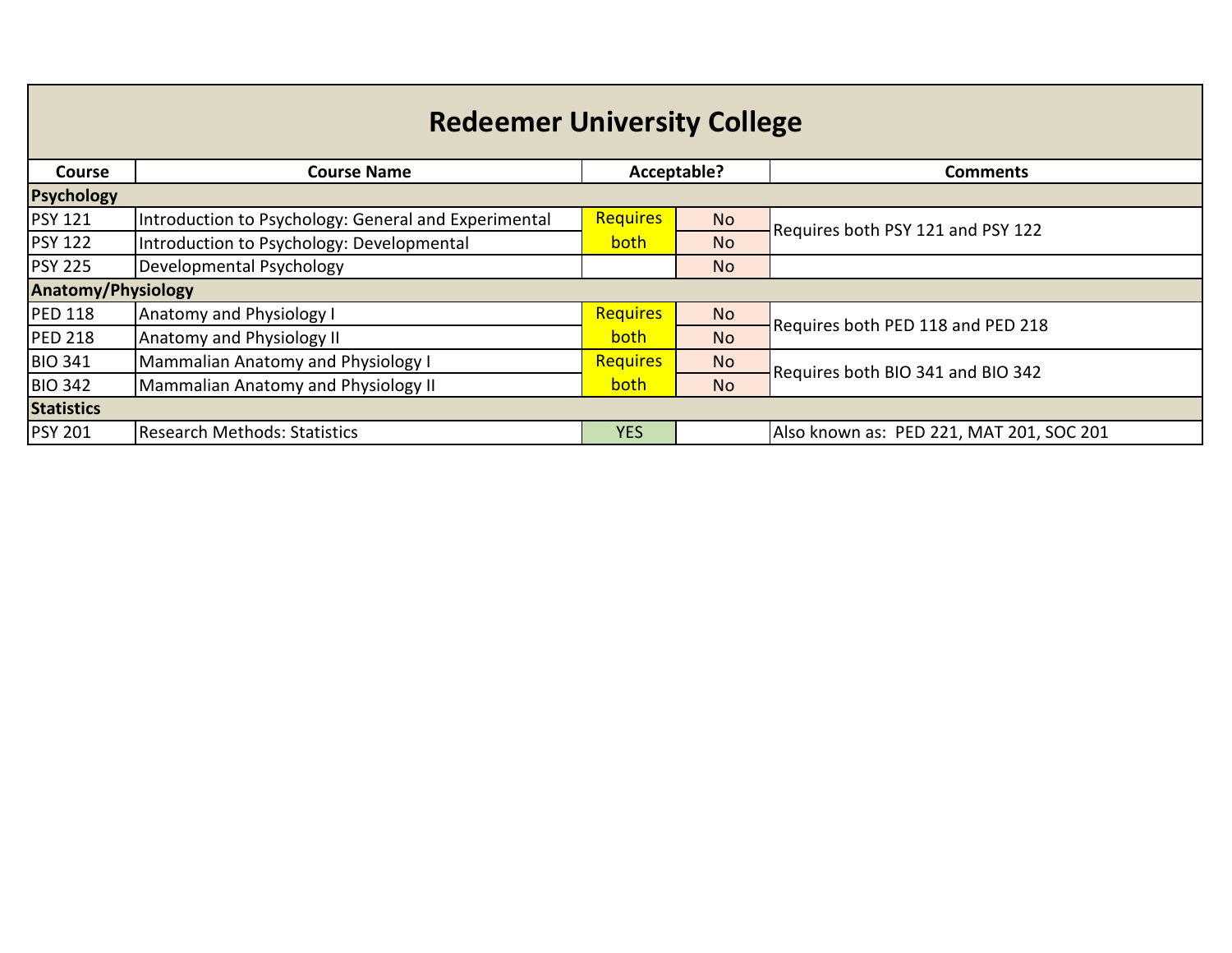|                           | <b>University of Regina</b>                   |                 | 四些          | UNIVERSITY OF<br>REGINA             |  |  |
|---------------------------|-----------------------------------------------|-----------------|-------------|-------------------------------------|--|--|
| Course                    | <b>Course Name</b>                            |                 | Acceptable? | <b>Comments</b>                     |  |  |
| <b>Psychology</b>         |                                               |                 |             |                                     |  |  |
| PSYCH 101                 | Introduction to Psychology A                  | <b>Requires</b> | <b>No</b>   |                                     |  |  |
| PSYCH 102                 | Introduction to Psychology B                  | both            | No          |                                     |  |  |
| <b>Anatomy/Physiology</b> |                                               |                 |             |                                     |  |  |
| <b>KIN 267</b>            | Human Physiology I                            | <b>Requires</b> | <b>No</b>   |                                     |  |  |
| <b>KIN 268</b>            | Human Physiology II                           | both            | <b>No</b>   |                                     |  |  |
| <b>KIN 260</b>            | Human Anatomy                                 | <b>YES</b>      |             |                                     |  |  |
| <b>KIN 269</b>            | <b>Exercise Physiology</b>                    |                 | <b>No</b>   |                                     |  |  |
| <b>KIN 369</b>            | <b>Advanced Exercise Physiology</b>           |                 | <b>No</b>   |                                     |  |  |
| <b>Statistics</b>         |                                               |                 |             |                                     |  |  |
| <b>STAT 160</b>           | <b>Introductory Statistics</b>                | <b>YES</b>      |             |                                     |  |  |
| <b>STAT 100</b>           | <b>Elementary Statistics for Applications</b> | <b>Requires</b> | <b>No</b>   | Requires both STAT 100 and STAT 200 |  |  |
| <b>STAT 200</b>           | Intermediate Statistics for Applications      | <b>both</b>     | <b>No</b>   |                                     |  |  |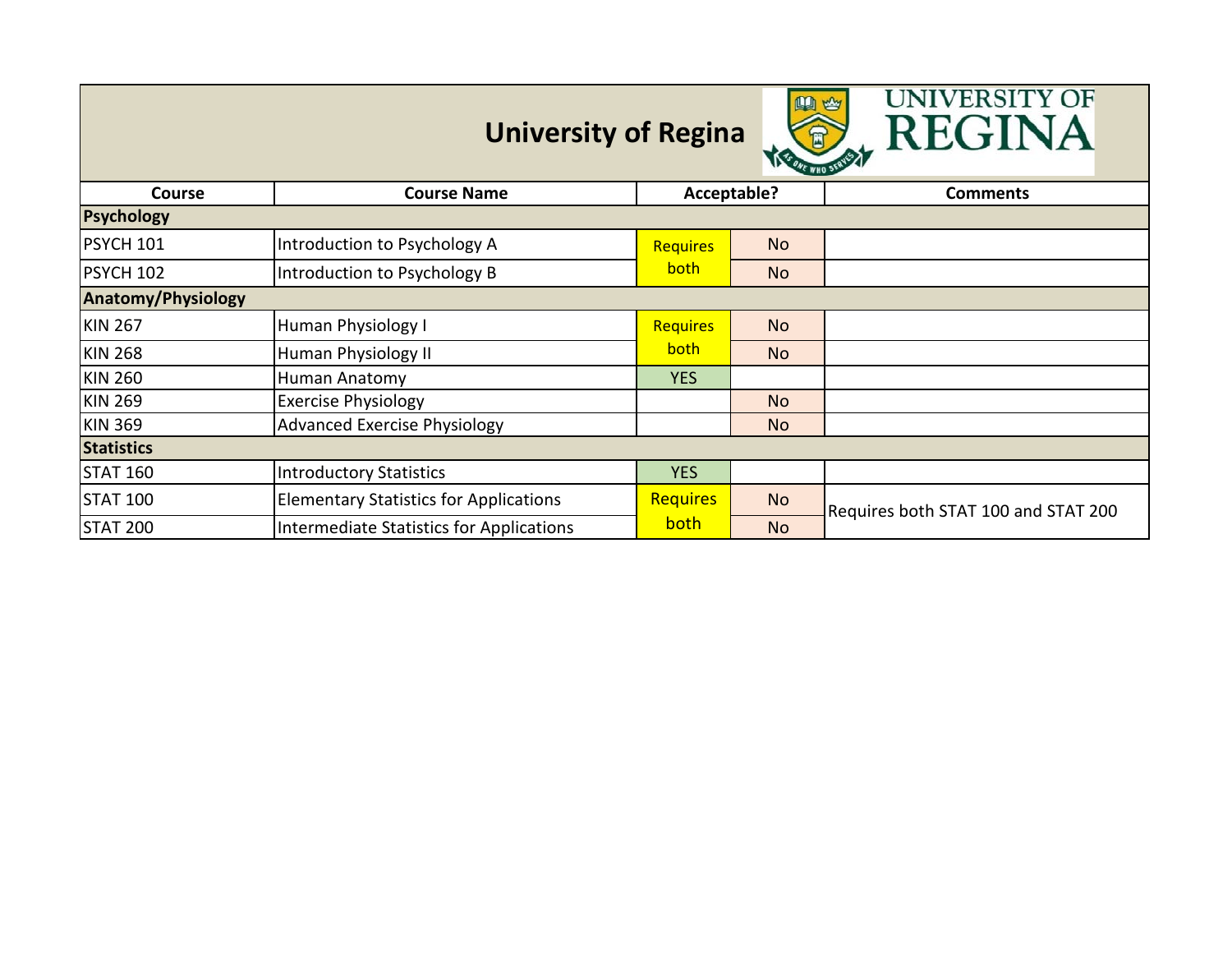| <b>Royal Military College</b>                                  |                                   |            |  |  |  |  |
|----------------------------------------------------------------|-----------------------------------|------------|--|--|--|--|
| Acceptable?<br><b>Course Name</b><br><b>Course</b><br>Comments |                                   |            |  |  |  |  |
| <b>Statistics</b>                                              |                                   |            |  |  |  |  |
| <b>BAE 242</b>                                                 | Quantitative Methods I            | <b>YES</b> |  |  |  |  |
| <b>MAE 209</b>                                                 | <b>Probability and Statistics</b> | <b>YES</b> |  |  |  |  |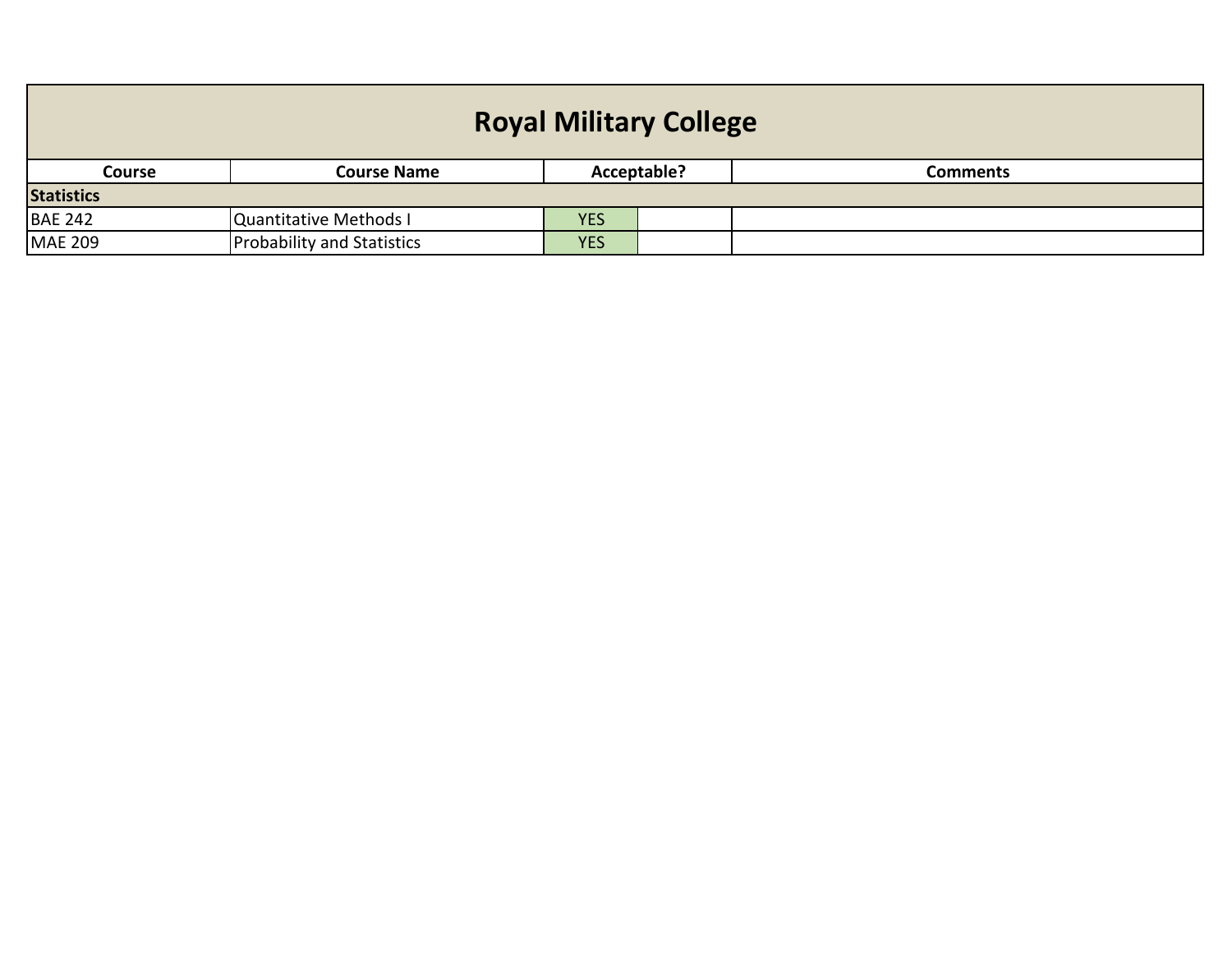| <b>Ryerson University</b>    |                                        |                 |           |                                                                               |  |  |
|------------------------------|----------------------------------------|-----------------|-----------|-------------------------------------------------------------------------------|--|--|
| <b>Course</b>                | <b>Course Name</b>                     | Acceptable?     |           | <b>Comments</b>                                                               |  |  |
| <b>Psychology</b>            |                                        |                 |           |                                                                               |  |  |
| PSY 102, PSY 105 or CPSY 101 | Introduction to Psychology I           | <b>Requires</b> | <b>No</b> | Requires both PSY 102 (PSY 105, CPSY 102) and                                 |  |  |
| PSY 202 or CPSY 102          | Introduction to Psychology II          | both            | <b>No</b> | PSY 202 (CPSY 102)                                                            |  |  |
| <b>Anatomy/Physiology</b>    |                                        |                 |           |                                                                               |  |  |
| <b>BLG 10A</b>               | Human Anatomy and Physiology           | <b>Requires</b> | <b>No</b> | Requires both BLG 10A and BLG 10B<br>*BLG 10B will show as #B and 2.0 credits |  |  |
| <b>BLG 10B</b>               | Human Anatomy and Physiology           | both            | <b>No</b> | on transcript                                                                 |  |  |
| <b>BLG 700</b>               | Anatomy                                |                 | <b>No</b> |                                                                               |  |  |
| <b>BLG 701</b>               | Human Anatomy for Biomedical Engineers |                 | <b>No</b> |                                                                               |  |  |
| <b>BLG 600</b>               | Physiology                             | <b>YES</b>      |           | Half year course                                                              |  |  |
| <b>BLG 601</b>               | Physiology                             | <b>YES</b>      |           | 0.5 credit                                                                    |  |  |
| <b>PLN 103</b>               | Physiology I                           | <b>Requires</b> | <b>No</b> | Requires both PLN 103 and PLN 203                                             |  |  |
| <b>PLN 203</b>               | Physiology II                          | both            | <b>No</b> |                                                                               |  |  |
| <b>Statistics</b>            |                                        |                 |           |                                                                               |  |  |
| <b>MTH 380</b>               | Probability and Statistics I           | <b>YES</b>      |           |                                                                               |  |  |
| <b>MTH 304</b>               | <b>Probability and Statistics I</b>    | <b>Requires</b> | <b>No</b> | Requires both MTH 304 and MTH 404                                             |  |  |
| <b>MTH 404</b>               | Probability and Statistics II          | both            | <b>No</b> |                                                                               |  |  |
| <b>FNR 100</b>               | Introduction to Research & Statistics  | <b>YES</b>      |           | FRN 201 and FRN 301 are not acceptable                                        |  |  |
| <b>CMTH 380</b>              | <b>Probability and Statistics I</b>    | <b>Requires</b> | <b>No</b> | Requires both CMTH 380 and CMTH 480                                           |  |  |
| <b>CMTH 480</b>              | <b>Probability and Statistics II</b>   | both            | <b>No</b> |                                                                               |  |  |
| <b>QMS 102</b>               | <b>Business Statistics I</b>           | Requires        | <b>No</b> | Requires both QMS 102 and QMS 202                                             |  |  |
| <b>QMS 202</b>               | <b>Business Statistics II</b>          | both            | <b>No</b> |                                                                               |  |  |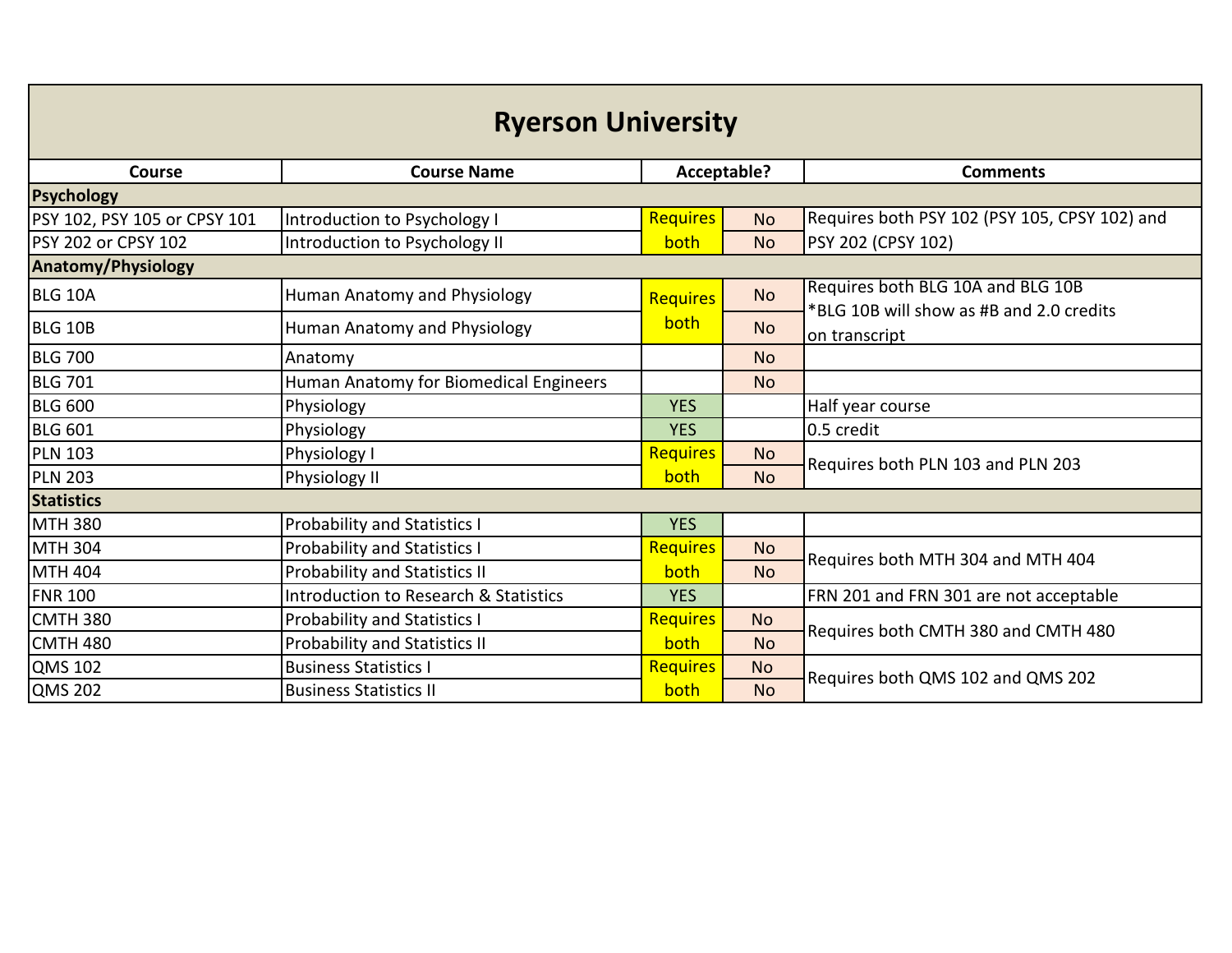| Université Sainte-Anne |                                  |                                |           |                                       |  |  |
|------------------------|----------------------------------|--------------------------------|-----------|---------------------------------------|--|--|
| <b>Course</b>          | <b>Course Name</b>               | Acceptable?<br><b>Comments</b> |           |                                       |  |  |
| <b>Psychology</b>      |                                  |                                |           |                                       |  |  |
| <b>PSYC 1013</b>       | Introduction à la Psychologie I  | <b>Requires</b>                | <b>No</b> | Requires both PSYC 1013 and PSYC 1023 |  |  |
| <b>PSYC 1023</b>       | Introduction à la Psychologie II | both                           | <b>No</b> |                                       |  |  |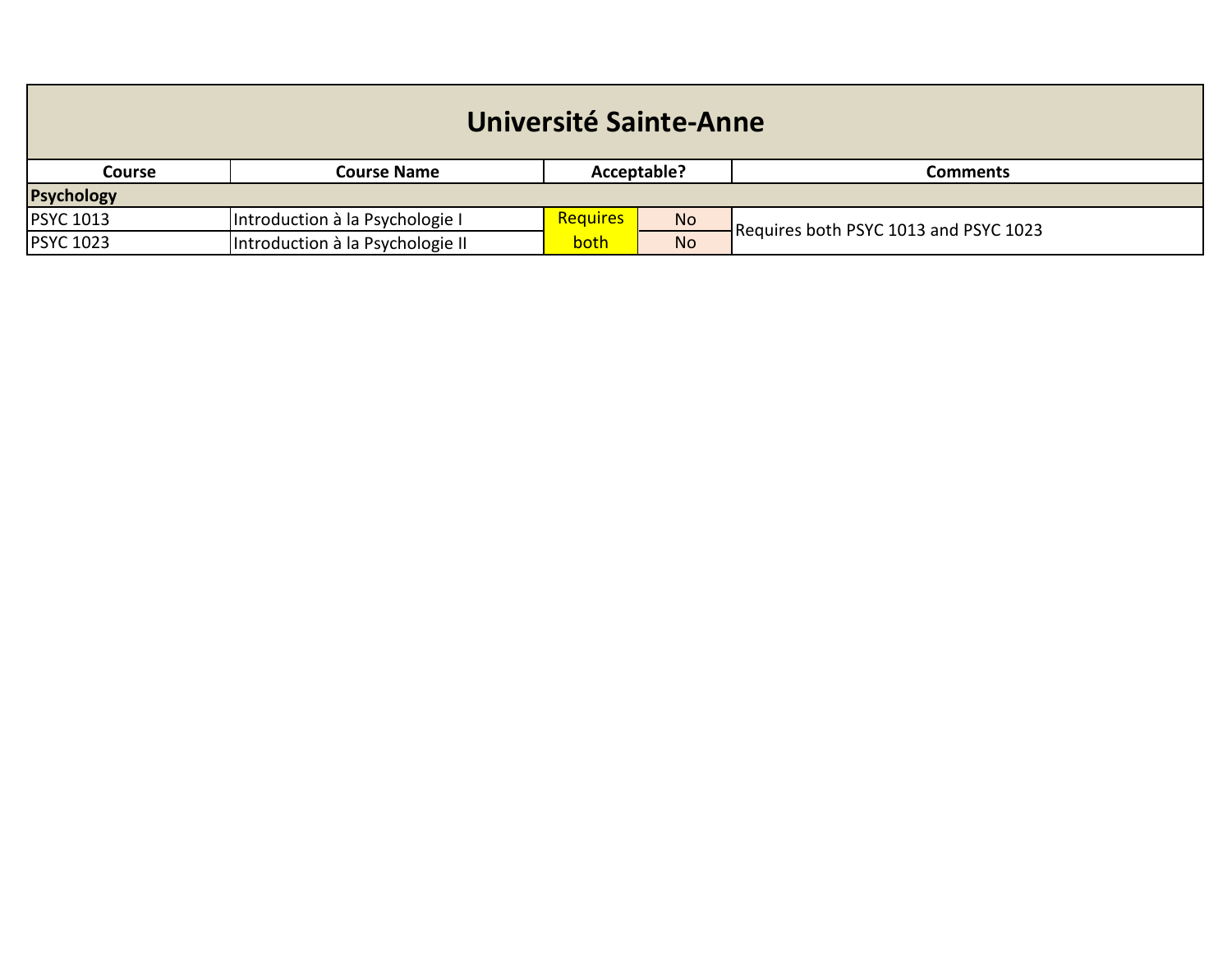| <b>Saint Mary's University</b> |                                   |                 |                |                                       |  |  |  |
|--------------------------------|-----------------------------------|-----------------|----------------|---------------------------------------|--|--|--|
| <b>Course</b>                  | <b>Course Name</b>                |                 | Acceptable?    | <b>Comments</b>                       |  |  |  |
| <b>Psychology</b>              |                                   |                 |                |                                       |  |  |  |
| <b>PSYC 1200</b>               | Introduction to Psychology        | <b>YES</b>      |                | + any other 0.5 credit in psychology  |  |  |  |
| <b>PSYC 1210</b>               | Mind and Brain                    |                 | No.            |                                       |  |  |  |
| <b>PSYC 3329</b>               | Child Development                 |                 | <b>No</b>      |                                       |  |  |  |
| <b>Anatomy/Physiology</b>      |                                   |                 |                |                                       |  |  |  |
| <b>BIOL 30052</b>              | Human Organ Systems               |                 | <b>No</b>      |                                       |  |  |  |
| <b>BIOL 3005</b>               | Human Organ Systems               |                 | N <sub>o</sub> |                                       |  |  |  |
| BIOL 3004 (was 2004)           | Principles of Physiology          | <b>Requires</b> | <b>No</b>      | Requires both BIOL 3004 and BIOL 3021 |  |  |  |
| <b>BIOL 3021</b>               | Integrative Vertebrate Physiology | both            | <b>No</b>      |                                       |  |  |  |
| <b>BIOL 2322</b>               | <b>General Physiology I</b>       | Requires        | <b>No</b>      | Requires both BIOL 2322 and BIOL 2323 |  |  |  |
| <b>BIOL 2323</b>               | <b>General Physiology II</b>      | both            | <b>No</b>      |                                       |  |  |  |
| <b>Statistics</b>              |                                   |                 |                |                                       |  |  |  |
| <b>PSYC 4401</b>               | <b>Advanced Statistics</b>        | <b>YES</b>      |                |                                       |  |  |  |
| <b>BIOL 2308</b>               | <b>Biostatistics</b>              | <b>YES</b>      |                |                                       |  |  |  |
| <b>MGSC 2207</b>               | <b>Introductory Statistics</b>    |                 | <b>No</b>      |                                       |  |  |  |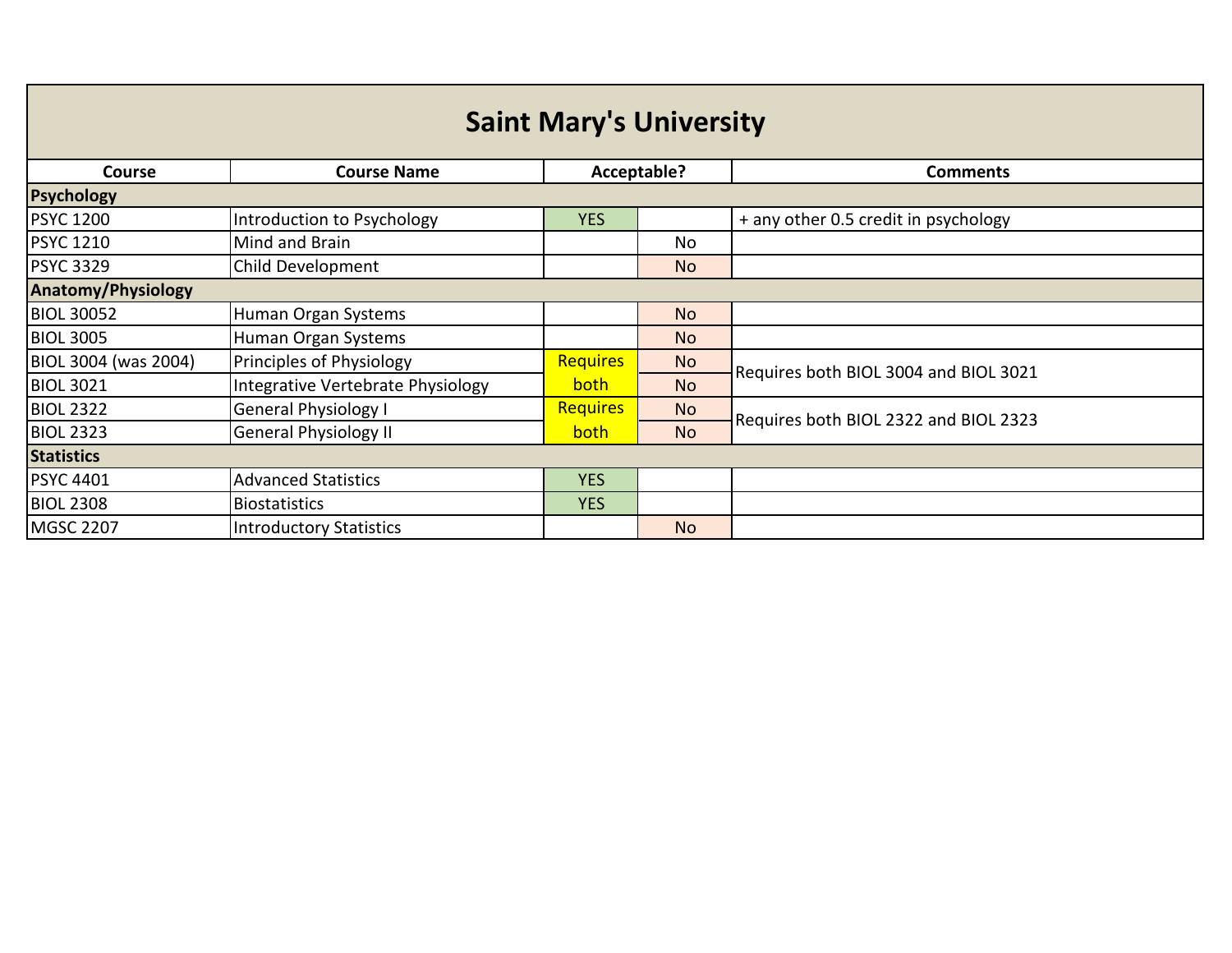| <b>Course</b>             | <b>Course Name</b>                      | Acceptable?     |           | <b>Comments</b>                   |  |  |  |
|---------------------------|-----------------------------------------|-----------------|-----------|-----------------------------------|--|--|--|
| <b>Psychology</b>         |                                         |                 |           |                                   |  |  |  |
| <b>PSYC 100</b>           | Introductory Psychology                 | <b>YES</b>      |           |                                   |  |  |  |
| <b>Anatomy/Physiology</b> |                                         |                 |           |                                   |  |  |  |
| <b>BIO 251</b>            | Human Anatomy & Physiology I            | <b>Requires</b> | <b>No</b> | Requires both BIO 251 and BIO 252 |  |  |  |
| <b>BIO 252</b>            | Human Anatomy & Physiology II           | <b>both</b>     | <b>No</b> |                                   |  |  |  |
| <b>Statistics</b>         |                                         |                 |           |                                   |  |  |  |
| <b>STAT 201</b>           | <b>Elementary Statistics</b>            | <b>YES</b>      |           |                                   |  |  |  |
| <b>HK 301</b>             | <b>Elementary Statistics</b>            | <b>YES</b>      |           |                                   |  |  |  |
| <b>STAT 331</b>           | <b>Biostatistics</b>                    | <b>YES</b>      |           |                                   |  |  |  |
| <b>STAT 231</b>           | Statistics for Students in the Sciences | <b>YES</b>      |           |                                   |  |  |  |
| <b>STAT 101</b>           | <b>Introductory Statistics</b>          | <b>YES</b>      |           |                                   |  |  |  |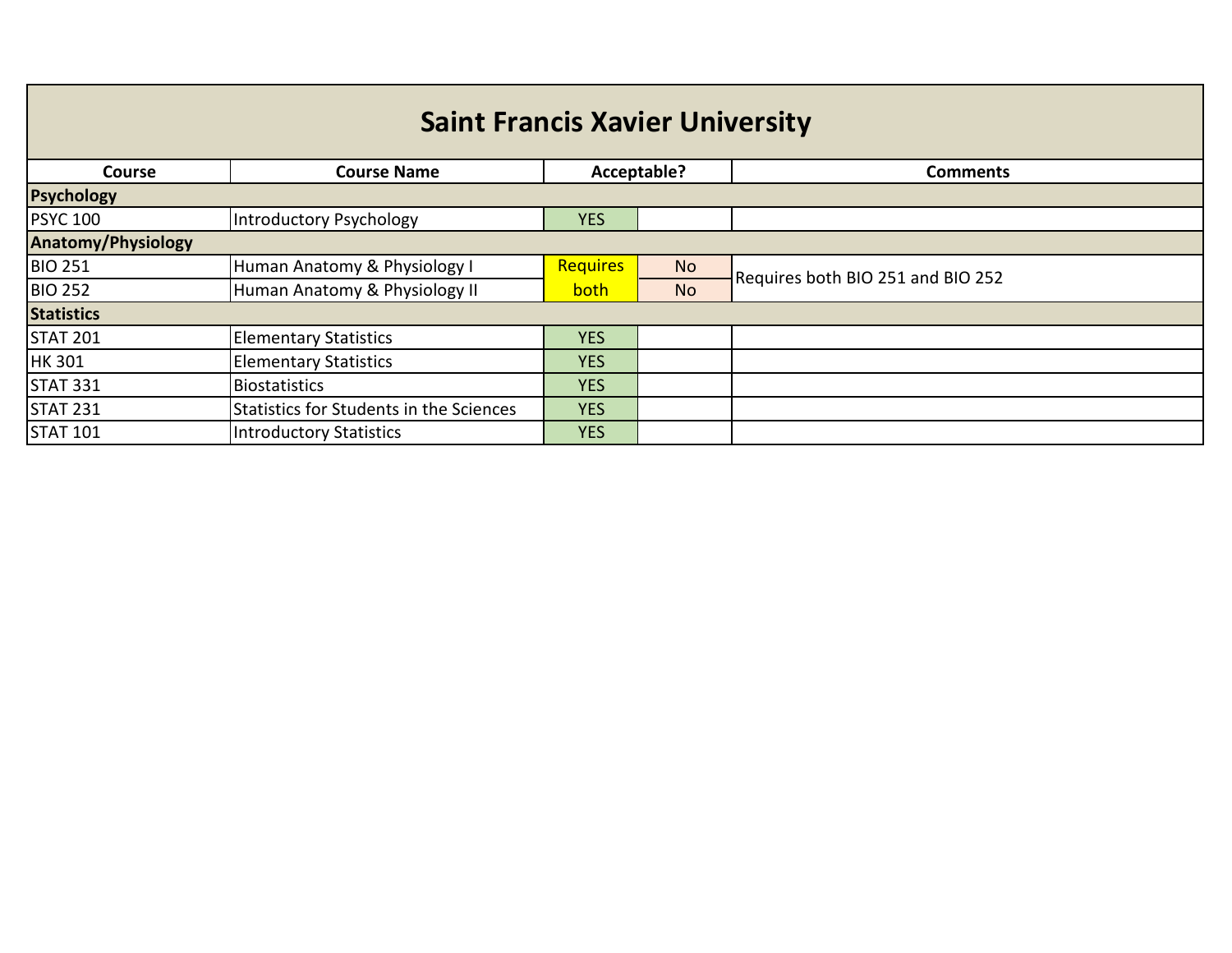|                           | <b>St. Thomas University, NB</b>  | St. Thomas University |           |                                       |  |  |
|---------------------------|-----------------------------------|-----------------------|-----------|---------------------------------------|--|--|
| <b>Course</b>             | Acceptable?<br><b>Course Name</b> |                       |           | <b>Comments</b>                       |  |  |
| <b>Psychology</b>         |                                   |                       |           |                                       |  |  |
| <b>PSYC 1013</b>          | Introduction to Psychology I      | <b>Requires</b>       | <b>No</b> | Requires both PSYC 1013 and PSYC 1023 |  |  |
| <b>PSYC 1023</b>          | Introduction to Psychology II     | <b>both</b>           | <b>No</b> |                                       |  |  |
| <b>Anatomy/Physiology</b> |                                   |                       |           |                                       |  |  |
|                           |                                   |                       |           |                                       |  |  |
| <b>Statistics</b>         |                                   |                       |           |                                       |  |  |
| <b>PSYC 3933</b>          | <b>Advanced Statistics</b>        | <b>Requires</b>       | <b>No</b> |                                       |  |  |
| <b>PSYC 2013</b>          | Introduction to Statistics        | both                  | <b>No</b> | Requires both PSYC 3933 and PSYC 2013 |  |  |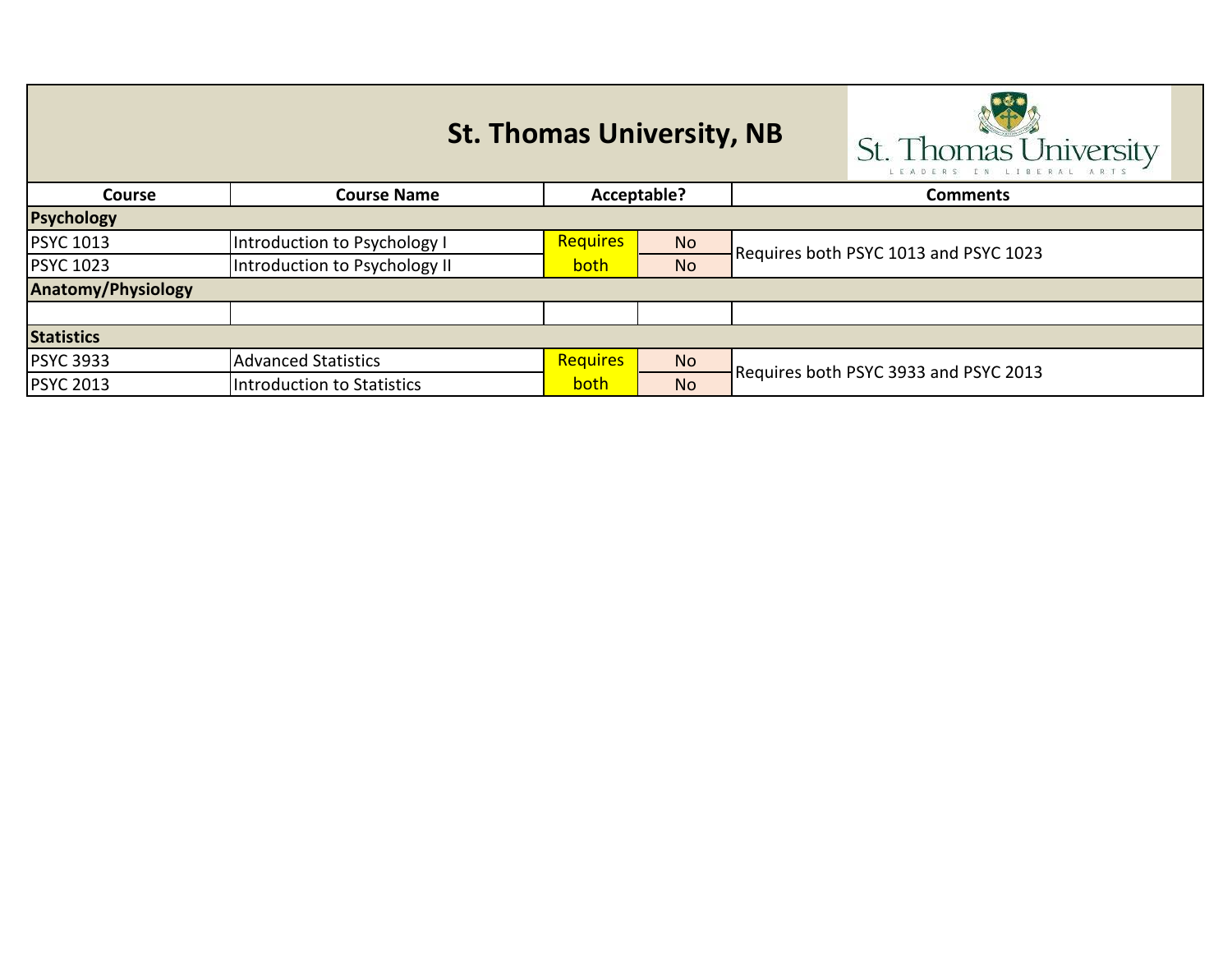| <b>University of Saskatchewan</b> |                                                          |                 |           |                                                      |  |  |
|-----------------------------------|----------------------------------------------------------|-----------------|-----------|------------------------------------------------------|--|--|
| Course                            | <b>Course Name</b>                                       | Acceptable?     |           | <b>Comments</b>                                      |  |  |
| Psychology                        |                                                          |                 |           |                                                      |  |  |
| <b>PSY 120</b>                    | <b>Introductory General Psychology</b>                   | <b>YES</b>      |           |                                                      |  |  |
| PSY 120.3                         | <b>Biological Bases of Psychology</b>                    | <b>Requires</b> | <b>No</b> | Requires both PSY 120.3 and PSY 121.3                |  |  |
| PSY 121.3                         | Social and Developmental Psychology                      | both            | <b>No</b> |                                                      |  |  |
| <b>KIN 231</b>                    | Social Psychological Foundations of Physical<br>Activity |                 | <b>No</b> |                                                      |  |  |
| <b>Anatomy/Physiology</b>         |                                                          |                 |           |                                                      |  |  |
| <b>ACB 310</b>                    | <b>Basic Human Anatomy</b>                               | <b>YES</b>      |           |                                                      |  |  |
| <b>ACB 221</b>                    | <b>Gross Anatomy</b>                                     | <b>YES</b>      |           |                                                      |  |  |
| HSC/PHSI 208                      | Human Body Systems                                       | <b>YES</b>      |           | 0.5 credit for anatomy and 0.5 credit for physiology |  |  |
| <b>BIOL 224</b>                   | <b>Animal Body Systems</b>                               |                 | <b>No</b> |                                                      |  |  |
| <b>PHPY 301</b>                   | Fundamental Neuroscience/Cell Communication              | <b>YES</b>      |           |                                                      |  |  |
| <b>PHPY 302</b>                   | Human Physiology Transport Systems                       | <b>YES</b>      |           |                                                      |  |  |
| <b>PHPY 303</b>                   | Human Physiology Growth Reproduction                     | <b>YES</b>      |           |                                                      |  |  |
| <b>PSY 120</b>                    | Biological and Cognitive Bases of Physiology             | <b>YES</b>      |           |                                                      |  |  |
| <b>Statistics</b>                 |                                                          |                 |           |                                                      |  |  |
| <b>PSC 314</b>                    | <b>Statistical Methods</b>                               | <b>YES</b>      |           |                                                      |  |  |
| <b>PLSC 214</b>                   | <b>Statistical Methods</b>                               | <b>YES</b>      |           |                                                      |  |  |
| <b>STAT 246</b>                   | <b>Introduction to Biostatistics</b>                     | <b>YES</b>      |           |                                                      |  |  |
| <b>COM 104</b>                    | <b>Business Statistics I</b>                             | <b>YES</b>      |           |                                                      |  |  |
| <b>STAT 245.3</b>                 | <b>Introduction to Statistical Methods</b>               | <b>YES</b>      |           |                                                      |  |  |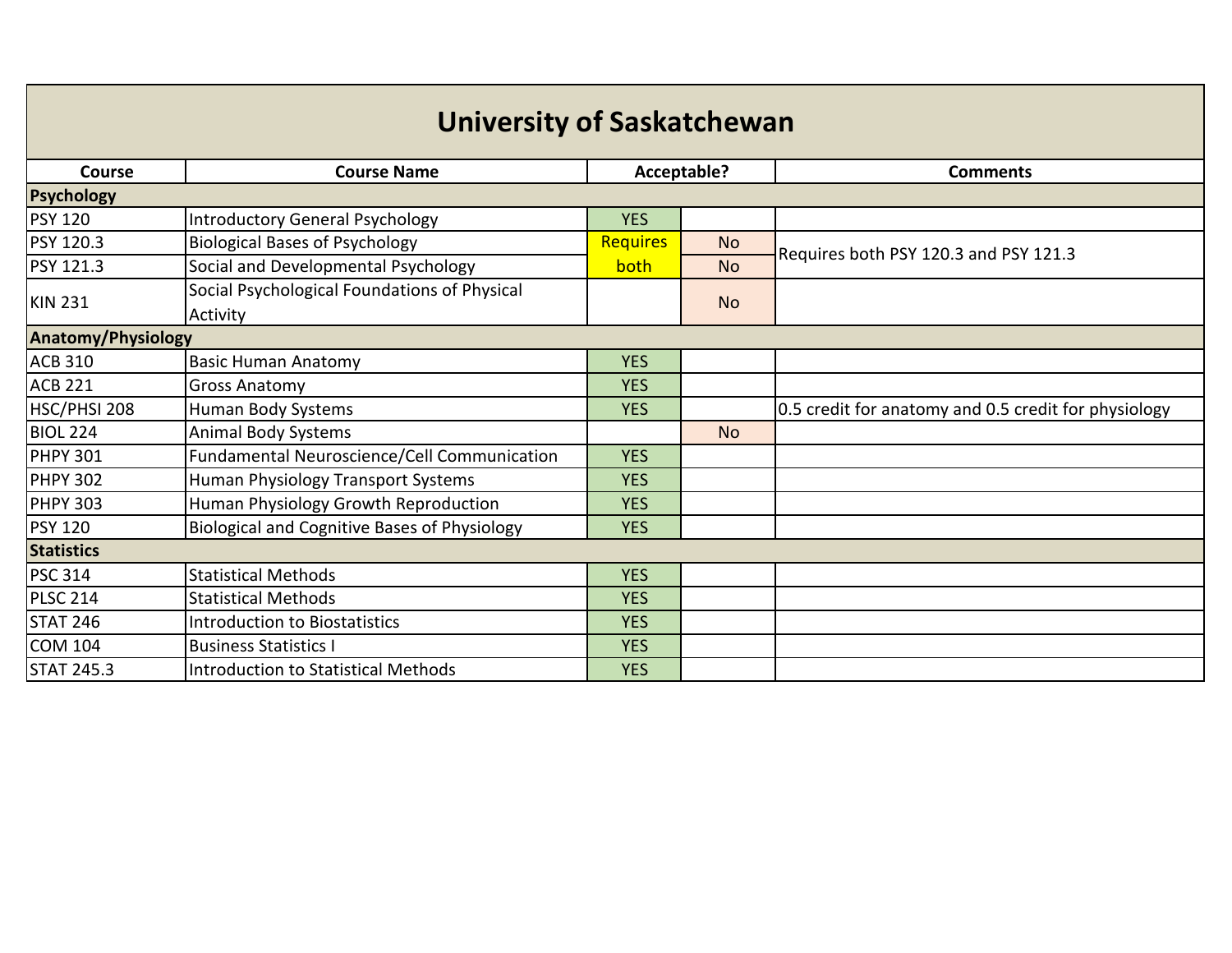| <b>Sheridan College</b>   |                                                    |                 |           |                                                                                                                                               |  |
|---------------------------|----------------------------------------------------|-----------------|-----------|-----------------------------------------------------------------------------------------------------------------------------------------------|--|
| Course                    | <b>Course Name</b>                                 | Acceptable?     |           | <b>Comments</b>                                                                                                                               |  |
| <b>Psychology</b>         |                                                    |                 |           |                                                                                                                                               |  |
| <b>PSYC 16571GD</b>       | Principles of Psychology                           | <b>YES</b>      |           | ** With an additional 0.5 credit course in any psychology                                                                                     |  |
| <b>PSYC 23491GD</b>       | Social Psychology                                  |                 | <b>No</b> |                                                                                                                                               |  |
| <b>Anatomy/Physiology</b> |                                                    |                 |           |                                                                                                                                               |  |
| <b>BIOL 10000</b>         | Introduction to Cellular and Systemic Physiology   | <b>YES</b>      |           |                                                                                                                                               |  |
| <b>BIOL 25960</b>         | Human Systems Physiology                           |                 | <b>No</b> |                                                                                                                                               |  |
| <b>BIOL 14717</b>         | Human Physiology for Athletic Therapy              |                 | <b>No</b> |                                                                                                                                               |  |
| <b>BIOL 19401</b>         | Introduction to Human Biology Science              |                 | <b>No</b> |                                                                                                                                               |  |
| <b>PHGY 20025</b>         | <b>Exercise Physiology</b>                         |                 | <b>No</b> |                                                                                                                                               |  |
| PHGY 40065                | <b>Clinical Exercise Physiology</b>                |                 | <b>No</b> |                                                                                                                                               |  |
| <b>SCIE 22273</b>         | <b>Fundamentals of Anatomy and Physiology</b>      |                 | <b>No</b> | Requires SCIE 22273 (must combine with BIOL 25960 or<br>BIOL 14717), ANAT 27545 (5.0 credit course), ANAT 323772<br>(or 23672) and ANAT 38448 |  |
| <b>ANAT 33672</b>         | Anatomy of the Head, Thorax, and Abdomen           |                 | <b>No</b> |                                                                                                                                               |  |
| <b>ANAT 27545</b>         | Anatomy of the Upper Quadrant                      | <b>Requires</b> | <b>No</b> | Requires ANAT 33672, ANAT 27545, ANAT 323772 (or                                                                                              |  |
| <b>ANAT 323772</b>        | Anatomy of the Lower Quadrant (also ANAT23672)     | all four        | <b>No</b> | 23672) and ANAT 38448                                                                                                                         |  |
| <b>ANAT 38448</b>         | Anatomy of the Spine                               | courses         | <b>No</b> |                                                                                                                                               |  |
| <b>Statistics</b>         |                                                    |                 |           |                                                                                                                                               |  |
| PSYC 10025                | <b>Statistical Methods in Behavioural Sciences</b> | <b>YES</b>      |           |                                                                                                                                               |  |
| <b>SCIE 28634</b>         | <b>Statistical Methods in Health Sciences</b>      | <b>YES</b>      |           |                                                                                                                                               |  |
| SOCS 17370                | <b>Applied Research Methods</b>                    |                 | <b>No</b> |                                                                                                                                               |  |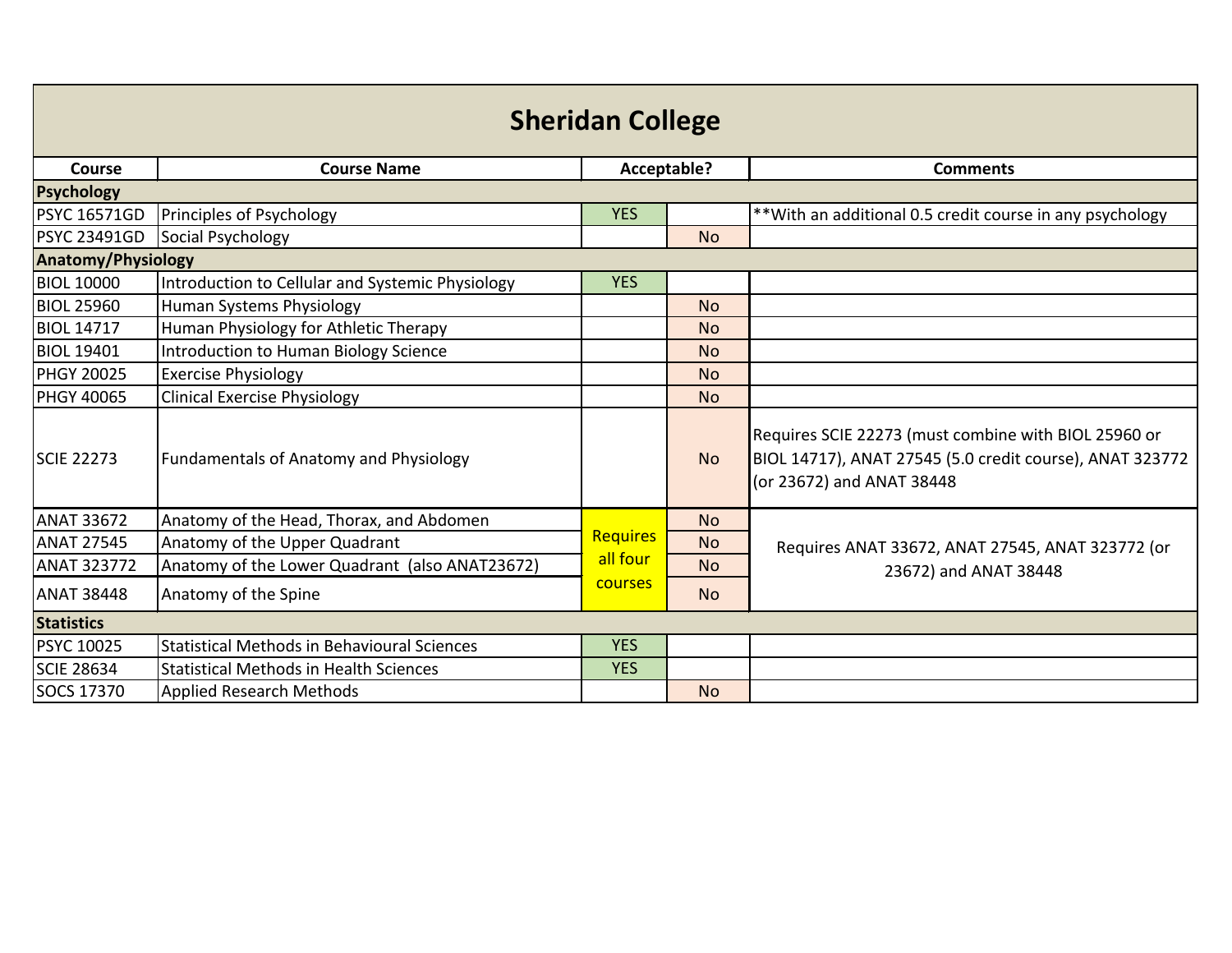| <b>Simon Fraser University</b> |                                                       |                 |             |                                       |  |  |
|--------------------------------|-------------------------------------------------------|-----------------|-------------|---------------------------------------|--|--|
| <b>Course</b>                  | <b>Course Name</b>                                    |                 | Acceptable? | <b>Comments</b>                       |  |  |
| <b>Psychology</b>              |                                                       |                 |             |                                       |  |  |
| <b>PSYC 100</b>                | Introduction to Psychology I                          | <b>Requires</b> | <b>No</b>   | Requires both PSYC 100 and PSYC 102   |  |  |
| <b>PSYC 102</b>                | Introduction to Psychology II                         | <b>both</b>     | <b>No</b>   |                                       |  |  |
| <b>PSYC 280</b>                | Introduction to Biological Psychology                 |                 | <b>No</b>   |                                       |  |  |
| <b>Anatomy/Physiology</b>      |                                                       |                 |             |                                       |  |  |
| <b>BPK 305</b>                 | Human Physiology I                                    | <b>Requires</b> | <b>No</b>   | Requires both BPK 305 and BPK 306     |  |  |
| <b>BPK 306</b>                 | <b>Human Physiology II</b>                            | both            | <b>No</b>   |                                       |  |  |
| <b>BPK 326</b>                 | <b>Functional Anatomy</b>                             | <b>YES</b>      |             |                                       |  |  |
| <b>BPK 325</b>                 | <b>Basic Human Anatomy</b>                            | <b>YES</b>      |             |                                       |  |  |
| <b>BPK 105</b>                 | <b>Fundamentals of Human Structure &amp; Function</b> | <b>YES</b>      |             | all physiology content covered        |  |  |
| <b>Statistics</b>              |                                                       |                 |             |                                       |  |  |
| <b>STATS 203</b>               | Introduction to Statistics for the Social Sciences    | <b>YES</b>      |             |                                       |  |  |
| <b>STAT 201</b>                | <b>Statistics for the Life Sciences</b>               | <b>YES</b>      |             |                                       |  |  |
| STATS 100                      | <b>Chance and Data Analysis</b>                       | <b>Requires</b> | <b>No</b>   | Requires both STATS 100 and STATS 101 |  |  |
| <b>STATS 101</b>               | <b>Introductory Statistics</b>                        | <b>both</b>     | <b>No</b>   |                                       |  |  |
| <b>BPK 304</b>                 | Inquiry and Measurement Kinesiology                   |                 | <b>No</b>   |                                       |  |  |
| <b>STAT 305</b>                | <b>Introduction to Biostatistics</b>                  | <b>YES</b>      |             |                                       |  |  |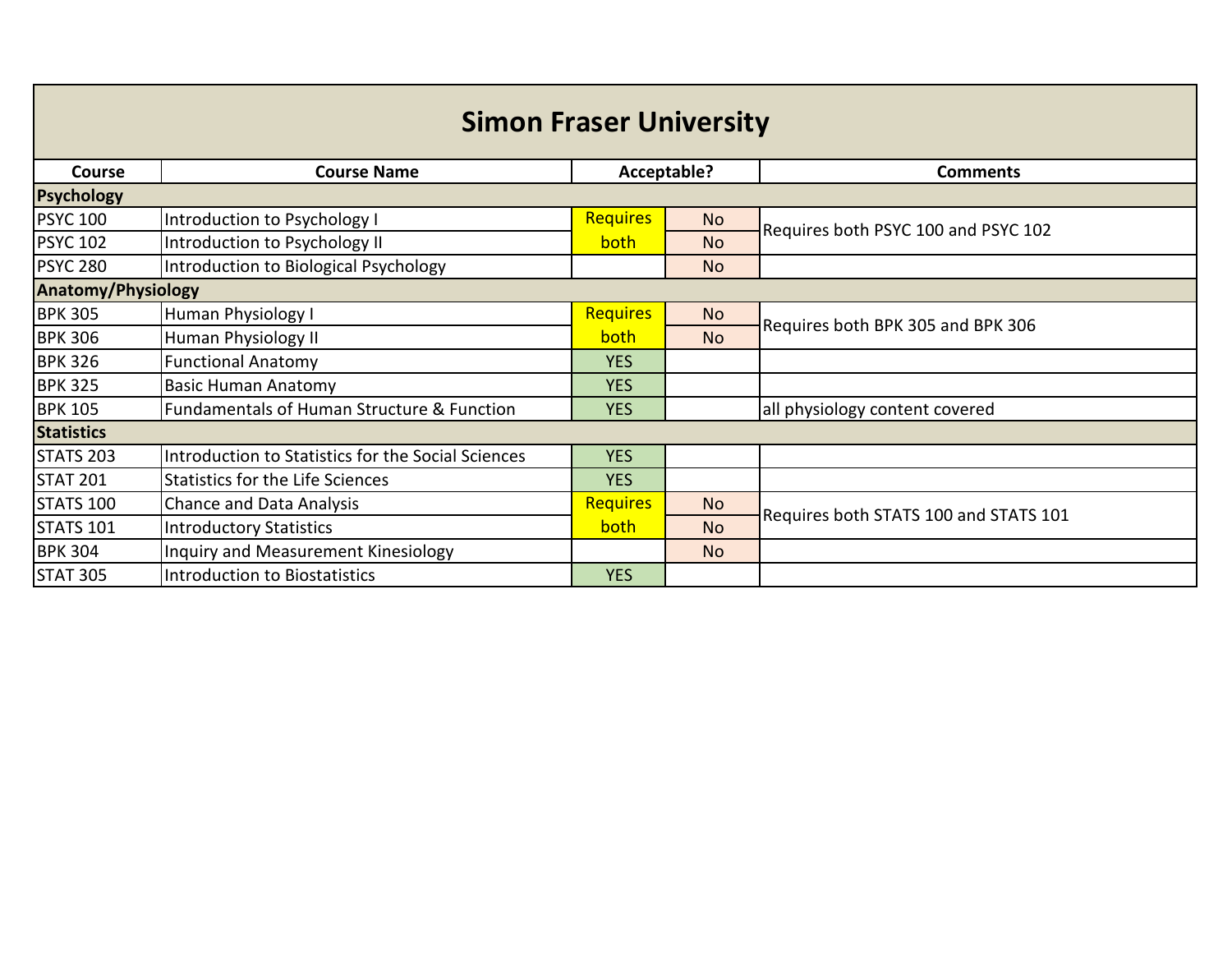| <b>Thompson Rivers University</b> |                                            |                 |             |                                           |  |  |  |
|-----------------------------------|--------------------------------------------|-----------------|-------------|-------------------------------------------|--|--|--|
| Course                            | <b>Course Name</b>                         |                 | Acceptable? | <b>Comments</b>                           |  |  |  |
| <b>Psychology</b>                 |                                            |                 |             |                                           |  |  |  |
| <b>PSYC 1110</b>                  | Introduction to Psychology I               | <b>Requires</b> | <b>No</b>   | Requires both PSYC 1110 and PSYC 1210     |  |  |  |
| <b>PSYC 1210</b>                  | Introduction to Psychology II              | both            | <b>No</b>   |                                           |  |  |  |
| <b>PSYC 1111</b>                  | Introductory Psychology I                  | <b>Requires</b> | <b>No</b>   | Requires both PSYC 1111 and PSYC 1211     |  |  |  |
| <b>PSYC 1112</b>                  | Introductory Psychology II                 | both            | <b>No</b>   |                                           |  |  |  |
| <b>PSYC 111</b>                   | Introduction to Psychology I               | <b>Requires</b> | <b>No</b>   | Requires both PSYC 111 and PSYC 121       |  |  |  |
| <b>PSYC 121</b>                   | Introduction to Psychology II              | both            | <b>No</b>   |                                           |  |  |  |
| <b>Anatomy/Physiology</b>         |                                            |                 |             |                                           |  |  |  |
| BIOL 1593 (1590)                  | Human Biology Anatomy & Physiology I       | <b>Requires</b> | <b>No</b>   | Requires both BIOL 1593 and BIOL 1693     |  |  |  |
| BIOL 1693 (1690)                  | Human Biology Anatomy & Physiology II      | both            | <b>No</b>   | (0.5 credit each)                         |  |  |  |
| <b>BIOL 3540</b>                  | Human Physiology I                         | <b>Requires</b> | <b>No</b>   | Requires both BIOL 3540 and BIOL 3550     |  |  |  |
| <b>BIOL 3550</b>                  | Human Physiology II                        | both            | <b>No</b>   |                                           |  |  |  |
| <b>BIOL 3701</b>                  | <b>Advanced Human Anatomy</b>              | <b>YES</b>      |             |                                           |  |  |  |
| <b>BIOL 1593</b>                  | <b>Anatomy and Physiology I</b>            | <b>Requires</b> | <b>No</b>   | Requires both BIOL 1593 and HLSC 1693     |  |  |  |
| <b>HLSC 1693</b>                  | Anatomy and Physiology II                  | both            | <b>No</b>   | Previously known as HLSC 159 and HLSC 169 |  |  |  |
| <b>BPK 3259</b>                   | <b>Basic Human Anatomy</b>                 | <b>YES</b>      |             |                                           |  |  |  |
| <b>Statistics</b>                 |                                            |                 |             |                                           |  |  |  |
| <b>BIOL 3000</b>                  | <b>Biometrics</b>                          | <b>YES</b>      |             |                                           |  |  |  |
| <b>PSYC 2101</b>                  | <b>Statistics in the Social Sciences</b>   | <b>YES</b>      |             | was PSYC 220                              |  |  |  |
| <b>STAT 1201</b>                  | Introduction to Probability and Statistics | <b>YES</b>      |             |                                           |  |  |  |
| <b>STAT 2019</b>                  | <b>Statistics for Life Sciences</b>        | <b>YES</b>      |             |                                           |  |  |  |
| <b>STAT 2000</b>                  | Introduction to Statistics                 | <b>YES</b>      |             |                                           |  |  |  |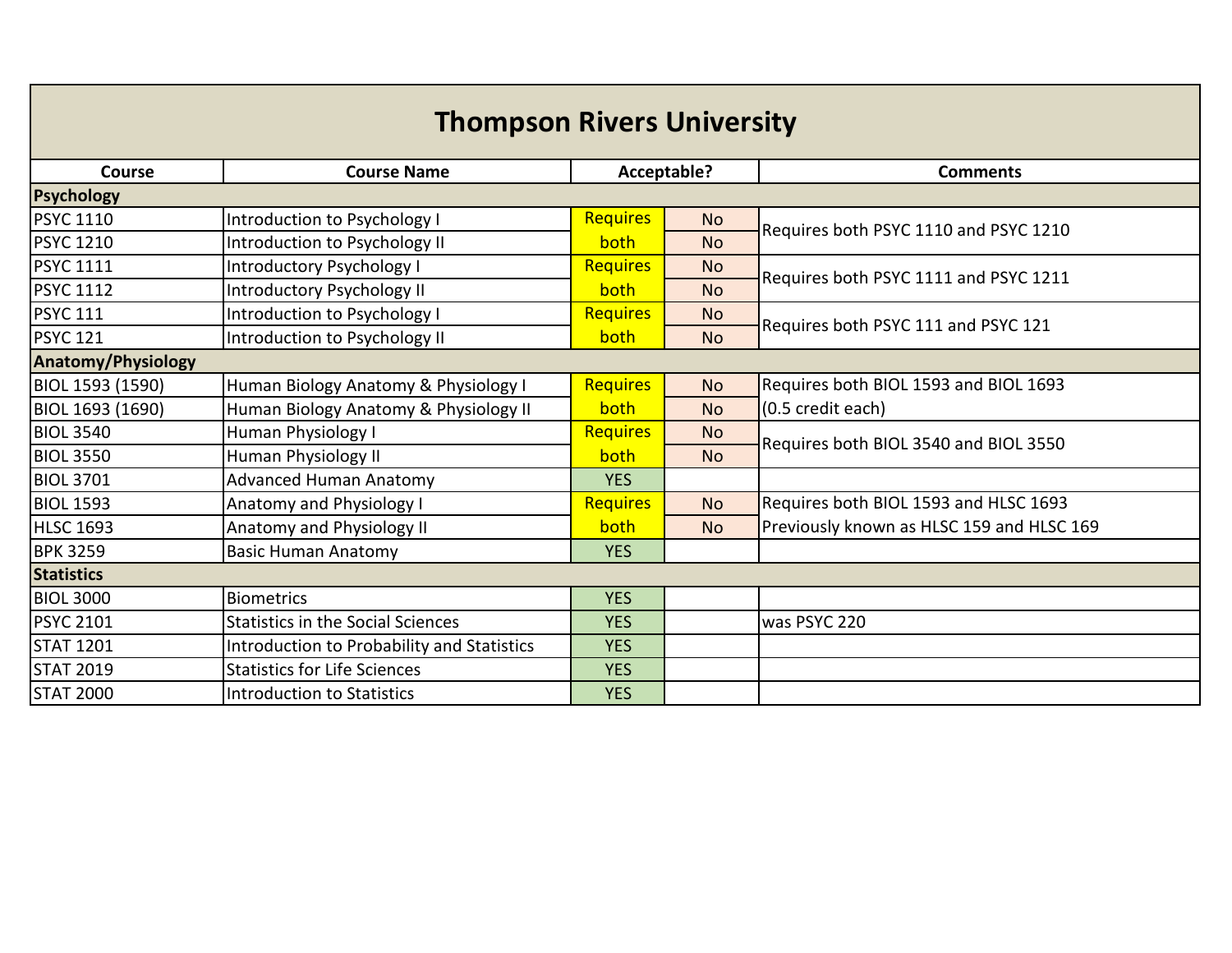| <b>University of Toronto</b> |                                        |                 |             |                       |  |  |
|------------------------------|----------------------------------------|-----------------|-------------|-----------------------|--|--|
| <b>Course</b>                | <b>Course Name</b>                     |                 | Acceptable? |                       |  |  |
| <b>Psychology</b>            |                                        |                 |             |                       |  |  |
| <b>PSY A01</b>               | Introductory Psychology part I         | <b>Requires</b> | <b>No</b>   | Requires both PSY A   |  |  |
| PSY A02                      | <b>Introductory Psychology part II</b> | both            | <b>No</b>   |                       |  |  |
| PSY 100Y, 200Y1,100H1        | Introduction to Psychology             | <b>YES</b>      |             | **With an additional  |  |  |
| PSY 100YS, 100Y5, 230H1      | Introduction to Psychology             | <b>YES</b>      |             |                       |  |  |
| Anatomy/Physiology           |                                        |                 |             |                       |  |  |
| <b>BIOB 32H3</b>             | Animal Physiology Lab                  |                 | <b>No</b>   |                       |  |  |
| <b>BIOB 34H3</b>             | <b>Animal Physiology</b>               | <b>YES</b>      |             |                       |  |  |
|                              | Human Biology: Development and         |                 |             |                       |  |  |
| <b>BIOB 33H3</b>             | Anatomy                                | <b>YES</b>      |             |                       |  |  |
| <b>BIOC 32H3</b>             | Human Physiology I                     | <b>Requires</b> | <b>No</b>   |                       |  |  |
|                              |                                        | BIOC32H         |             |                       |  |  |
| <b>BIOC 33H3</b>             | Human Physiology II + lab              | 3 and           | <b>No</b>   | Requires BIOC 32H3    |  |  |
|                              |                                        | one of          |             | <b>BIOC 34H3</b>      |  |  |
| <b>BIOC 34H3</b>             | Human Physiology II                    | other           | <b>No</b>   |                       |  |  |
|                              |                                        | two             |             |                       |  |  |
| SCS2159                      | <b>Basic Human Physiology</b>          | <b>YES</b>      |             |                       |  |  |
| <b>BIOB 30H3</b>             | Mammalian Physiology I                 | Requires        | <b>No</b>   | Requires BIOB 30H3    |  |  |
| BIOC 33H3                    | <b>Mammalian Physiology II</b>         | both            | <b>No</b>   | BIOC 34H3             |  |  |
| <b>BIO 210Y5</b>             | Fundamentals of Human Physiology and   |                 |             | 0.5 credit for anatom |  |  |
|                              | Anatomy                                | <b>YES</b>      |             |                       |  |  |
| <b>BIO304H5</b>              | Integrative Animal Physiology I (SCI)  | Requires        | <b>No</b>   | Requires both BIO 30  |  |  |
| <b>BIO310H5</b>              | Integrative Animal Physiology II (SCI) | both            | <b>No</b>   |                       |  |  |
| PSL 200Y1/201Y1              | <b>Basic Human Physiology</b>          | <b>YES</b>      |             |                       |  |  |
| <b>PSL 300H1</b>             | Human Physiology I                     | <b>Requires</b> | <b>No</b>   | Requires both PSL 30  |  |  |
| PSL 301H1                    | Human Physiology II                    | both            | <b>No</b>   |                       |  |  |
| <b>ANA 126Y</b>              | Anatomy                                | <b>YES</b>      |             |                       |  |  |
| ANA 301H1                    | <b>Human Embryology</b>                |                 | <b>No</b>   |                       |  |  |

| <b>Course Name</b><br><b>Course</b>   |                                              |                 | Acceptable? |                      |
|---------------------------------------|----------------------------------------------|-----------------|-------------|----------------------|
| <b>Anatomy/Physiology - Continued</b> |                                              |                 |             |                      |
| <b>ANA 300Y1</b>                      | Human Anatomy                                | <b>YES</b>      |             |                      |
| <b>PHE 205H1/KPE260H</b>              | Introduction to Human Physiology             | <b>Requires</b> | <b>No</b>   | Requires both PHE 2  |
| <b>PHE 113/KPE162H</b>                | <b>Personal Health</b>                       | both            | <b>No</b>   | PHE 113 (KPE 162H)   |
| <b>PSL 372</b>                        | Physiology laboratory                        |                 | <b>No</b>   |                      |
| <b>Statistics</b>                     |                                              |                 |             |                      |
| STAB <sub>22H3</sub>                  | <b>Statistics I</b>                          | <b>YES</b>      |             |                      |
| PSY B07                               | Data Analysis in psych                       | <b>YES</b>      |             |                      |
| <b>PSY 201</b>                        | Statistics I                                 | <b>YES</b>      |             |                      |
| PHE 203Y1 / KPE 290Y1                 | Research Design and Evaluation               | <b>YES</b>      |             |                      |
| <b>SOC 202</b>                        | Quantitative Analysis in Social Science      |                 |             |                      |
|                                       | Research                                     | <b>YES</b>      |             |                      |
| <b>SOC 222</b>                        | Measuring the Social World                   | <b>YES</b>      |             |                      |
| BIO 360H5F                            | <b>Biometrics</b>                            | <b>Requires</b> | <b>No</b>   |                      |
| <b>BIO 361H5</b>                      | <b>Biometrics II</b>                         | both            | <b>No</b>   | Requires both BIO 36 |
| <b>SPPH 400</b>                       | <b>Statistics for Health Research</b>        | <b>YES</b>      |             |                      |
| EEB 225H1S                            | <b>Biostatistics for Biological Sciences</b> | <b>YES</b>      |             |                      |
| <b>ECO 220Y1</b>                      | Quantitative methods in Economics            | <b>YES</b>      |             |                      |
| <b>STA 220 H5</b>                     | The Practice of Statistics I                 | <b>Requires</b> | <b>No</b>   |                      |
| <b>STA 221 H5</b>                     | The Practice of Statistics II                | both            | <b>No</b>   | Requires both STA 22 |
| HMB 325 H1                            | <b>Statistics Applied to Human Biology</b>   | <b>YES</b>      |             |                      |
| <b>STA 215H5</b>                      | <b>Introduction to Applied Statistics</b>    | <b>YES</b>      |             |                      |
| PCL376H1                              | Experimental Design & Data Analysis for      |                 |             |                      |
|                                       | Pharmacology and Toxicology                  |                 | <b>No</b>   |                      |

#### **Comments**

Requires A02

al 0.5 credit course in any psychology

Beard BIOC 33H3 or

B and BIOC 33H3 or

my and 0.5 credit for physiology

804H5 and BIO 310H5

00H1 and PSL 301H1

 $Comments$ 

 $205H1$  (KPE 260H) and

60H5F and BIO 361H5

220 H5 and STA 221 H5

# **University of Toronto - Continued**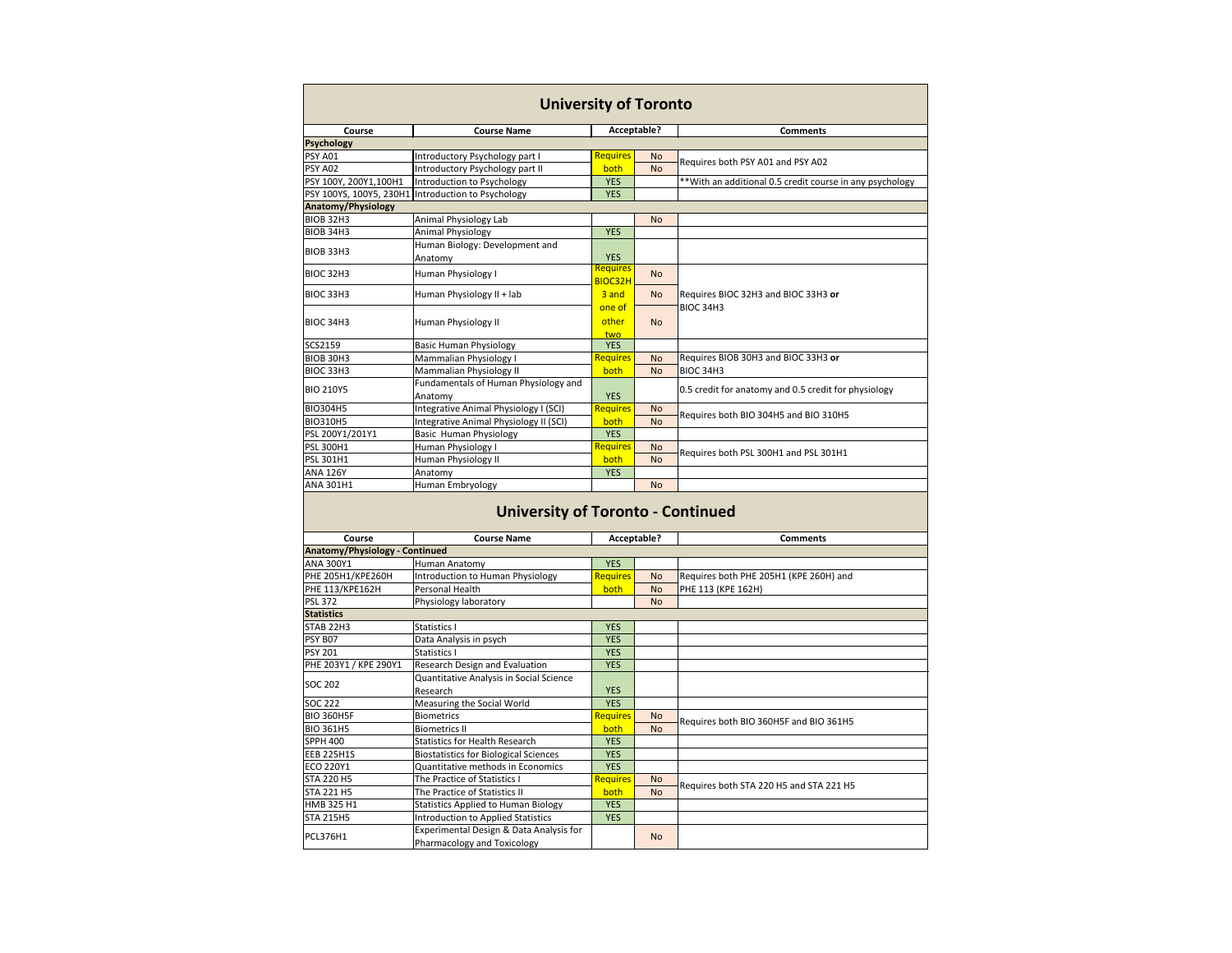| <b>Trent University</b>   |                                                                                      |                 |           |                                           |  |
|---------------------------|--------------------------------------------------------------------------------------|-----------------|-----------|-------------------------------------------|--|
| Course                    | <b>Course Name</b><br>Acceptable?                                                    |                 |           | <b>Comments</b>                           |  |
| <b>Psychology</b>         |                                                                                      |                 |           |                                           |  |
| <b>PSYC 1020H</b>         | Introduction to Psychology Part 1:<br>Experimental and Biological Bases of Behaviour | <b>Requires</b> | <b>No</b> |                                           |  |
| <b>PSYC 1030H</b>         | Introduction to Psychology Part 2:<br>Social and Personality Perspectives            | both            | <b>No</b> | Requires both PSYC 1020H and PSYC 1030H   |  |
| PSYC 101 A,B, or C        | Introduction to Psychology                                                           | <b>YES</b>      |           |                                           |  |
| <b>Anatomy/Physiology</b> |                                                                                      |                 |           |                                           |  |
| <b>BIOL 105</b>           | Human Anatomy & Physiology                                                           | <b>YES</b>      |           |                                           |  |
| <b>BIOL 1051H</b>         | <b>Human Physiology</b>                                                              | <b>YES</b>      |           |                                           |  |
| <b>BIOL 1050H</b>         | Human Anatomy                                                                        | <b>YES</b>      |           |                                           |  |
| <b>BIOL 3040H</b>         | Histology                                                                            |                 | <b>No</b> |                                           |  |
| <b>Statistics</b>         |                                                                                      |                 |           |                                           |  |
| <b>MATH 1050</b>          | A Non-calculus Based Introduction to<br><b>Probability &amp; Statistical Methods</b> | <b>YES</b>      |           | Previously known as MATH 1150             |  |
| PSYCH 2016H               | <b>Basic Research Methods and Statistics I</b>                                       | <b>Requires</b> | <b>No</b> | Requires both PSYCH 2016H and PSYCH 2017H |  |
| PSYCH 2017H               | <b>Basic Research Methods and Statistics II</b>                                      | both            | <b>No</b> |                                           |  |
| <b>PSYCH 3015</b>         | <b>Advanced Statistics and Research Methods</b>                                      | <b>YES</b>      |           |                                           |  |
| <b>PSYC 2019</b>          | Basic Research Methods & Statistics in Psychology                                    | <b>YES</b>      |           |                                           |  |
| <b>PSYC 215</b>           | <b>Basic Experimental Methods and Ststistics</b>                                     | <b>YES</b>      |           |                                           |  |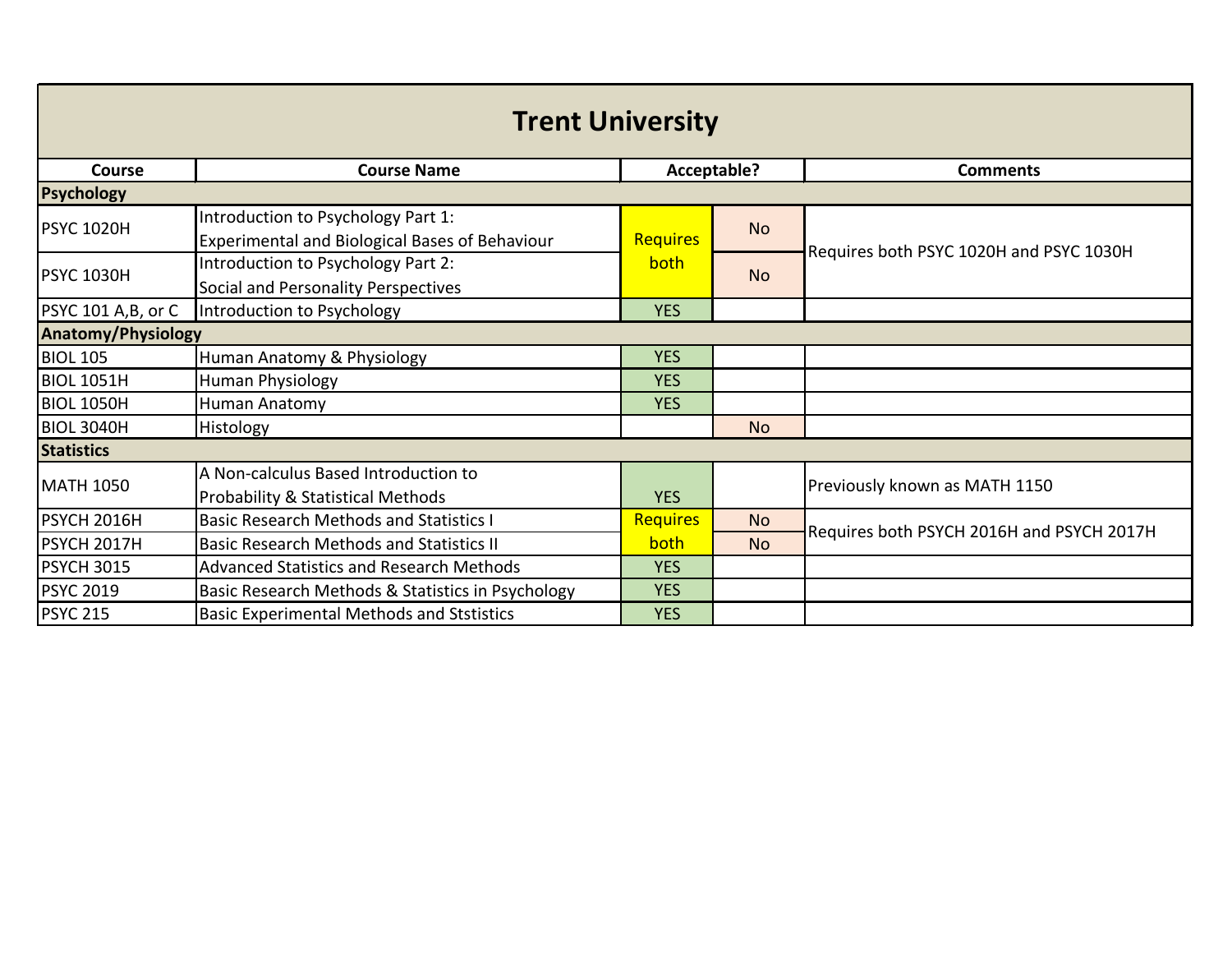### **Trinity Western University**



| <b>Course</b>             | <b>Course Name</b>                         | Acceptable?     |           | Comments                            |  |
|---------------------------|--------------------------------------------|-----------------|-----------|-------------------------------------|--|
| Psychology                |                                            |                 |           |                                     |  |
| <b>PSYC 105</b>           | Introduction to Psychology Part 1          | <b>Requires</b> | <b>No</b> | Requires both PSYC 105 and PSYC 106 |  |
| <b>PSYC 106</b>           | Introduction to Psychology Part 2          | both            | <b>No</b> |                                     |  |
| <b>Anatomy/Physiology</b> |                                            |                 |           |                                     |  |
| <b>BIOL 241/242</b>       | Human Anatomy and Physiology               | <b>YES</b>      |           |                                     |  |
| <b>Statistics</b>         |                                            |                 |           |                                     |  |
| <b>MATH 108</b>           | Statistics for Health Students             | <b>YES</b>      |           |                                     |  |
| <b>MATH 102</b>           | Introduction to Probability and Statistics | <b>YES</b>      |           |                                     |  |
| SOCI/PSYC 207             | Data Analysis                              | <b>YES</b>      |           |                                     |  |
| <b>BUSI 275</b>           | <b>Business Statistics</b>                 | <b>YES</b>      |           |                                     |  |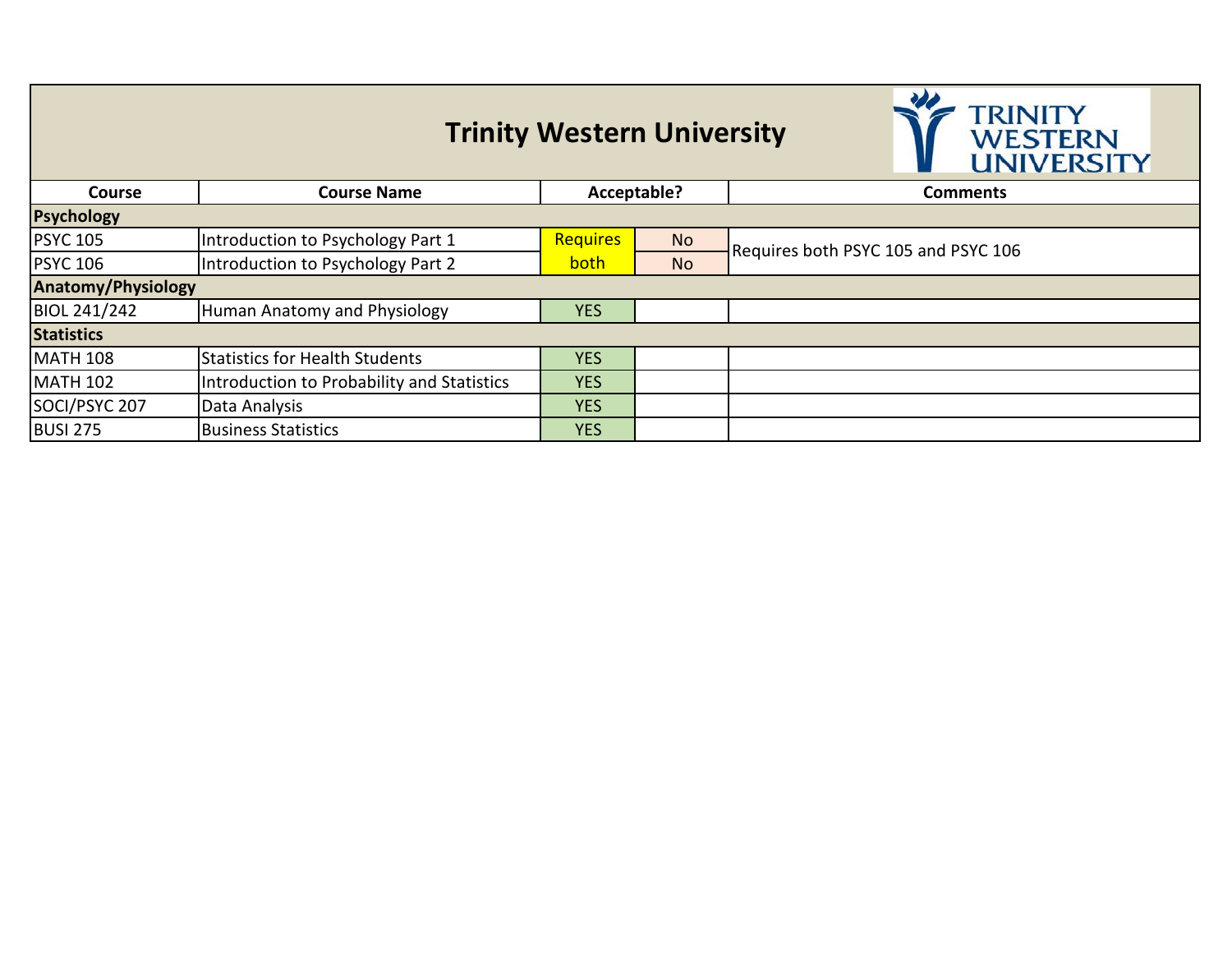| <b>Vancouver Island University</b> |                                                |                 |           |                                     |  |
|------------------------------------|------------------------------------------------|-----------------|-----------|-------------------------------------|--|
| <b>Course</b>                      | <b>Course Name</b>                             | Acceptable?     |           | <b>Comments</b>                     |  |
| <b>Psychology</b>                  |                                                |                 |           |                                     |  |
| <b>PSYC 111</b>                    | Contemporary Psychology I                      | <b>Requires</b> | <b>No</b> | Requires both PSYC 111 and PSYC 112 |  |
| <b>PSYC 112</b>                    | Contemporary Psychology II                     | <b>both</b>     | <b>No</b> |                                     |  |
| <b>Anatomy/Physiology</b>          |                                                |                 |           |                                     |  |
| <b>PHED 201</b>                    | <b>Human Anatomy</b>                           | <b>YES</b>      |           |                                     |  |
| <b>PHED 202</b>                    | Introduction to Human Physiology II            | <b>YES</b>      |           |                                     |  |
| <b>Statistics</b>                  |                                                |                 |           |                                     |  |
| <b>MATH 211</b>                    | <b>Statistics I</b>                            | <b>YES</b>      |           |                                     |  |
| <b>MATH 161</b>                    | Introduction to Statistics for Social Sciences | <b>YES</b>      |           |                                     |  |
| <b>MATH 181</b>                    | Introduction to Statistics                     | <b>YES</b>      |           |                                     |  |
| <b>PHED 391</b>                    | Research Methods in Physical Activity          |                 | <b>No</b> |                                     |  |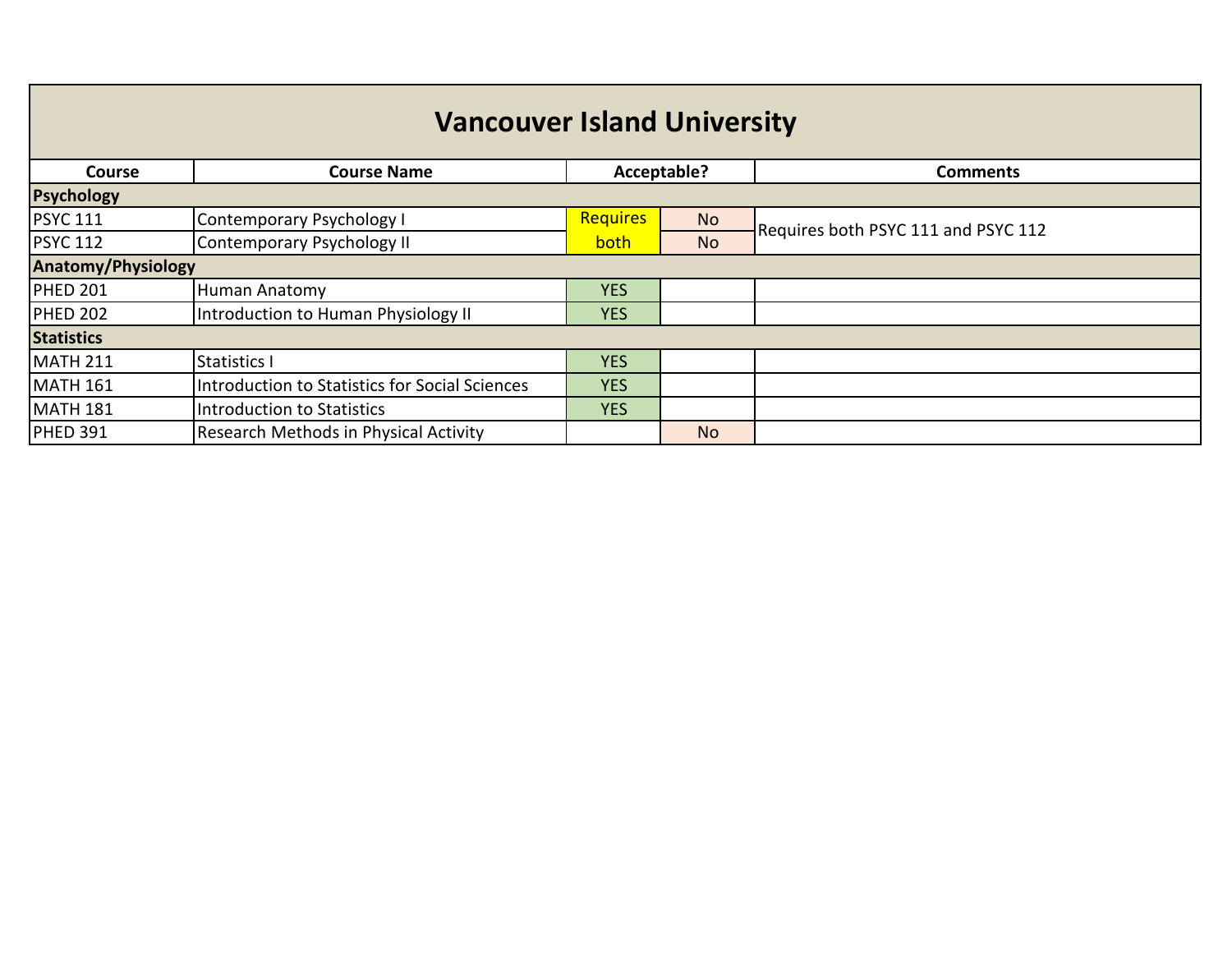| <b>University of Victoria</b> |                                            |                 |                |                                       |  |  |
|-------------------------------|--------------------------------------------|-----------------|----------------|---------------------------------------|--|--|
| <b>Course</b>                 | <b>Course Name</b>                         | Acceptable?     |                | <b>Comments</b>                       |  |  |
| <b>Psychology</b>             |                                            |                 |                |                                       |  |  |
| <b>PSYC 100A</b>              | Introductory Psychology                    | <b>Requires</b> | <b>No</b>      | Requires both PSYC 100A and PSYC 100B |  |  |
| <b>PSYC 100B</b>              | Introductory Psychology                    | both            | <b>No</b>      |                                       |  |  |
| <b>Anatomy/Physiology</b>     |                                            |                 |                |                                       |  |  |
| <b>EPHE 141</b>               | Introductory Human Anatomy                 | <b>YES</b>      |                |                                       |  |  |
| <b>EPHE 355</b>               | <b>Functional Anatomy</b>                  |                 | <b>No</b>      |                                       |  |  |
| EPHE 242 (241B)               | Introduction to Cellular Physiology        | <b>Requires</b> | No.            | Requires both EPHE 242 and EPHE 241   |  |  |
| EPHE 241 (241A)               | Introduction to Systemic Physiology        | both            | N <sub>o</sub> |                                       |  |  |
| <b>EPHE 441</b>               | <b>Exercise Physiology</b>                 |                 | <b>No</b>      |                                       |  |  |
| <b>Statistics</b>             |                                            |                 |                |                                       |  |  |
| <b>STAT 255</b>               | <b>Statistics for Life Sciences I</b>      | <b>YES</b>      |                |                                       |  |  |
| <b>STAT 256</b>               | <b>Statistics for Life Sciences II</b>     |                 | <b>No</b>      |                                       |  |  |
| <b>STAT 260</b>               | Intro to probability Statistics I          | <b>YES</b>      |                |                                       |  |  |
| STAT 300A                     | <b>Statistical Methods in Psychology I</b> | <b>Requires</b> | N <sub>o</sub> |                                       |  |  |
| STAT 300B                     | Statistical Methods in Psychology II       | both            | <b>No</b>      | Requires both STAT 300A and STAT 300B |  |  |
| <b>ED-D560</b>                | <b>Statistical Methods Education</b>       | <b>YES</b>      |                |                                       |  |  |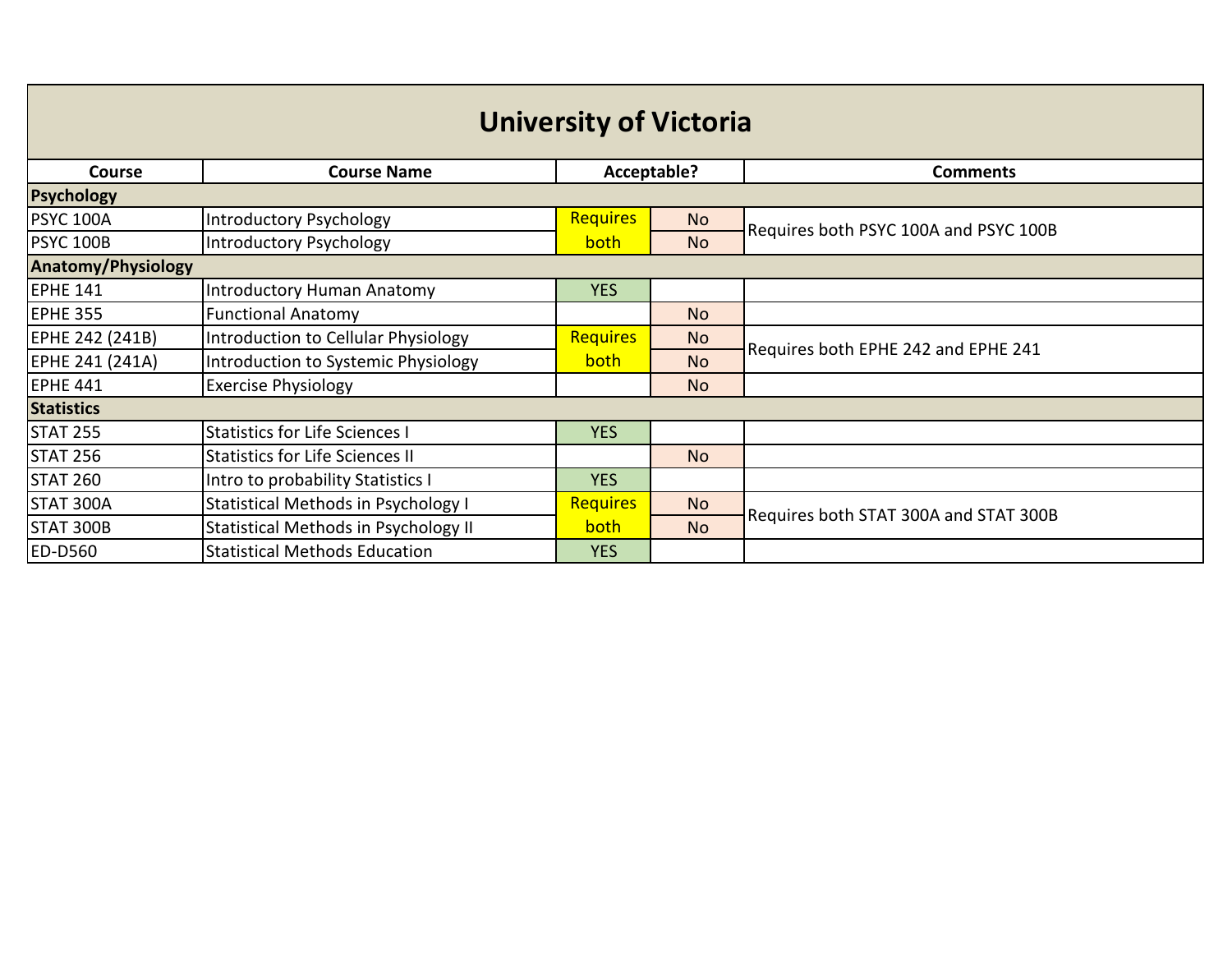| <b>University of Waterloo</b> |                                                            |                 |             |                                                           |  |  |
|-------------------------------|------------------------------------------------------------|-----------------|-------------|-----------------------------------------------------------|--|--|
| <b>Course</b>                 | <b>Course Name</b>                                         |                 | Acceptable? | <b>Comments</b>                                           |  |  |
| <b>Psychology</b>             |                                                            |                 |             |                                                           |  |  |
| PSYCH 101                     | Introduction to Psychology                                 | <b>YES</b>      |             | ** With an additional 0.5 credit course in any psychology |  |  |
| <b>PSYC 120 R</b>             | Introductory Psychology I                                  | <b>Requires</b> | <b>No</b>   | Requires both PSYC 120R and PSYC 121R                     |  |  |
| <b>PSYC 121 R</b>             | Introductory Psychology II                                 | both            | <b>No</b>   |                                                           |  |  |
| <b>Anatomy/Physiology</b>     |                                                            |                 |             |                                                           |  |  |
| <b>KIN 100</b>                | Human Anatomy Limbs v Trunk                                | <b>YES</b>      |             | **Must be combined with KIN 100L (Lab)                    |  |  |
| <b>BIOL 301</b>               | <b>Human Anatomy</b>                                       | <b>YES</b>      |             |                                                           |  |  |
| <b>BIOL 273</b>               | Human Physiology I                                         | <b>Requires</b> | <b>No</b>   | Requires both BIOL 273 and BIOL 373                       |  |  |
| <b>BIOL 373</b>               | Human Physiology II                                        | both            | <b>No</b>   |                                                           |  |  |
| <b>KIN 301</b>                | Human Anatomy of the Central Nervous System                |                 | <b>No</b>   |                                                           |  |  |
| <b>Statistics</b>             |                                                            |                 |             |                                                           |  |  |
| <b>STAT 202</b>               | <b>Introductory Statistics for Scientists</b>              | <b>YES</b>      |             |                                                           |  |  |
| <b>KIN 330</b>                | Research Design                                            |                 | <b>No</b>   |                                                           |  |  |
| <b>KIN 232</b>                | Research Design and Statistics in Kinesiology              | <b>YES</b>      |             |                                                           |  |  |
| <b>KIN 222</b>                | <b>Statistics</b>                                          | <b>YES</b>      |             |                                                           |  |  |
| <b>REC 371</b>                | Statistical Techniques Applied to Leisure Studies          | <b>YES</b>      |             |                                                           |  |  |
| <b>ECON 221</b>               | <b>Statistics for Economics</b>                            | <b>YES</b>      |             |                                                           |  |  |
| <b>ENV 178</b>                | Introduction to Environmental Research Methods             | <b>YES</b>      |             |                                                           |  |  |
| <b>SDS 250R</b>               | <b>Social Statistics</b>                                   | <b>YES</b>      |             |                                                           |  |  |
| PSYCH 292                     | <b>Basic Data Analysis</b>                                 | <b>YES</b>      |             |                                                           |  |  |
| <b>STAT 316</b>               | Introduction to Statistical Problem Solving by<br>Computer |                 | <b>No</b>   |                                                           |  |  |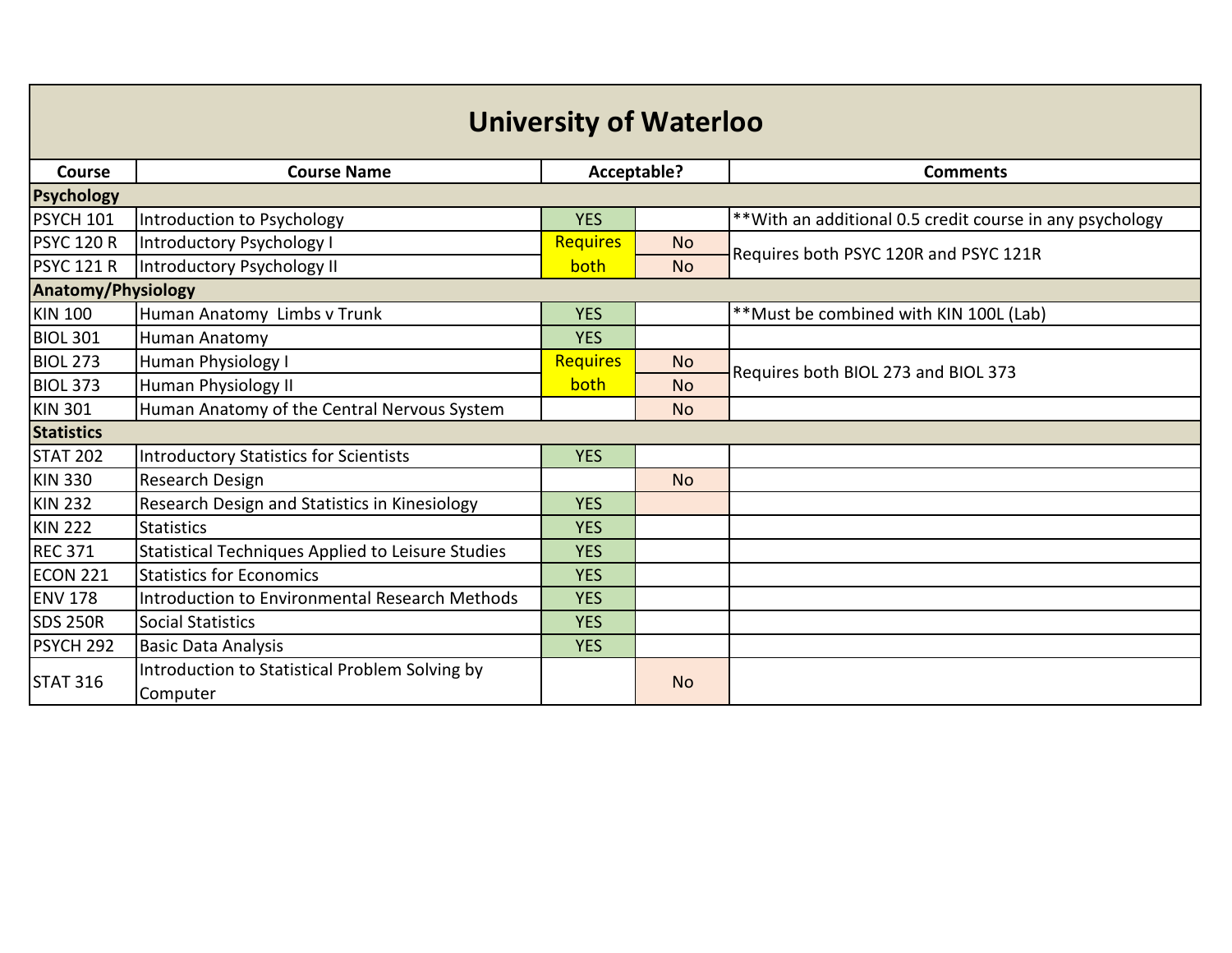| <b>Western University</b> |                                                         |                 |           | Western &<br>UNIVERSITY · CANADA         |  |
|---------------------------|---------------------------------------------------------|-----------------|-----------|------------------------------------------|--|
| Course                    | <b>Course Name</b>                                      | Acceptable?     |           | <b>Comments</b>                          |  |
| <b>Psychology</b>         |                                                         |                 |           |                                          |  |
| PSYCH 020                 | Introductory Psychology (now Psyc 1000)                 | <b>YES</b>      |           |                                          |  |
| <b>PSYCH 1000</b>         | <b>Introductory Psychology</b>                          | <b>YES</b>      |           |                                          |  |
| PSYCH 023                 | <b>Biologically Oriented Introduction to Psychology</b> | <b>YES</b>      |           |                                          |  |
| <b>PSYCH 1200</b>         | <b>Biological Foundation of Psychology</b>              | <b>YES</b>      |           |                                          |  |
|                           | Introduction to behavioural & Cognitive                 |                 |           |                                          |  |
| PSYCH 220A                | Neuroscience A                                          | <b>Requires</b> | <b>No</b> |                                          |  |
|                           | Introduction to Behavioural & Cognitive                 | both            |           | Requires both PSYCH 220A and PSYCH 220B  |  |
| PSYCH 220B                | Neuroscience B                                          |                 | <b>No</b> |                                          |  |
| <b>Anatomy/Physiology</b> |                                                         |                 |           |                                          |  |
| ANATCELL 3319             | Systemic Human Anatomy 1.0                              | <b>YES</b>      |           |                                          |  |
| <b>ANATCELL 2221</b>      | Functional Human Anatomy 1.0                            | <b>YES</b>      |           | *Previously known as ANATOM 221          |  |
| PHYSIOL 3120              | Human Physiology 1.0                                    | <b>YES</b>      |           |                                          |  |
| PHYSIOL 3130Y             | Physiology Lab .5                                       |                 | <b>No</b> | Acceptable if combined with PSYSIOL 3120 |  |
| PHYSIOL 1020              | Human Physiology                                        | <b>YES</b>      |           |                                          |  |
| PHYSIOL 1021              | <b>Introduction for Human Physiology</b>                | <b>YES</b>      |           |                                          |  |
| PHYSIOL 2130              | <b>Human Physiology</b>                                 | <b>YES</b>      |           |                                          |  |
| PHYSIOL 130               | <b>Human Physiology</b>                                 | <b>YES</b>      |           |                                          |  |
| PHYSIOL 3420A             | Introduction to Physiology of Exercise                  |                 | <b>No</b> |                                          |  |
| KIN 4432 A/B              | Physiology of Exercise                                  |                 | <b>No</b> |                                          |  |
| <b>KIN 2222</b>           | Systemic Approach to Functional Anatomy                 | <b>Requires</b> | <b>No</b> |                                          |  |
| <b>KIN 3222</b>           | Systemic Approach to Functional Anatomy                 | both            | <b>No</b> |                                          |  |
| HS 2300                   | Systemic Appraoch to Functional Anatomy                 | <b>Requires</b> | <b>No</b> |                                          |  |
| HS 3300                   | Anatomy of the Human Body                               | both            | <b>No</b> |                                          |  |
| HSC 2330 (or HSC 203A)    | <b>Systemic and Functional Anatomy</b>                  |                 | <b>No</b> |                                          |  |
| <b>Statistics</b>         |                                                         |                 |           |                                          |  |
| STAT 2244 A or B          | <b>Statistics for Science</b>                           | <b>YES</b>      |           | *Previously known as STAT 2122           |  |
|                           |                                                         |                 |           |                                          |  |

| <b>Western University - Continued</b> |                                                    |                 |                |                 |  |  |  |
|---------------------------------------|----------------------------------------------------|-----------------|----------------|-----------------|--|--|--|
| Course                                | <b>Course Name</b>                                 | Acceptable?     |                | <b>Comments</b> |  |  |  |
| <b>Statistics - Continued</b>         |                                                    |                 |                |                 |  |  |  |
| STATS 1023 A or B                     | <b>Statistical Concepts</b>                        | <b>Requires</b> | <b>No</b>      |                 |  |  |  |
| KIN 2032 A or B                       | Research Design in Human Movement Science          | both            | N <sub>o</sub> |                 |  |  |  |
| STATS 1024 A or B                     | <b>Introduction to Statistics</b>                  | <b>YES</b>      |                |                 |  |  |  |
| <b>HS 2801</b>                        | Research Methods in Health Sciences                |                 | <b>No</b>      |                 |  |  |  |
| <b>HS 3801 A or B</b>                 | Measurment and Analysis in Health science          | <b>YES</b>      |                |                 |  |  |  |
| BIOL 2244 A or B                      | Analysis & Interpretation of Biological Data       | <b>YES</b>      |                |                 |  |  |  |
| <b>BIOL 2290</b>                      | Scientific Methods in Biology                      |                 | No.            |                 |  |  |  |
| <b>STAT 2037</b>                      | <b>Statistics for Health</b>                       | <b>YES</b>      |                |                 |  |  |  |
| <b>PSYCH 2820</b>                     | <b>Research Methods and Statistical Analysis</b>   |                 |                |                 |  |  |  |
|                                       | in Psychology                                      | <b>YES</b>      |                |                 |  |  |  |
| <b>STAT 2035</b>                      | <b>Statistics for Business and Social Sciences</b> | <b>YES</b>      |                |                 |  |  |  |
| PSYC 280 or 2810                      | <b>Statistics for Psychology</b>                   | <b>YES</b>      |                |                 |  |  |  |
| SOC 2205                              | <b>Statistics for Sociology</b>                    | <b>YES</b>      |                |                 |  |  |  |

| $r\mathbf{n}$ (<br>VADA |
|-------------------------|
| ts                      |
|                         |
|                         |
|                         |
|                         |
| and PSYCH 220B          |
|                         |
|                         |
| OM 221                  |
| h PSYSIOL 3120          |
|                         |
|                         |
|                         |
|                         |
|                         |
|                         |
|                         |
|                         |
|                         |
| 2122                    |
|                         |
|                         |
| $\frac{1}{2}$           |
|                         |
|                         |
|                         |
|                         |
|                         |
|                         |
|                         |
|                         |
|                         |
|                         |
|                         |
|                         |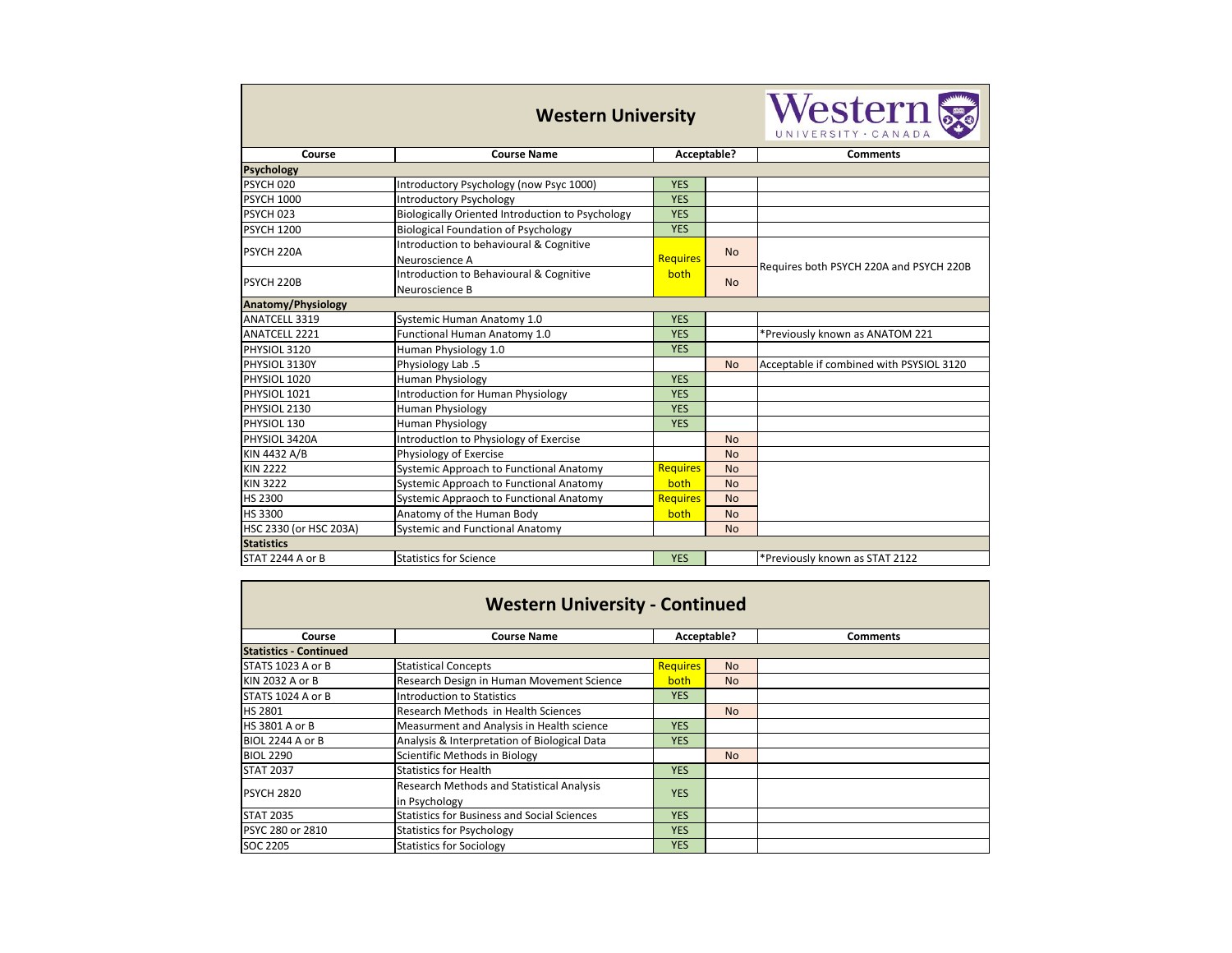| <b>Wilfred Laurier University</b><br>LAURIER |                                                  |                 |           |                                 |  |  |
|----------------------------------------------|--------------------------------------------------|-----------------|-----------|---------------------------------|--|--|
| Course                                       | <b>Course Name</b>                               | Acceptable?     |           | <b>Comments</b>                 |  |  |
| <b>Psychology</b>                            |                                                  |                 |           |                                 |  |  |
| PS 100                                       | Introduction to Psychology                       | <b>YES</b>      |           |                                 |  |  |
| PS 101                                       | Introduction to Psychology I                     | <b>Requires</b> | <b>No</b> | Requires both PS 101 and PS 102 |  |  |
| <b>PS 102</b>                                | Introduction to Psychology II                    | both            | <b>No</b> |                                 |  |  |
| <b>Anatomy/Physiology</b>                    |                                                  |                 |           |                                 |  |  |
| <b>BI 210</b>                                | Human Anatomy                                    | <b>YES</b>      |           |                                 |  |  |
| <b>HN210</b>                                 | Human Anatomy                                    | <b>YES</b>      |           |                                 |  |  |
| HE 211 or BI 216                             | Human Physiology                                 | <b>YES</b>      |           |                                 |  |  |
| KP 223/221                                   | <b>Functional Human Anatomy</b>                  | <b>YES</b>      |           |                                 |  |  |
| KP/HN 220 or KP/HN 222                       | Human Physiology                                 | <b>YES</b>      |           |                                 |  |  |
| <b>KP322</b>                                 | Physiology of Physical Activity                  |                 | <b>No</b> |                                 |  |  |
| <b>KP 422</b>                                | Physiology of Exercise                           |                 | <b>No</b> |                                 |  |  |
| <b>Statistics</b>                            |                                                  |                 |           |                                 |  |  |
| MA 141                                       | Intro to Applied Statistical Analysis            | <b>YES</b>      |           |                                 |  |  |
| <b>KP 261</b>                                | <b>Research Methods I</b>                        | <b>Requires</b> | <b>No</b> |                                 |  |  |
| <b>KP 262</b>                                | <b>Research Methods II</b>                       | both            | <b>No</b> | Requires both KP261 and KP262   |  |  |
| <b>KP390</b>                                 | <b>Inferential Statistics</b>                    | <b>YES</b>      |           |                                 |  |  |
| MA 241                                       | <b>Statistical Methods for the Life Sciences</b> | <b>YES</b>      |           |                                 |  |  |
| <b>PS 296</b>                                | Introduction to Statistics                       | <b>YES</b>      |           |                                 |  |  |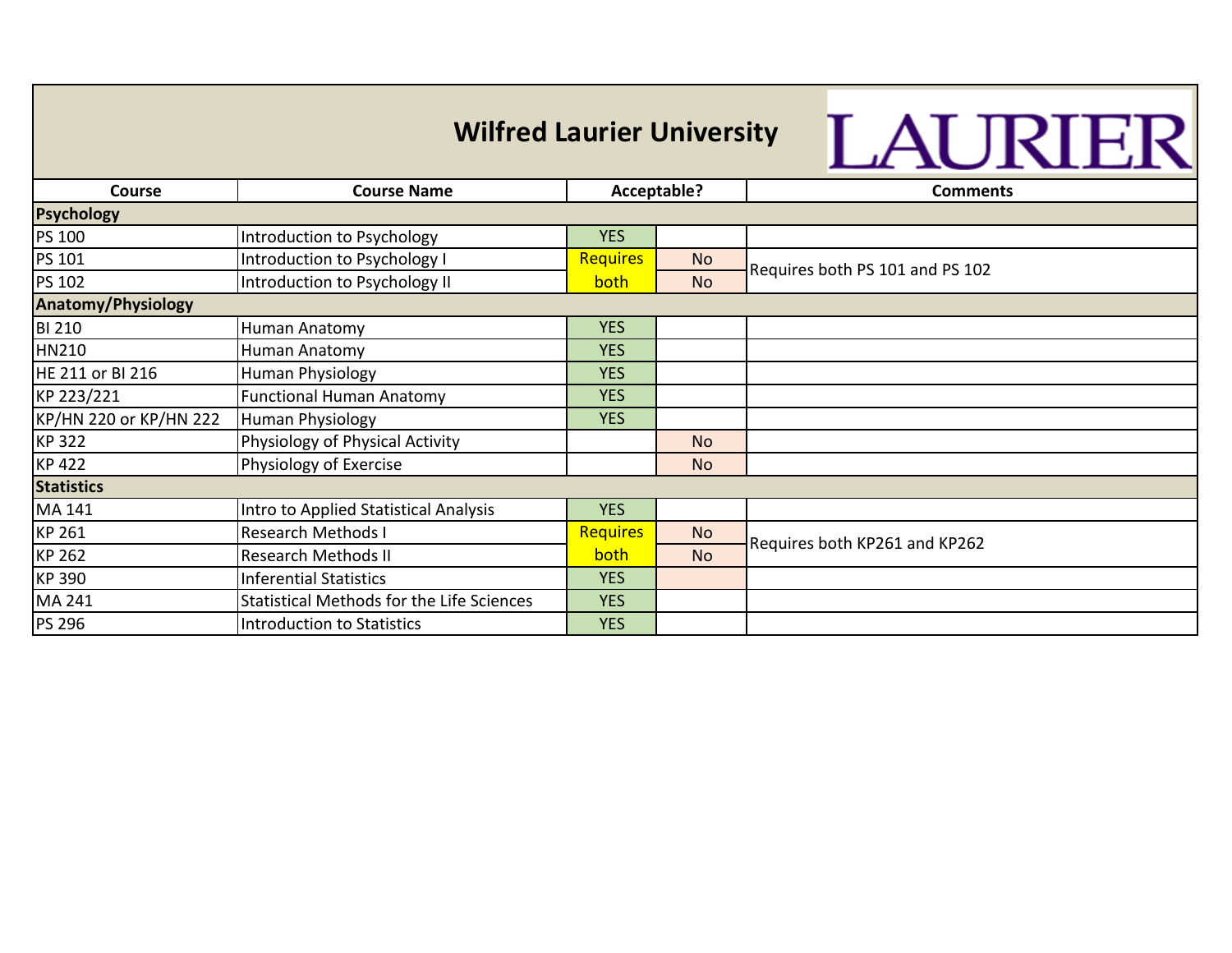| <b>University of Windsor</b> |                                                      |                 |           |                                       |  |
|------------------------------|------------------------------------------------------|-----------------|-----------|---------------------------------------|--|
| <b>Course</b>                | <b>Course Name</b>                                   | Acceptable?     |           | <b>Comments</b>                       |  |
| <b>Psychology</b>            |                                                      |                 |           |                                       |  |
| 46-115/PSYCH 115             | Introduction to Psychology as a Behavioural Science  | <b>Requires</b> | <b>No</b> | Requires both 115 and 116             |  |
| 46-116/PSYCH 116             | Introduction to Psychology as a Social Science       | <b>both</b>     | <b>No</b> |                                       |  |
| <b>Anatomy/Physiology</b>    |                                                      |                 |           |                                       |  |
| KINESIOL 255                 | <b>Functional Anatomy</b>                            |                 | <b>No</b> |                                       |  |
| 55-204/ BIOL 2040/BIOL 204   | Human Physiology I                                   | <b>Requires</b> | <b>No</b> | Requires both 204 and 205 (2040/2050) |  |
| 55-205/ BIOL 2050/ BIOL 205  | Human Physiology II                                  | both            | <b>No</b> |                                       |  |
| KINESIOL 265                 | <b>Functional Anatomy</b>                            |                 | <b>No</b> |                                       |  |
| 55-202/BIOL 202/BIOL 2021    | Human Anatomy                                        | <b>YES</b>      |           |                                       |  |
| <b>Statistics</b>            |                                                      |                 |           |                                       |  |
| 65-205/ STATIST 205          | <b>Statistics for the Sciences</b>                   | <b>YES</b>      |           |                                       |  |
| 95-270                       | <b>Research Designs</b>                              |                 | <b>No</b> |                                       |  |
| 95-269/ KINESIO 269          | Introduction to Measurement & Evaluation             | <b>YES</b>      |           |                                       |  |
| 02-250                       | <b>Basic Quantitative Methods in Social Sciences</b> | <b>YES</b>      |           |                                       |  |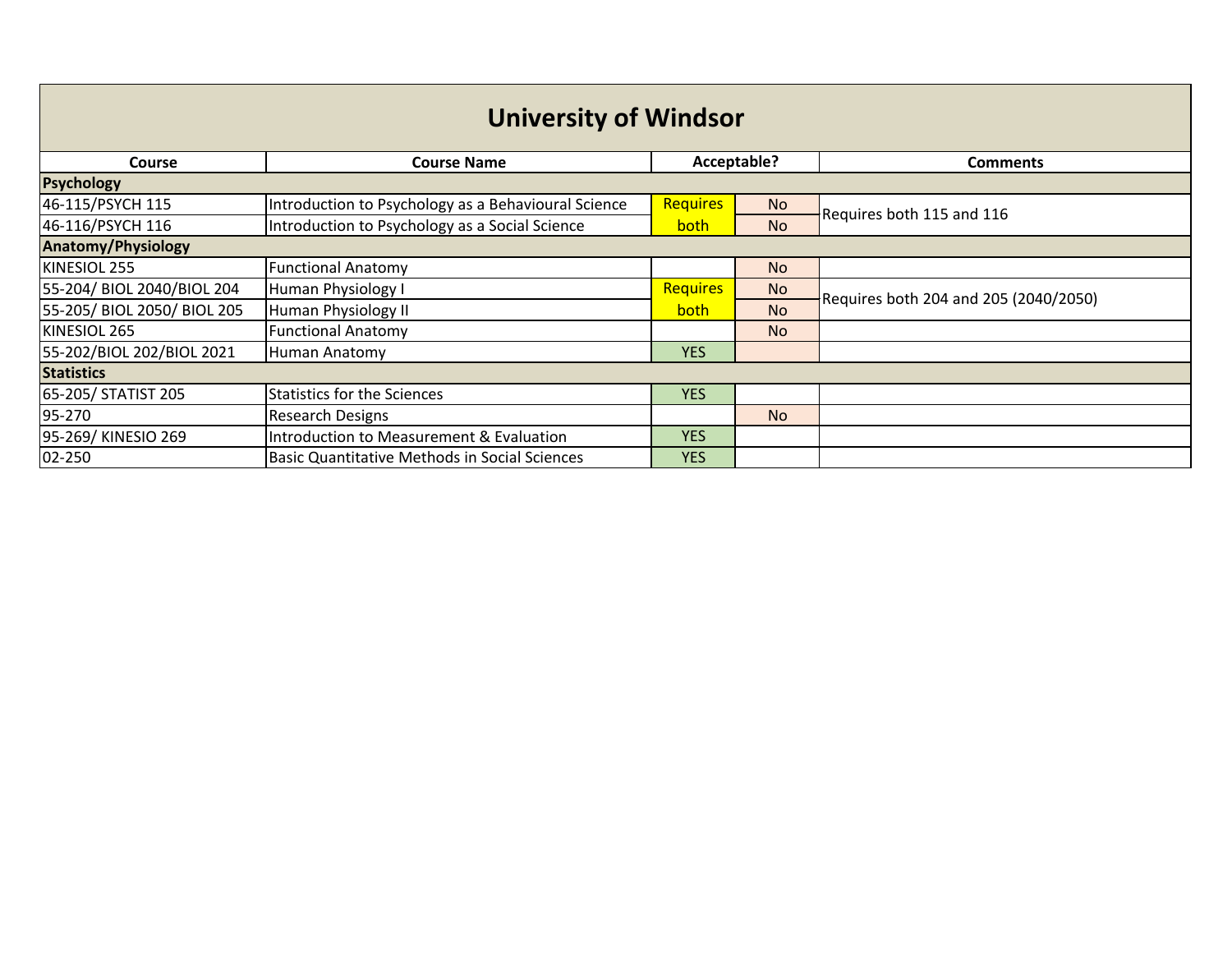| <b>University of Winnipeg</b> |                                            |             |           |                 |  |
|-------------------------------|--------------------------------------------|-------------|-----------|-----------------|--|
| <b>Course</b>                 | <b>Course Name</b>                         | Acceptable? |           | <b>Comments</b> |  |
| <b>Psychology</b>             |                                            |             |           |                 |  |
| <b>PSYC 1000</b>              | Introduction to Psychology                 | <b>YES</b>  |           |                 |  |
| <b>Anatomy/Physiology</b>     |                                            |             |           |                 |  |
| <b>BIOL 1112</b>              | Human Anatomy and Physiology               | <b>YES</b>  |           |                 |  |
| <b>KIN 2501</b>               | Human Anatomy and Physiology               |             | <b>No</b> |                 |  |
| <b>KIN 4301</b>               | <b>Applied Human Anatomy</b>               |             | <b>No</b> |                 |  |
| <b>KIN 2204</b>               | Introduction to Human Physiology           | <b>YES</b>  |           |                 |  |
| <b>KIN 2301</b>               | Human Anatomy and Physiology               |             | <b>No</b> |                 |  |
| <b>Statistics</b>             |                                            |             |           |                 |  |
| <b>PSYC 2101</b>              | Introduction to Data Analysis              | <b>YES</b>  |           |                 |  |
| <b>STAT 2001</b>              | <b>Elementary Biological Statistics II</b> | <b>YES</b>  |           |                 |  |
| <b>STAT 1501</b>              | <b>Elementary Biological Statistics I</b>  |             | <b>No</b> |                 |  |